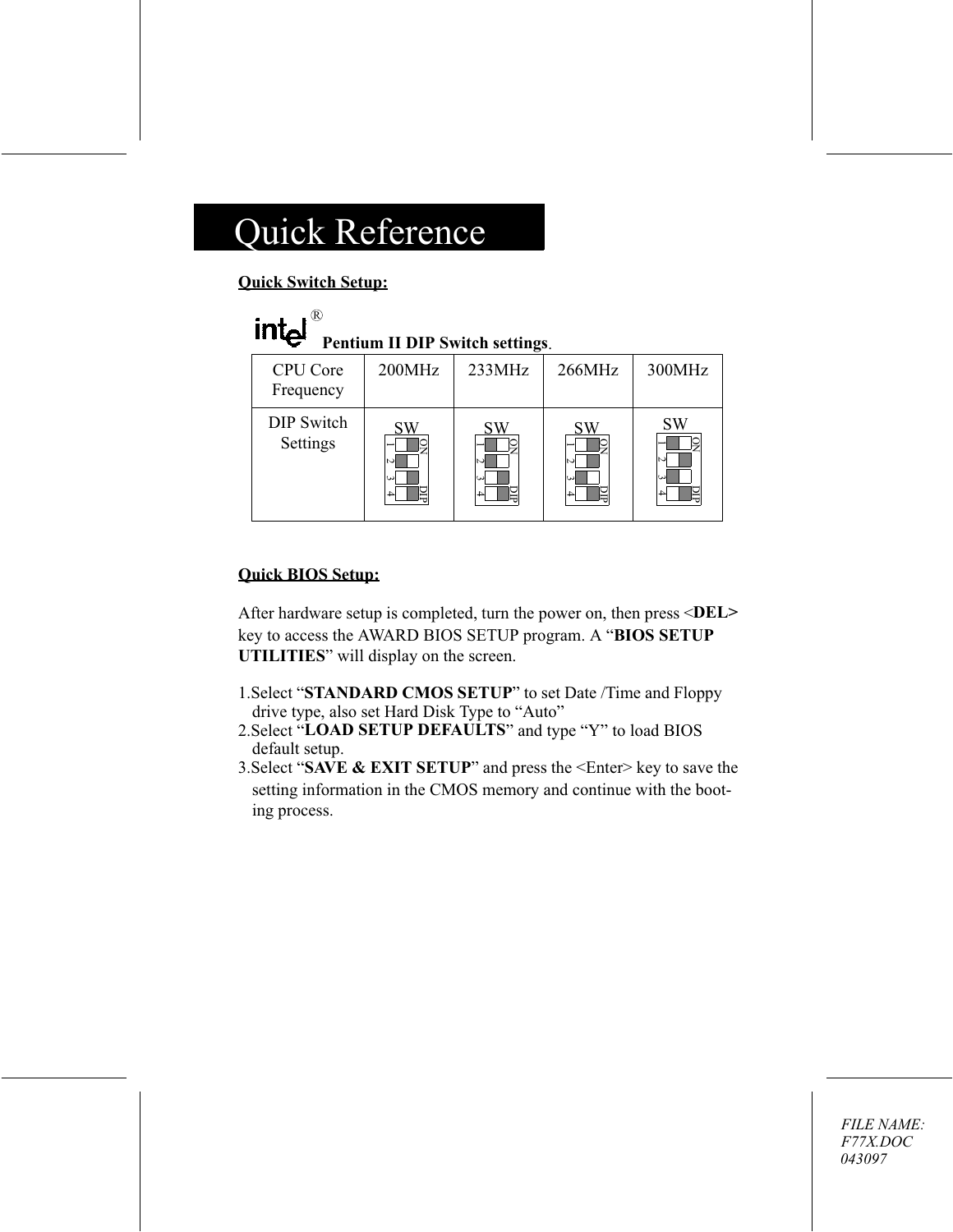# **Copyright Notice**

#### CCopyright 1997.

The information contained in the user's manual and all accompanying documentation is copyrighted and all rights are reserved. This publication may not, in whole or in part, be reproduced, transcribed, stored in a retrieval system, translated into any language or computer language, or transmitted in any form whatsoever without the prior written consent from the manufacturer, except for copies retained by the purchasers for their personal archival purposes.

The manufacturer reserves the right to revise this user's manual and all accompanying documentation and to make changes in the content without obligation to notify any person or organization of the revision or change.

IN NO EVENT WILL THE VENDOR BE LIABLE FOR DIRECT, INDIRECT, SPECIAL, INCIDENTAL, OR CONSE-**OUENTIAL DAMAGES ARISING OUT OF THE USE OR INABILITY TO USE THIS PRODUCT OR DOCUMENTA-**TION, EVEN IF ADVISED OF THE POSSIBILITY OF SUCH DAMAGES. IN PARTICULAR, THE VENDOR SHALL NOT HAVE LIABILITY FOR ANY HARDWARE, SOFTWARE, OR DATA STORED OR USED WITH THE PRODUCT, INCLUD-ING THE COSTS OF REPAIRING, REPLACING, OR RECOVERING SUCH HARDWARE, SOFTWARE, OR DATA.

All trademarks mentioned in this document are acknowledged.

The Specification are subject to change without notice.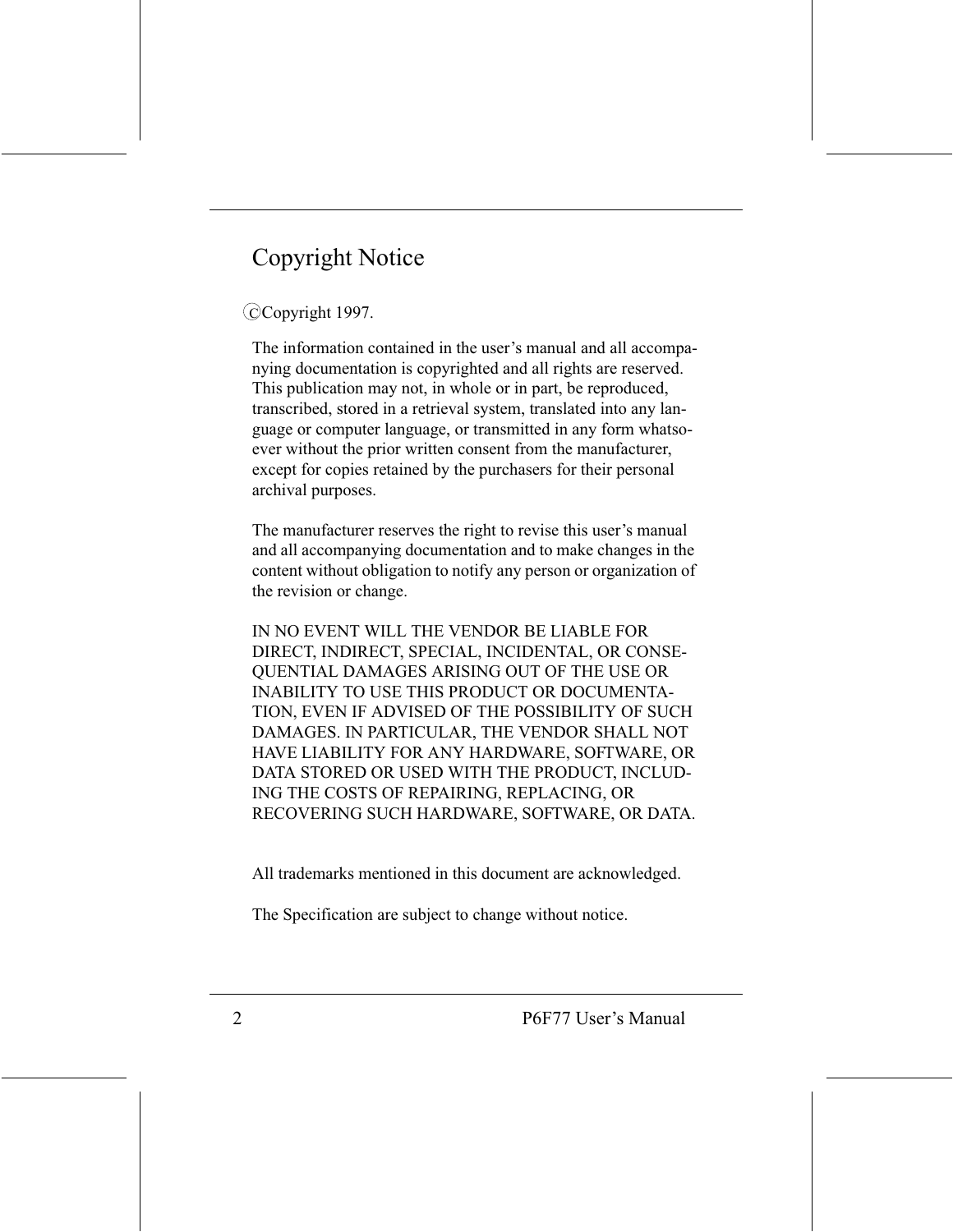# Table Of Contents

| Chapter 1                                  |    |
|--------------------------------------------|----|
| <b>Introduction</b>                        |    |
| 1.1 Overview                               | 5  |
| 1.2 P6F77 Specifications/Features          |    |
| 1.3 P6F77 Mainboard Layout                 | 9  |
| 1.4 Microprocessor                         | 10 |
| 1.5 Pentium II Packaging                   | 10 |
| 1.6 Level 2 cache                          | 10 |
| 1.7 Chipset                                | 10 |
| 1.8 Main Memory                            | 11 |
| 1.9 Enhanced IDE Support                   | 12 |
| 1.10 Keyboard, Mouse and USB Interface     | 13 |
| 1.11 Real-time Clock, CMOS RAM and Battery | 14 |
| 1.12 IrDA Infrared Support                 | 14 |
| 1.13 Power Supply                          | 14 |
| 1.14 Power Management                      | 15 |
| 1.15 System Power ON/OFF Control           | 15 |
| 1.16 System Sleep / Resume                 | 16 |
| 1.17 System Manageability                  | 16 |

#### Chapter 2

#### Hardware Installation

| 2.1 Unpacking                     | 17 |
|-----------------------------------|----|
| 2.2 Installation                  | 17 |
| 2.2.1 Setting DIP Switches        | 19 |
| 2.2.2 Setting Jumpers             | 20 |
| 1. Clear CMOS and Password        | 20 |
| 2. Select Keyboard Vcc(5V) Source | 20 |
| 2.2.3 Attaching Connectors        | 21 |
| 2.2.4 Installing CPU              | 26 |
| 2.2.5 Removing CPU                | 29 |
| 2.2.6 Installing System Memory    | 30 |
|                                   |    |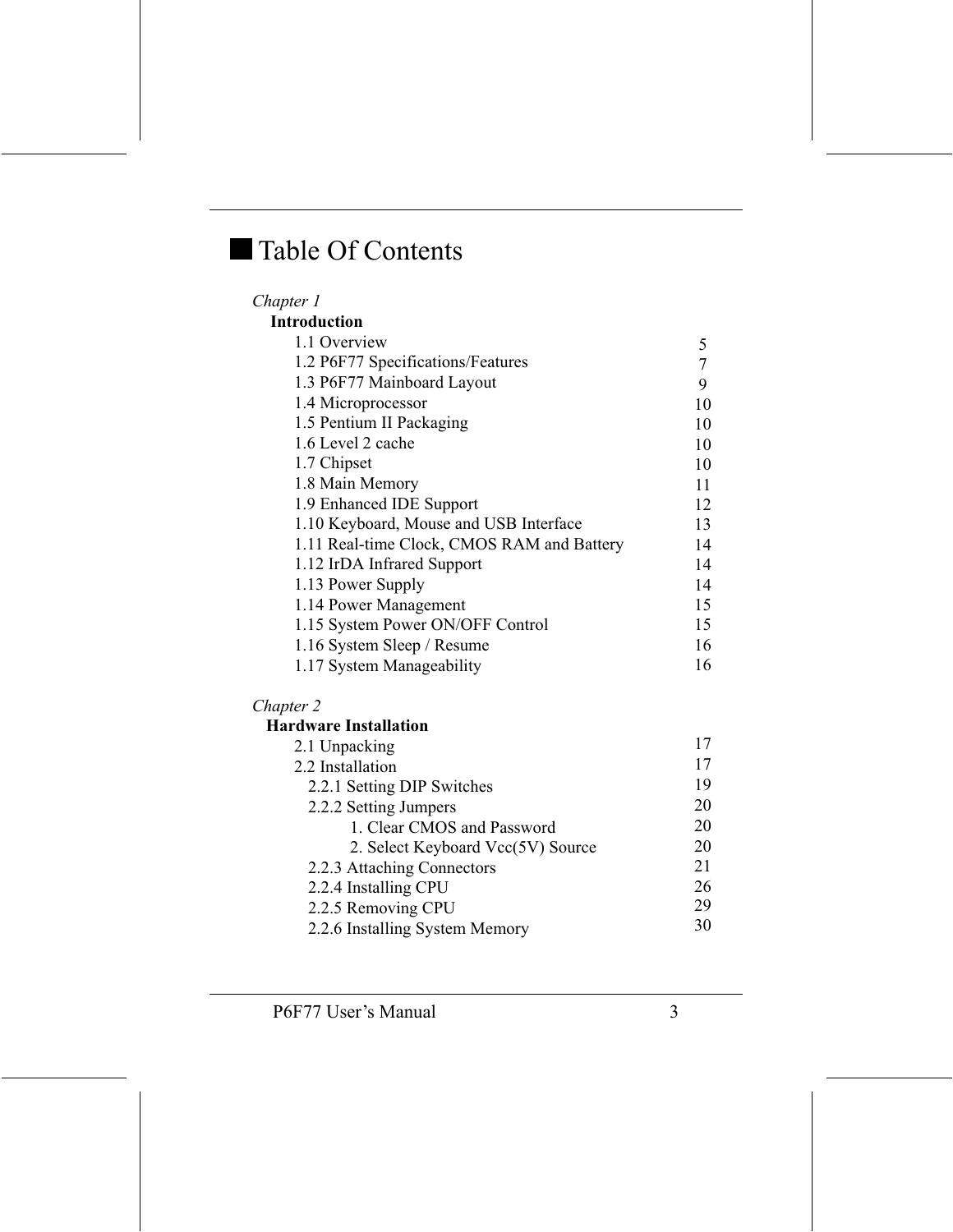# Chapter 3<br>**BIOS Co**

| <b>IOS Configuration</b>        |    |
|---------------------------------|----|
| 3.1 Entering Setup              | 32 |
| 3.2 CMOS Setup Utility          | 33 |
| 3.3 Standard CMOS Setup         | 34 |
| 3.4 IDE HDD Auto Detection      | 36 |
| 3.5 Load Setup Defaults         | 37 |
| 3.6 Save & Exit Setup           | 37 |
| 3.7 Exit Without Saving         | 37 |
| 3.8 HDD Low Level Format        | 38 |
| 3.9 BIOS Features Setup         | 38 |
| 3.10 Chipset Features Setup     | 41 |
| 3.11 Power Management Setup     | 44 |
| 3.12 PnP/PCI Configuration      | 47 |
| 3.13 Integrated Peripherals     | 50 |
| 3.14 Supervisor / User Password | 53 |
|                                 |    |

#### Chapter 4

| <b>Driver and Utility</b>  |  |
|----------------------------|--|
| 4.1 Flash Utility          |  |
| 4.2 EIDE Bus Master Driver |  |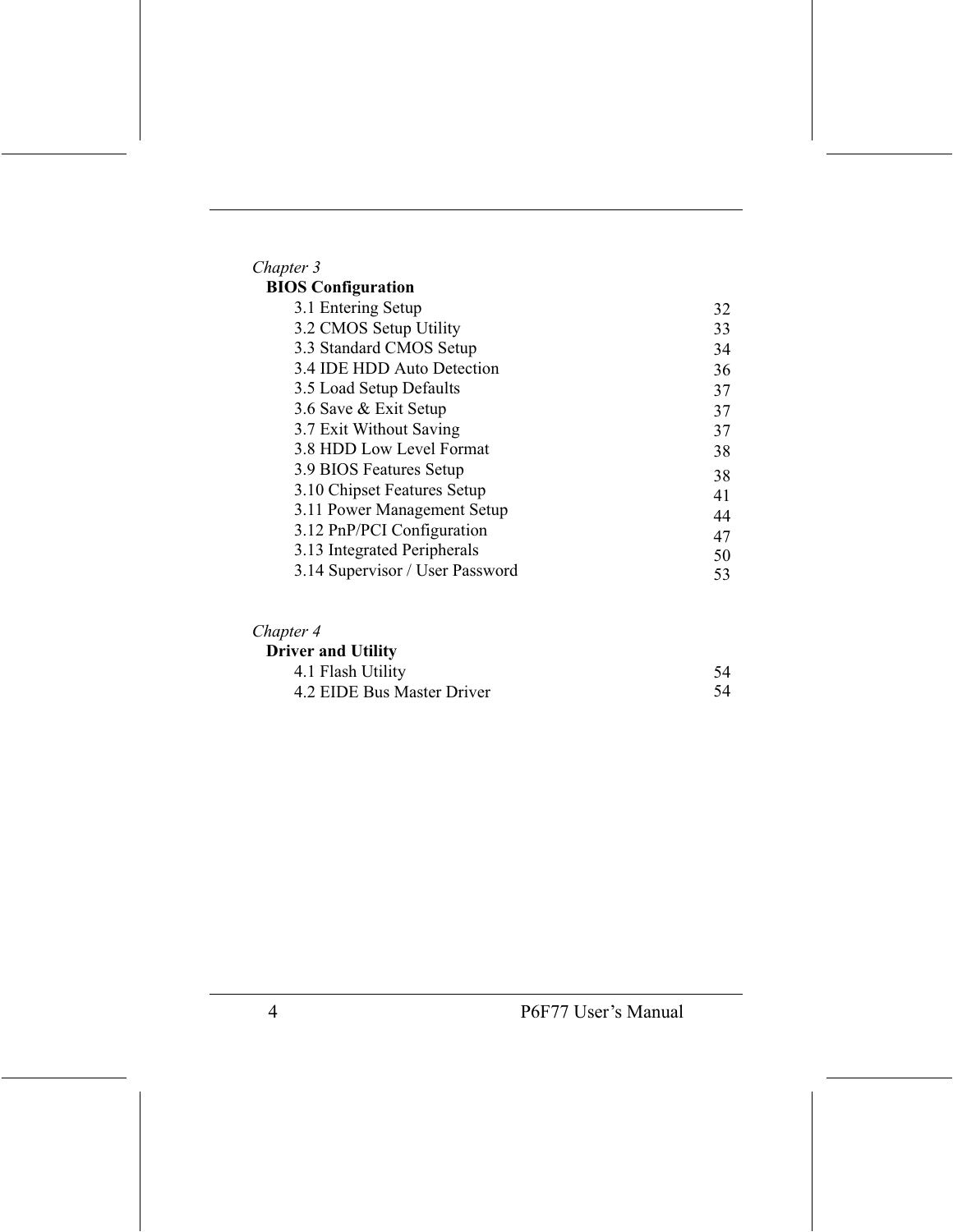# 1 Introduction

### 1.1 Overview

The P6F77 is a quality, high performance, function enhanced mainboard based on the powerful Intel Pentium II processor operating at 233, 266 or 300MHz. This mainboard is designed around the latest and fastest Intel 82440FX chipset in a standard ATX form factor

The P6F77 mainboard delivers workstation level performance with its integrated Bus Mastering EIDE (Enhanced IDE) controller, concurrent PCI bus, and its ability to accommodate new technology EDO (Extended Data Out) and BEDO (Burst Extended Data Out) memory. When this high data stream bandwidth mainboard is equipped with a powerful 64-bit Pentium II processor with MMX technology and built-in 256/512KB level 2 cache, your system has the power to handle future demanding communication, multi-media, multi-tasking and intensive 32-bit applications on advanced 32-bit operating systems.

The P6F77 mainboard achieves the highest reliability by supporting the ECC (Error Checking and Correction) memory protections. This enables the P6F77 mainboard to have superior data integrity and be fault-tolerant in respect to memory errors while running applications.

The P6F77 mainboard offers outstanding I/O capabilities. It contains a full set of PC I/O, such as dual channel PCI EIDE interfaces, a floppy controller, two FIFOed serial ports, an EPP/ECP capable bidirectional parallel port, an IrDA compatible infrared port, two USB (Universal Serial Bus) connectors, a PS/2 keyboard connector and a PS/2 mouse connector. Five full length PCI local bus slots and three full length ISA bus slots provide expandability to add on peripheral cards.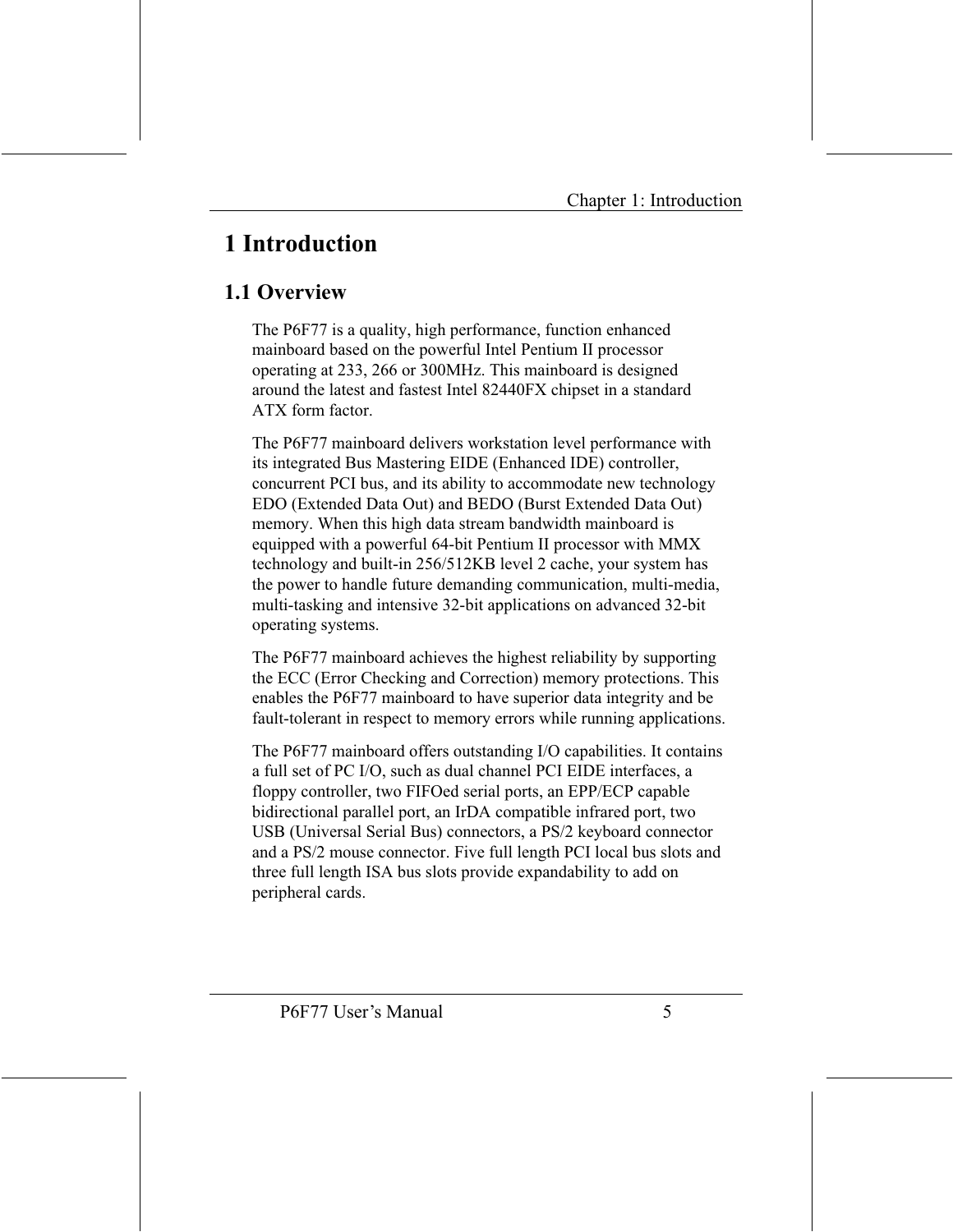The integrated power management features on the P6F77 mainboard enable the operating system and application to control the system power management. These features go far beyond the original vision of the "Green PC" to create exciting new application modules for the "Always ON" PC platform. An optional hardware SMM (System Management Module) with Intel LDCM (LandDesk Client Manager) enables the ability to monitor and control system features and functionality such as fan speed, system temperature, system operating voltages, and system configuration.

In addition to superior hardware capabilities, features like bus mastering EIDE driver, Plug and Play, Soft-off, APM (Advanced Power Management), Power on by Modem ring, Power on by Alarm, Power on by keyboard, Sleeping state indicator, fan off in sleeping state and BIOS upgradability are provided on the P6F77 platform.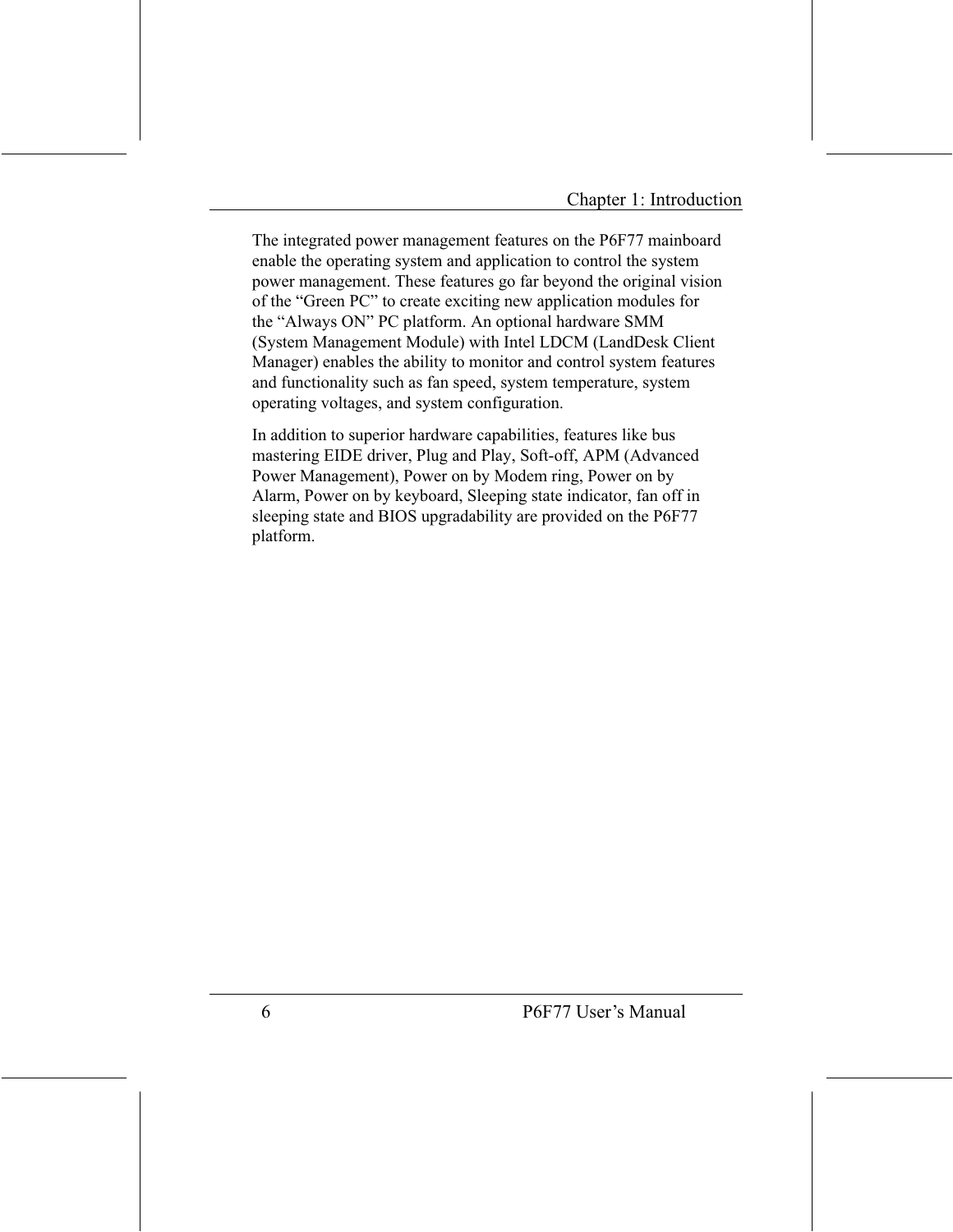## 1.2 P6F77 Specifications/Features

#### Hardware

| <b>CPU</b>             | Supports Intel Pentium II 233, 266 or 300 MHz on<br><b>Slot 1 Processor Connector</b>                                                                                                                            |
|------------------------|------------------------------------------------------------------------------------------------------------------------------------------------------------------------------------------------------------------|
| <b>VRM</b>             | Voltage Regulator Modules on board<br>Provides 2.1V to 3.5V operating voltage.                                                                                                                                   |
| Coprocessor            | CPU built-in floating point unit                                                                                                                                                                                 |
| Speed                  | System bus clock 66 MHz<br>PCI bus clock 33 MHz<br>ISA bus clock 8.33/11 MHz                                                                                                                                     |
| Chipset                | Intel's 82440FX PCIset<br>Winbond's 83977 I/O chip                                                                                                                                                               |
| L <sub>2</sub> Cache   | CPU built-in 256/512KB                                                                                                                                                                                           |
| <b>DRAM</b>            | 6 x 72-pin SIMM sockets<br>Supports 8MB to 768MB memory<br>Supports FPM, EDO, BEDO DRAMs<br>Parity/ECC memory protection                                                                                         |
| <b>EIDE</b> Controller | Supports four IDE devices in two channels<br>Supports PIO mode 0 through mode 4 drives<br>Supports Bus Mastering DMA mode 2 drives                                                                               |
| Enhanced I/O           | One floppy disk controller<br>One Standard/EPP/ECP parallel port connector<br>Two 16550 compatible serial port connectors<br>One IrDA compatible Infrared port<br>Two USB (Universal Serial Bus) port connectors |
|                        | Mouse/Keyboard PS/2 mouse connector<br>PS/2 keyboard connector                                                                                                                                                   |
| <b>Expansion Slots</b> | Five 32-bit PCI slots<br>Three 16-bit ISA slots (One PCI/ISA shared slot)                                                                                                                                        |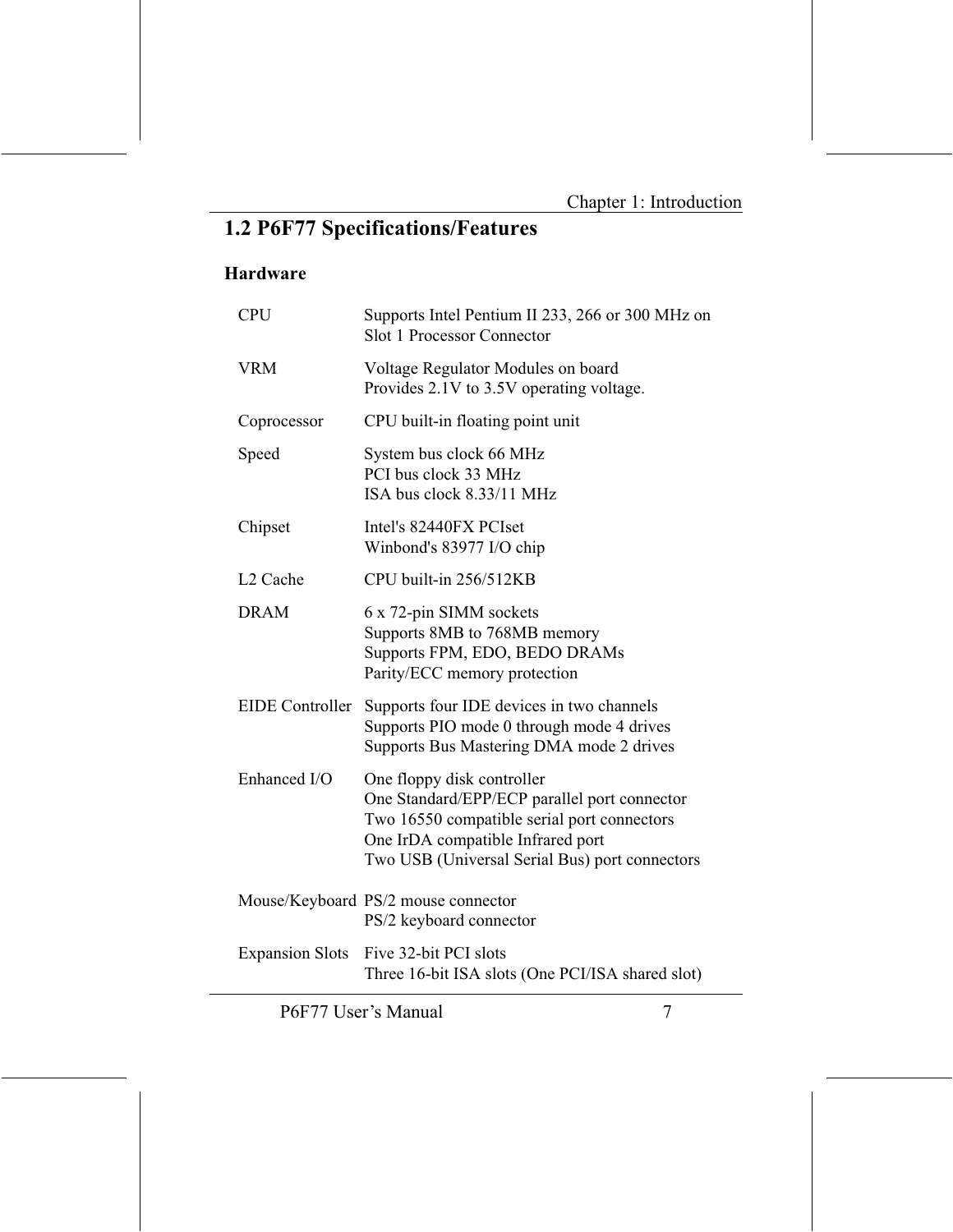| Options          | External Infrared Module with cable and<br>mounting bracket<br>System Management Module (SMM)                                                                                                                                                |  |
|------------------|----------------------------------------------------------------------------------------------------------------------------------------------------------------------------------------------------------------------------------------------|--|
| Software         |                                                                                                                                                                                                                                              |  |
| <b>BIOS</b>      | AWARD Pentium II PCI BIOS<br>Flash BIOS with ESCD (Extended System<br>Configuration Data) block<br>Supports APM, PnP, Multi-Boot, DMI and<br>EIDE devices<br>Built-in NCR SCSI BIOS<br>Support High-Capacity LS-120 Removable<br>Media Drive |  |
| Driver           | Bus mastering EIDE driver                                                                                                                                                                                                                    |  |
| <b>Utilities</b> | Flash utility to upgrade BIOS<br>DMI utility to manage system resources                                                                                                                                                                      |  |
| O.S.             | Operates with MS DOS, Windows 3.x, Windows<br>for Work Groups 3.x, Windows 95, Windows NT,<br>OS/2, Novell Netware, Novell UnixWare 1.1 and<br>SCO Unix 4.2                                                                                  |  |

#### **Environment**

| <b>Ambient Temperature</b> | $0^0$ C to 50 <sup>0</sup> C (Operating)                   |
|----------------------------|------------------------------------------------------------|
| <b>Relative Humidity</b>   | 0 to $85\%$ (Operating)                                    |
| Vibration                  | 0 to 500 $Hz$                                              |
| DC Voltage                 | 4.9V to 5.25V                                              |
| DC Voltage                 | 3.15V to 3.50V                                             |
| DC Voltage                 | $-5V$ , $+12V$ , $-12V$ , $+5V$ <sub>SB</sub> 5% tolerance |
|                            |                                                            |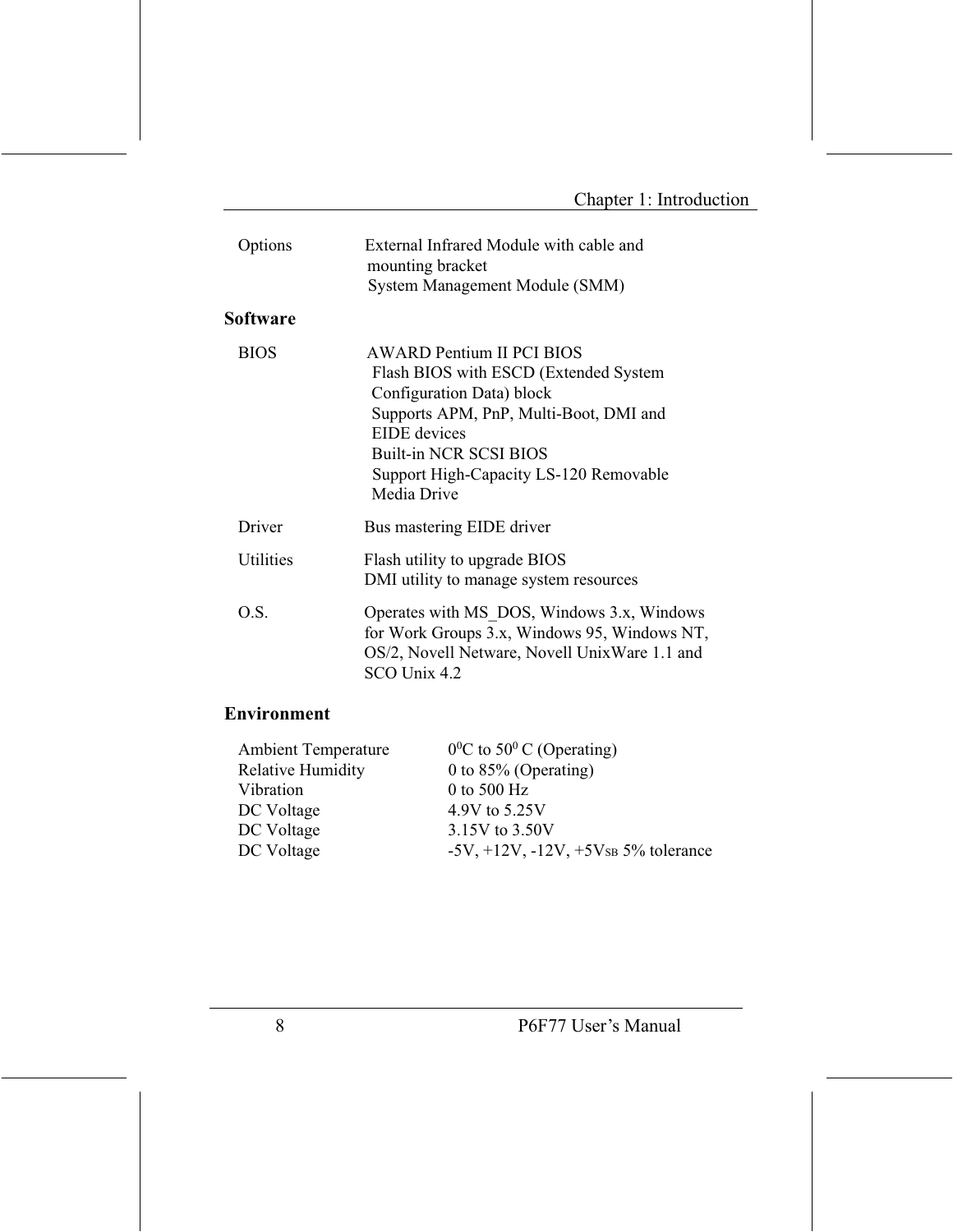

11: FLASH BIOS 12: Front panel Connectors

14:USB Connectors

13:Battery (CR2032 Lithium)

P6F77 User's Manual

4: Memory Module Sockets

6: Floppy Drive Connector

**7:Serial Port Connectors Parallel Port Connector** 

5:IDE Connectors

18: SMM Connector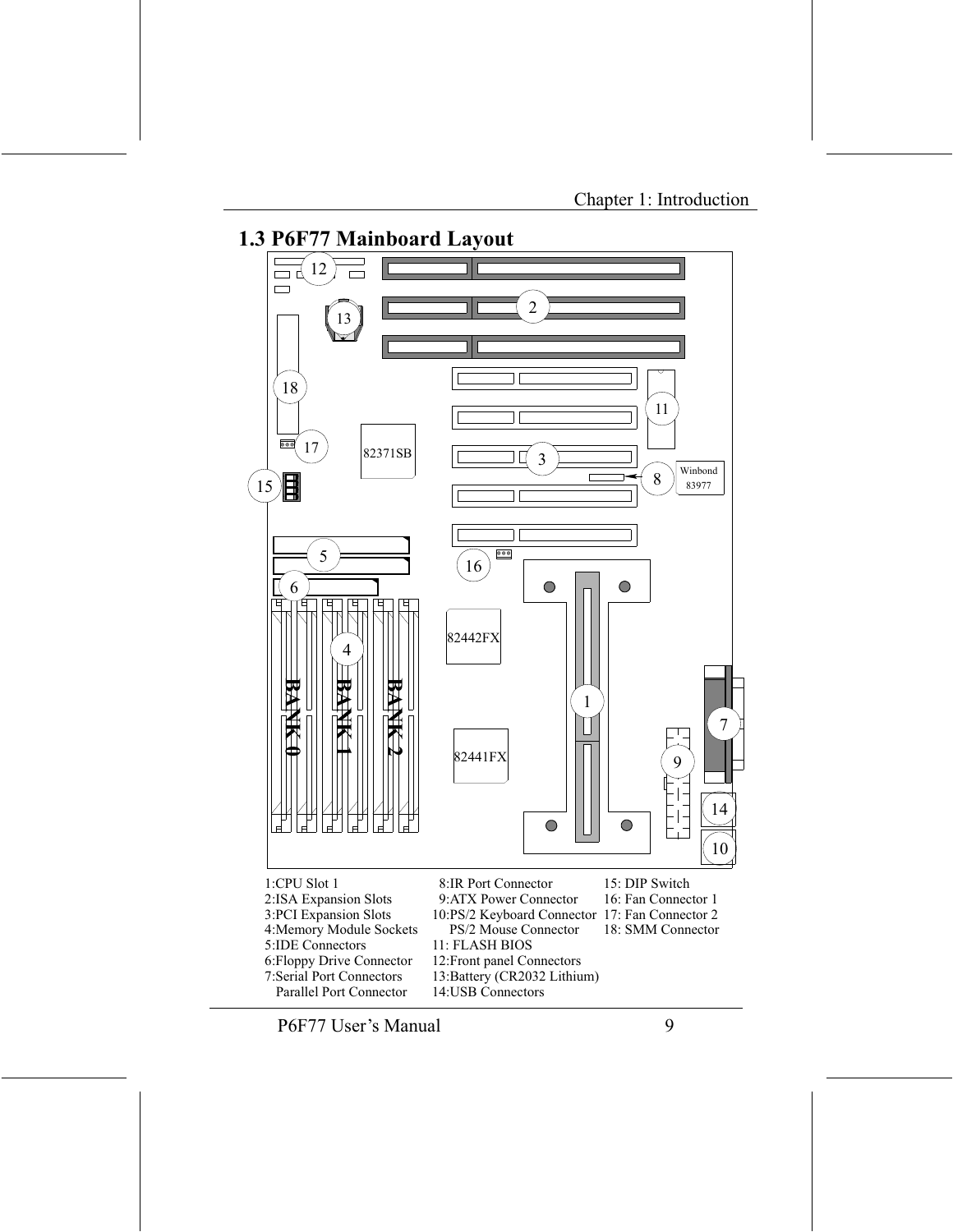### 1.4 Microprocessor

The P6F77 mainboard is designed to operate with the Intel Pentium II processor that runs at 233, 266 or 300 MHz and has either 256KB or 512KB level 2 cache. An on board switching voltage regulator provides the required 2.1 to 3.5 volts for the processor. The Pentium II processor will send 5 VID (Voltage Identification) signals to the switching voltage regulator, and the switching regulator will generate correct voltage for the processor accordingly.

The Pentium II processor implements MMX technology and maintains full backward compatibility with the 486 and Pentium processors. The processor's numeric coprocessor significantly increases the speed of floating-point operations.

### 1.5 Pentium II Packaging

The Pentium II is packaged in an S.E.C. (Single Edge Connector) cartridge. The S.E.C. cartridge includes the processor core, the second-level cache, a thermal plate, and a back cover. The Pentium II connects to the P6F77 mainboard through the Slot 1 processor connector, a 242-pin edge connector. When the Pentium II is installed in Slot 1, it is secured by a retention mechanism attached to the mainboard. The Pentium II heatsink is stabilized by a heatsink support which is attached to the mainboard.

### 1.6 Level 2 Cache

The level 2 cache is located on the substrate of the S.E.C cartridge. The cache includes 256KB or 512KB pipelined burst synchronous static RAM (PBSRAM) and tag RAM. All onboard system memory can be cached

### 1.7 Chipset

The Intel 82440FX PCIset consists of 82441FX PCI/Memory Controller (PMC), 82442FX Data Bus Accelerator (DBX), and 82371SB PCI ISA/IDE Accelerator (PIIX3).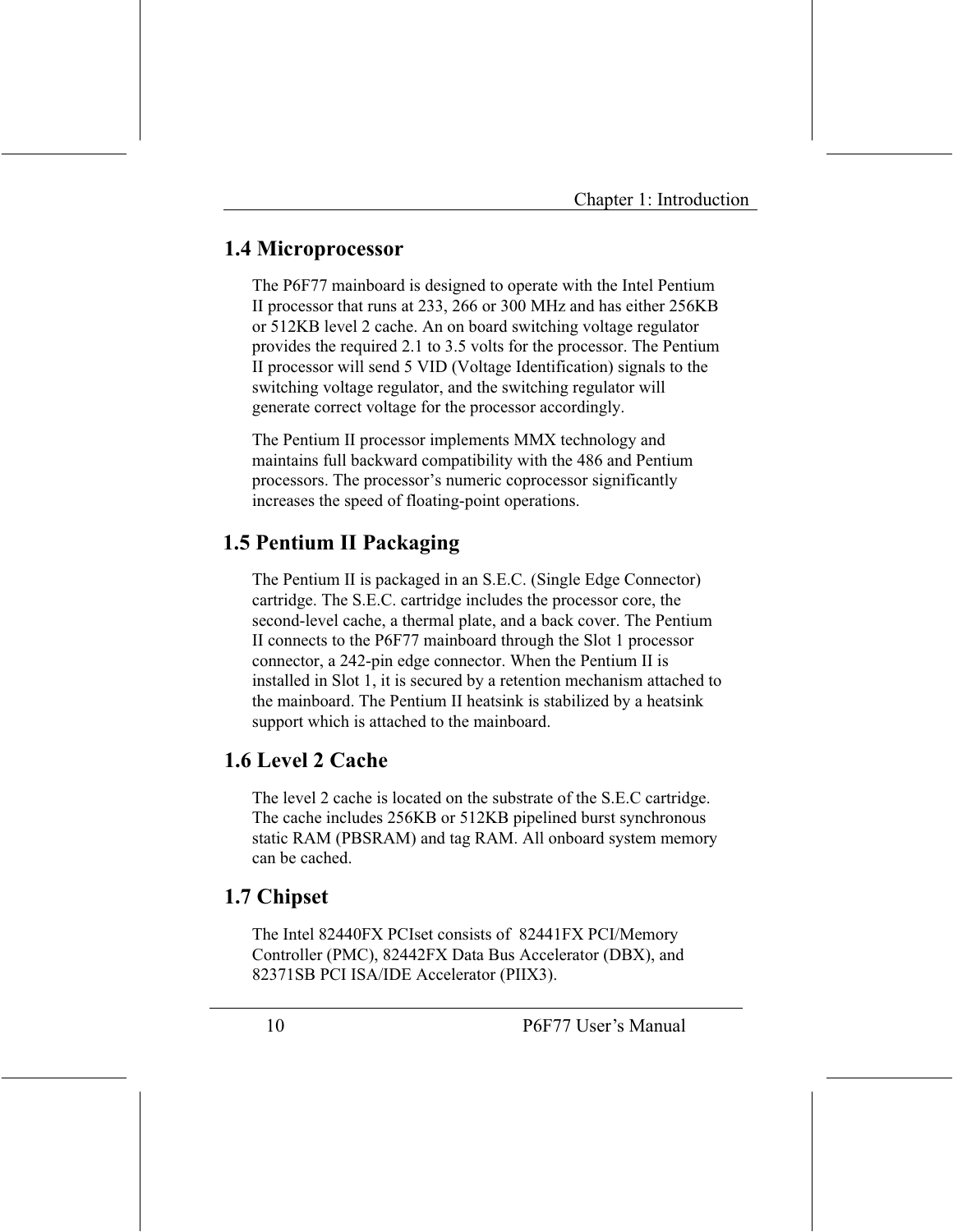| 82441FX (PMC):   | - CPU interface controller<br>- Integrated DRAM controller<br>- Fully synchronous PCI bus<br>interface                                                                                                                                                     |
|------------------|------------------------------------------------------------------------------------------------------------------------------------------------------------------------------------------------------------------------------------------------------------|
| 82442FX (DBX):   | - Extensive CPU-to-DRAM, PCI-to-<br>DRAM and CPU-to-PCI data<br>buffering                                                                                                                                                                                  |
| 82371SB (PIIX3): | - Interface between the PCI and<br><b>ISA</b> buses<br>- USB controller<br>- EIDE controller<br>- Seven DMA channels, one timer/<br>counter, two eight-channel<br>interrupt controllers, NMI logic,<br>SMI interrupt logic, and PCI/ISA<br>bus arbitrator. |

### **1.8 Main Memory**

The P6F77 mainboard provides six 72-pin SIMM sockets to support up to 768MB of system memory. The sockets support  $1M \times 32/36$ (4MB), 2M x 32/36 (8MB), 4M x 32/36 (16MB), 8M x 32/36 (32MB), 16M x 32/36 (64MB), and 32M x 32/36 (128MB) singleor double-sided modules. The minimum memory size, using two 1M x 32/36 SIMM modules is 8MB and the maximum memory size, using six 32M x 32/36 SIMM modules, is 768MB.

The P6F77 supports three types of DRAMs, Fast Page Mode (FPM), Extended Data Out (EDO), and Burst Extended Data Out (BEDO). Memory Timing requires 70ns or faster for FPM and 60ns or faster for EDO and BEDO DRAMs

Both parity and non-parity as well as ECC (Error Checking and Correction) are supported. ECC is a hardware scheme used to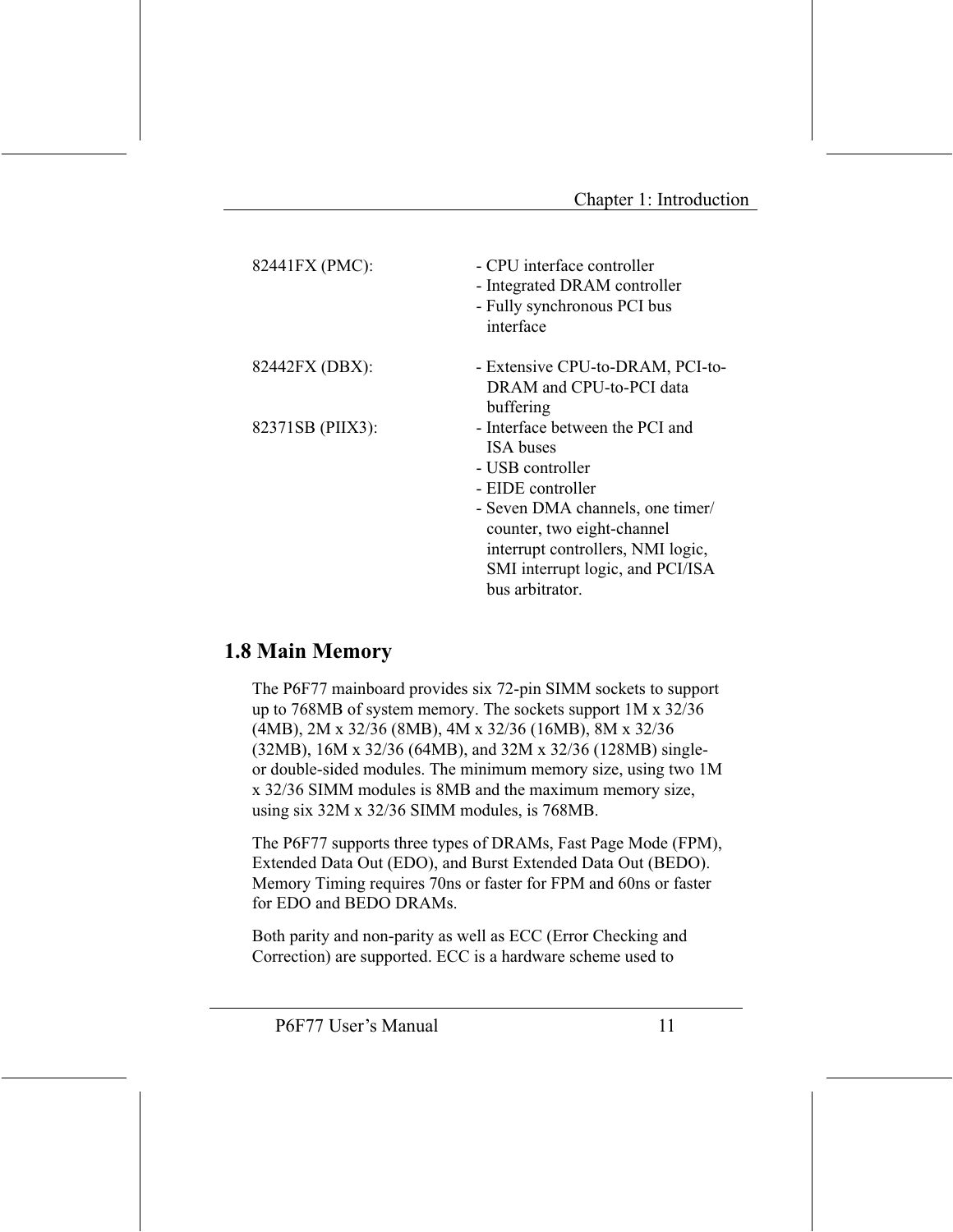achieve superior system main memory data integrity. ECC detects all single and dual-bit errors, and corrects all single-bit errors during main memory access. The Parity scheme can only do single-bit error detection. ECC or Parity can only be supported properly if all DRAMs are 72-bit wide (by 36).

The six SIMM sockets are divided into three banks of two sockets each. The sockets are designated Bank 0, Bank 1 and Bank 2, Each bank provides a 64-bit non-parity or 72-bit parity/ECC data path. Both SIMMs in a bank must be of the same memory size, type and speed. There are no jumper settings required for the memory size or type, which are automatically detected by the BIOS.

EDO DRAM holds the memory data valid until the next falling edge of CAS# signal. This makes the CAS# precharge overlap the datavalid time and allow the CAS# signal to negate earlier while still satisfying the memory data-valid window.

BEDO DRAM provides burst accesses during read and write cycles, increasing system performance by 3 - 7% when compared with EDO.

### **1.9 Enhanced IDE Support**

The P6F77 mainboard provides two enhanced high performance PCI IDE interfaces capable of supporting four PIO mode 0 through mode 4 and bus-mastering DMA mode 2 ATAPI devices. Detection of IDE device type and transfer rate (PIO mode) are automatically determined by the BIOS.

The traditional PIO IDE requires a substantial amount of CPU bandwidth to handle all the activities of IDE access including waiting for mechanical activity. The Bus Master logic designed in the Intel 82440FX chipset is intended to reduce the workload of the CPU and to increase the CPU efficiency. The Bus Master will take care of the data transfer between IDE and memory and let the CPU to handle other tasks. In true multi-tasking operating systems such as Windows 95, Windows NT, and OS/2, by using bus-mastering IDE, the CPU bandwidth can be freed up to complete other tasks while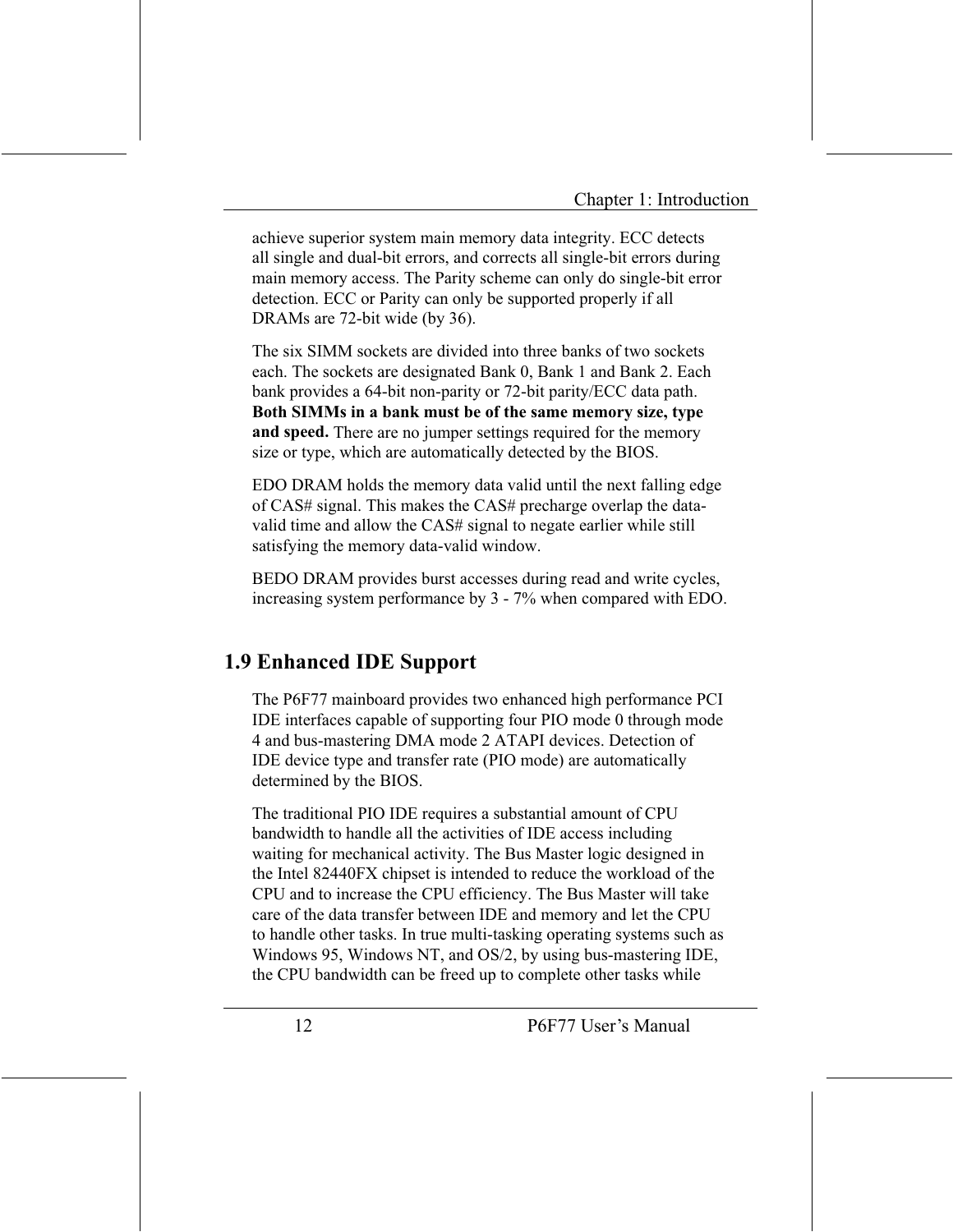disk data transfers are occurring. The bus-mastering driver must be loaded in order to make the EIDE drive operate in the bus-mastering DMA mode.

| <b>Operating Mode</b> | Maximum Data Transfer Rate |
|-----------------------|----------------------------|
| PIO Mode 3            | 11.1 MB/Second             |
| PIO Mode 4            | 16.6 MB/Second             |
| DMA Mode 1            | 13.3 MB/Second             |
| DMA Mode 2            | 16.6 MB/Second             |

The following is a data transfer rate comparison table for different **IDE** operating modes

### 1.10 Keyboard, Mouse and USB Interface

PS/2 keyboard, PS/2 mouse, and USB connectors are located on the back panel of the P6F77 mainboard. The 5V line to the connector is protected with a PolySwitch circuit that acts much like a self-healing fuse, re-establishing the connection after an over-current condition is removed. While this device eliminates the possibility of having to replace a fuse, you still need to be sure to turn off the system power before installing or removing a keyboard or mouse.

The P6F77 mainboard has two USB connectors to support two USB ports. The USB is a serial bus interface standard that is designed to bring the "Plug and Play" concept to the outside of the computer system chassis. The USB bus allows devices to be attached, configured, used and detached while the host system is in operation.

The USB will allow as many as 63 devices to be daisy chained in any combination per port. Up to 12Mbits/sec transfer rate, makes it suitable for devices such as keyboard, mouse, digital joystick, game pad, fax/modem, scanner, printer, ISDN and telephony device.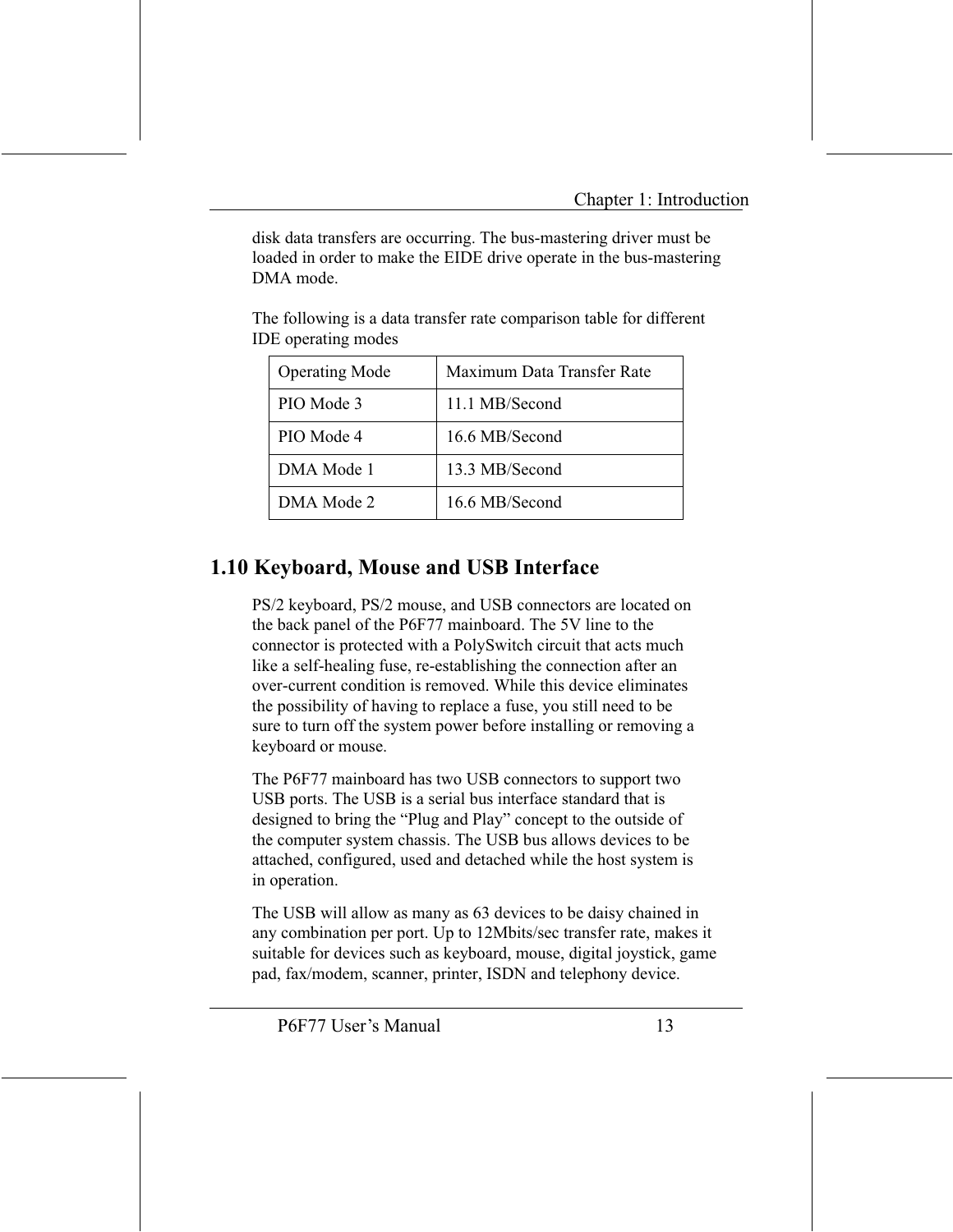### 1.11 Real-time Clock, CMOS RAM and Battery

The real-time clock (RTC) provides a time of day clock and 100year calendar with alarm features. The RTC also has 242 bytes battery backed CMOS RAM which stores the system setup information and password. The RTC and CMOS RAM can be set via the BIOS SETUP program. The contents of the CMOS RAM can be cleared by placing a shunt to short pin2 and pin3 of JP10 for 5 seconds when the system power is off.

An external battery is used to provide power to the RTC and CMOS memory. The power for the RTC and CMOS RAM is supplied from the  $5V_{SB}$  (standby  $+5V$ ) power supply to extend the life of the battery. The battery has a three year life expectancy if the mainboard does not have 5Vs from the ATX power supply.

### **1.12 IrDA Infrared Support**

A 5-pin header connector is used to connect a Hewlett Packard HSDSL-1000 compatible IrDA or Sharp ASKIR Infrared module. Once the module is installed, the user can use application software such as Laplink to transfer files between the computer system and portable devices such as laptops and printers.

### **1.13 Power Supply**

It is highly recommended that you use a high quality power supply. As with all computer products a stable power source is necessary for reliable operation. It is even more important for the Pentium II processor which operates at up to 300 MHz. To achieve the highest system reliability be sure that your power supply will provide 5V DC voltage, ranging between 4.95V and 5.25V and also 3.3V DC voltage, ranging between 3.15V and 3.50V.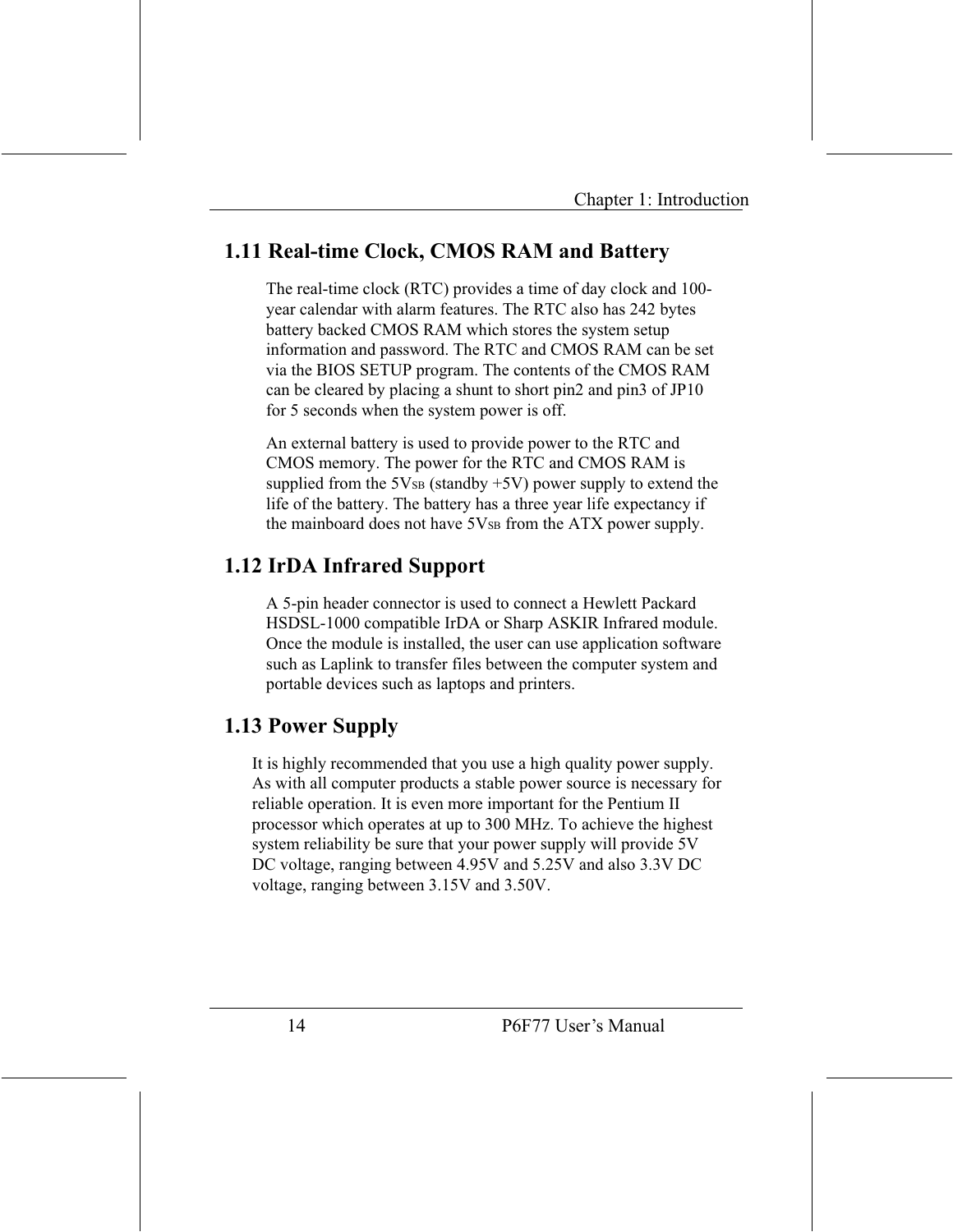### **1.14 Power Management**

The P6F77 is not only compliant with EPA, APM1.2 and ACPI (Advanced Configuration and Power Interface), but also provides the following power management features.

- Power-on by a modem ring or a watchdog timer (Alarm) or a keystroke. System could be powered on by a phone ring or by a keystroke or by software that has requested the PC to wake up at some predetermined time.
- Sleep mode indicator The power LED will blink when the system is in sleep mode.
- Fan off in sleep mode The CPU cooling fan and system chassis fan will be turned off when the system is in sleep mode.

### **1.15 System Power On/Off Control**

System power can be turned on by a power button, a modem ring, a keystroke or an alarm. To enable the "modem ring Power on", "Alarm Power On "and "Keystroke Power On" features, the options "Power On by Ring", "Power On By Alarm" and "Power On by keystroke" in the BIOS "Integrated Peripherals Setup" has to be set to "Enabled"

System power can be turned off in one of two ways: a front panel power button or soft-off control. Pressing the power button will immediately turn off the system power. The system power can also be turned off via software control with ATX power supply. The system BIOS will turn the system power off when it receives the proper APM command from the Operating System. For example, Windows 95 will issue this Soft Off APM command when the user selects "Shutdown" in Start Menu. In order for the Soft Off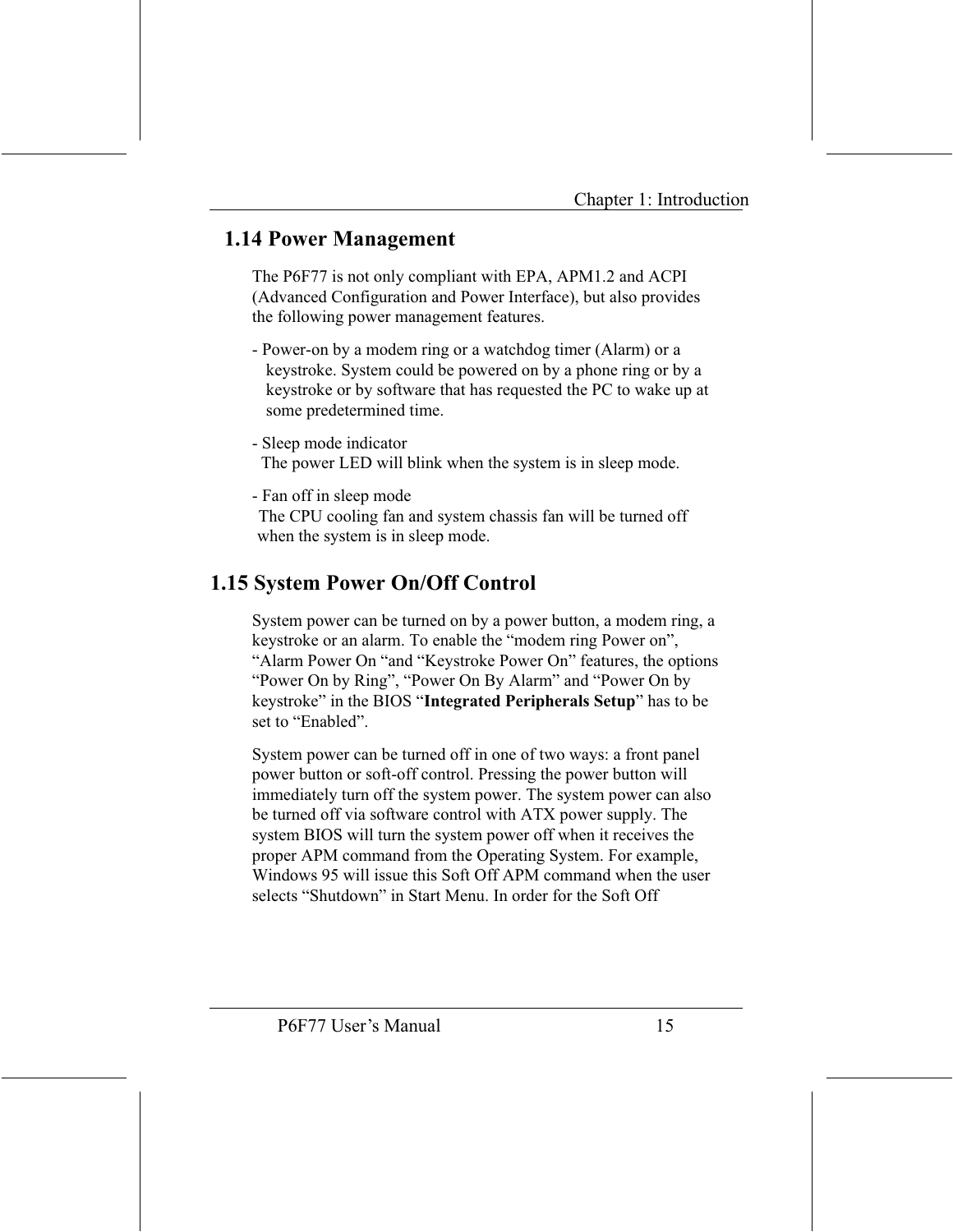feature to work correctly, Power Management/APM must be enabled in the system BIOS and Operating System.

### 1.16 System Sleep / Resume

When Advanced Power Management (APM) is activated in the system BIOS and the Operating System's APM/ACPI driver is loaded, sleep mode (Suspend) can be entered in one of three ways: press the front panel break button, select "Suspend" in Windows 95 Start Menu, or no system activity for a predetermind length of time.

When the system enters the sleep mode, the CPU stops running, the HDD stops spinning, the monitor screen becomes blank, the power LED indicator starts blinking, and the CPU cooling fan and chassis fan are turned off (Note: in order to turn off fans in sleep mode, you need to connect the CPU cooling fan and chassis fan to the on-board fan power connectors marked FAN1 and FAN2)

### 1.17 System Manageability

An optional System Management Module with software LDCM (LandDesk Client Manager) allows the local client or system administrator to monitor and control system features and functionality such as fan speed (requires fan with tachometer output), system temperature, system operating voltages and system configuration.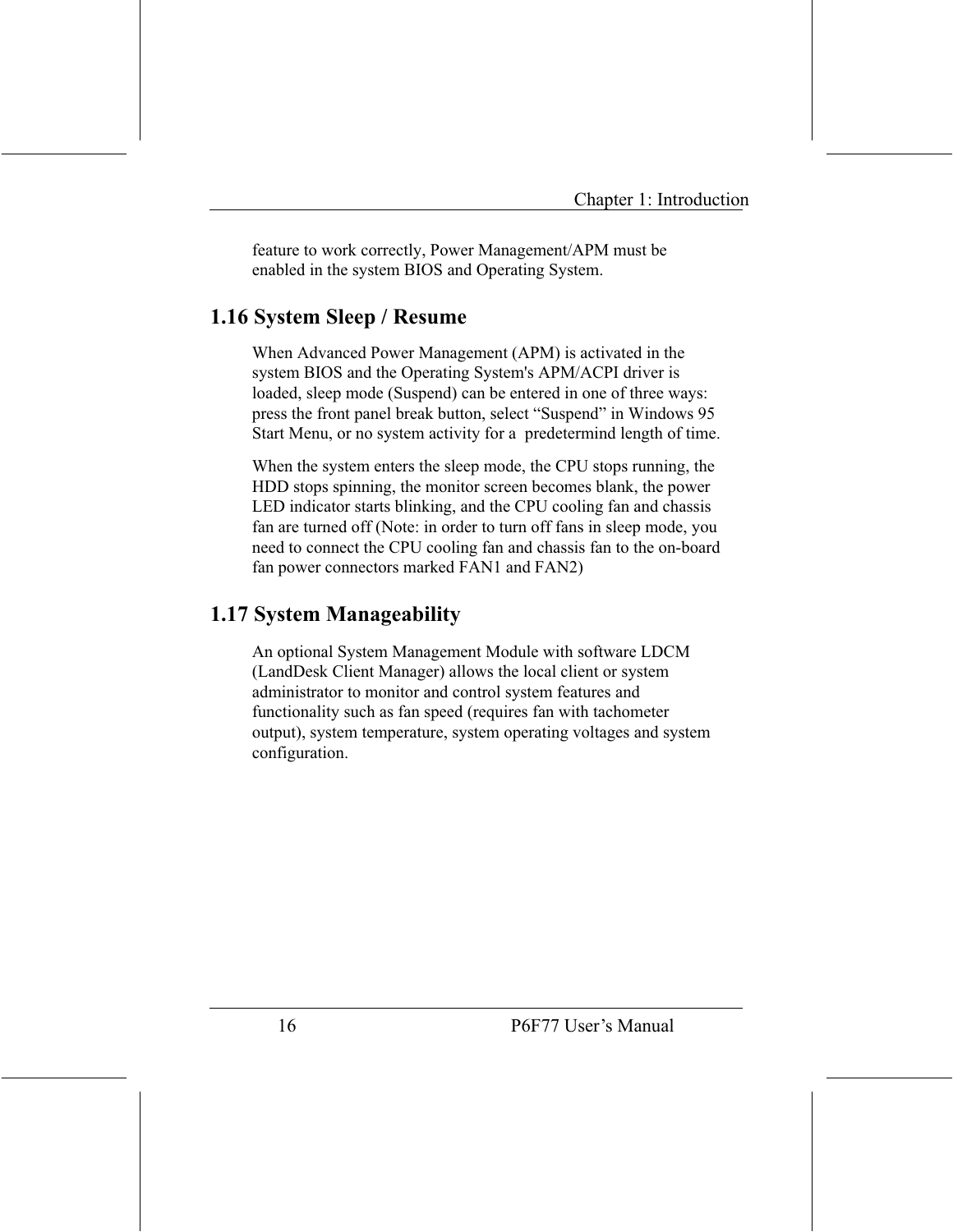### 2 Hardware Installation

### 2.1 Unpacking

The P6F77 mainboard package contains the following:

- \* P6F77 mainboard
- \* One IDE 40-pin ribbon cable
- \* One floppy 34-pin ribbon cable
- \* User's manual
- \* One driver/utility diskette

Before removing the mainboard from its anti-static bag, you need to discharge any static electricity that may be accumulated on your body by touching a grounded or anti-static surface. If nothing is available, touch the housing of the power supply which is plugged into the AC outlet.

After removing the mainboard from its anti-static bag, place it only on a grounded or anti-static surface, component side up. Inspect the mainboard to see if it is damaged, call the vender immediately if it is damaged.

### 2.2 Installation

The P6F77 is designed to fit into a standard ATX form factor chassis. The pattern of the mounting holes and the position of the back panel connectors match the ATX system board specification. The chassis may come with various mounting fasteners which are made of metal or plastic. It is highly recommended to use as many metal fasteners as possible to mount the mainboard in the chassis for better grounding.

To install the mainboard you need to set DIP switches, set jumpers, attach connectors and install CPU and SIMM memory modules.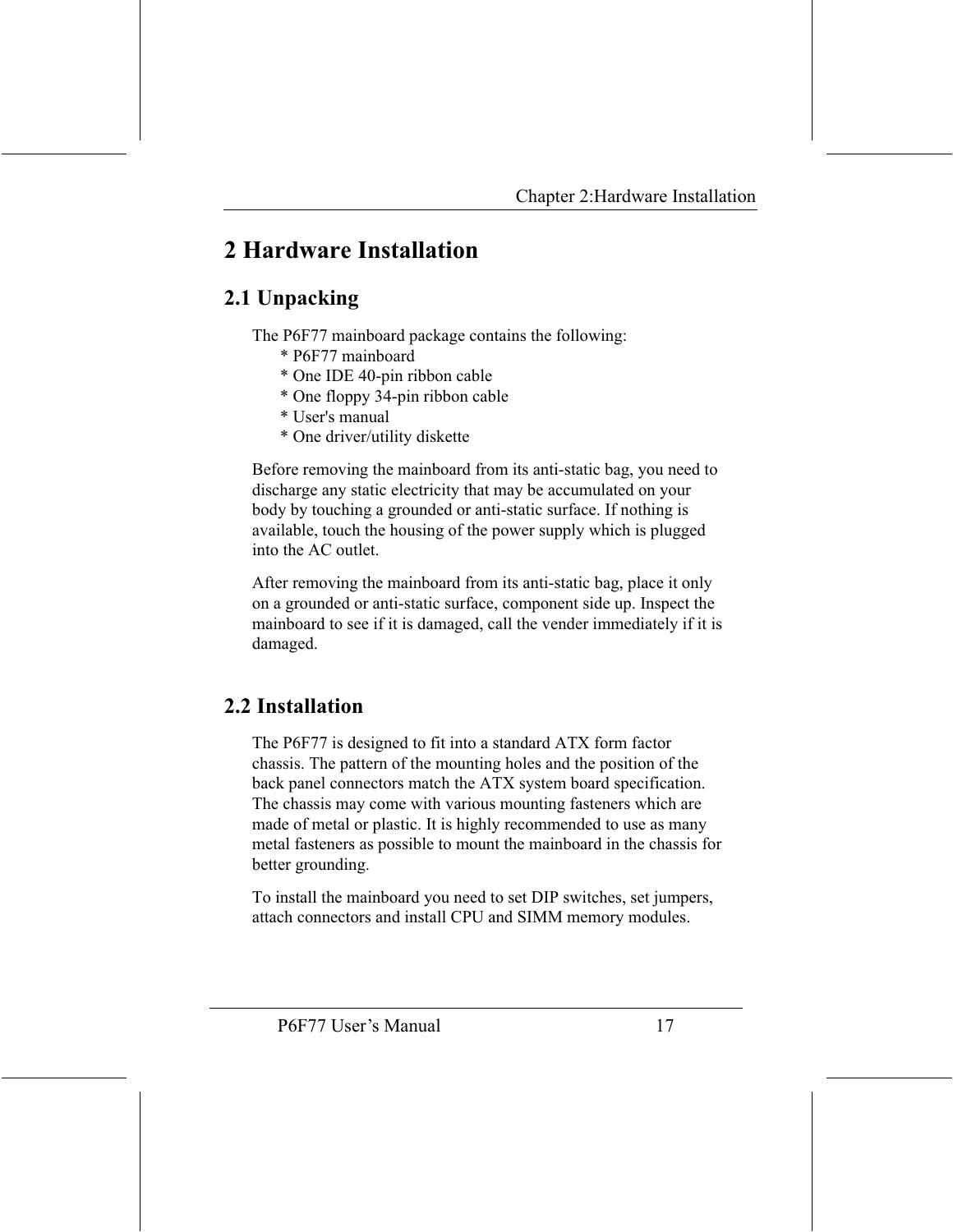

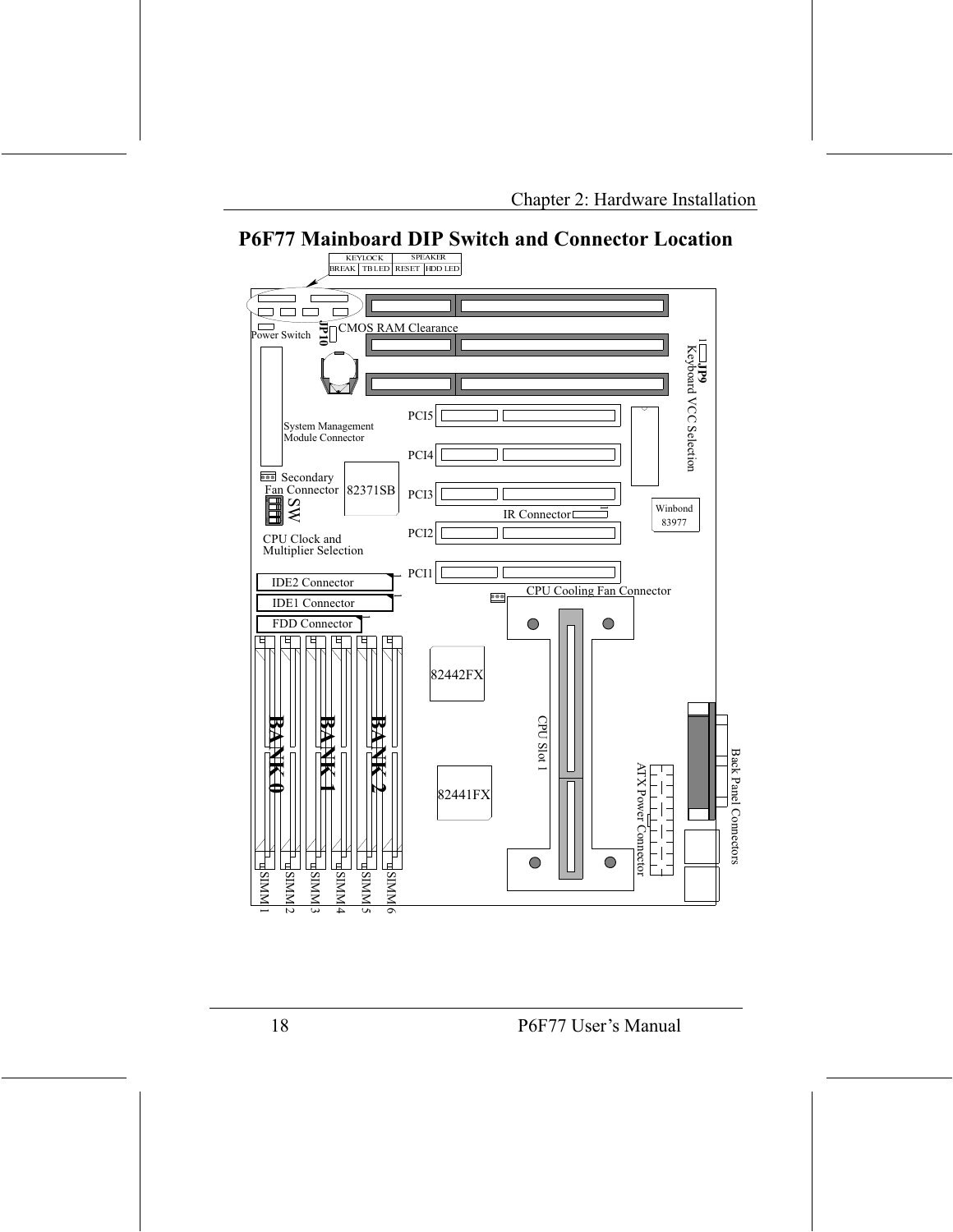#### 2.2.1. Setting DIP Switch

This section provides the DIP Switch settings for the P6F77 mainboard.

You need to configure a DIP Switch to set the CPU core to bus clock multiplier.

**CPU Core to Bus Clock Multiplier:** The CPU internal core clock is equal to the "CPU Bus Clock" times the "CPU Core to Bus Clock Multiplier". For example, if the CPU Bus Clock is 66.6MHz and the CPU Core to Bus Multiplier is 4, the actual CPU core clock will be  $66.6 \times 4 = 266 MHz$ .

**CPU Bus Clock:** The CPU Bus Clock is defined as the CPU input clock. For example: the CPU Bus Clock for the Intel Pentium II 200, 233 and 266 MHz are 66.6 MHz. The CPU bus clock on P6F77 is fixed at 66.6MHz.



| $\mathbf{x}$ 3 | ON         | <b>OFF</b> | ON  | ON        |
|----------------|------------|------------|-----|-----------|
| x 3.5          | <b>OFF</b> | OFF        | ON  | ON        |
| x 4            | ON         | ON         | OFF | <b>ON</b> |
| x 4.5          | <b>OFF</b> | ON         | OFF | ON        |

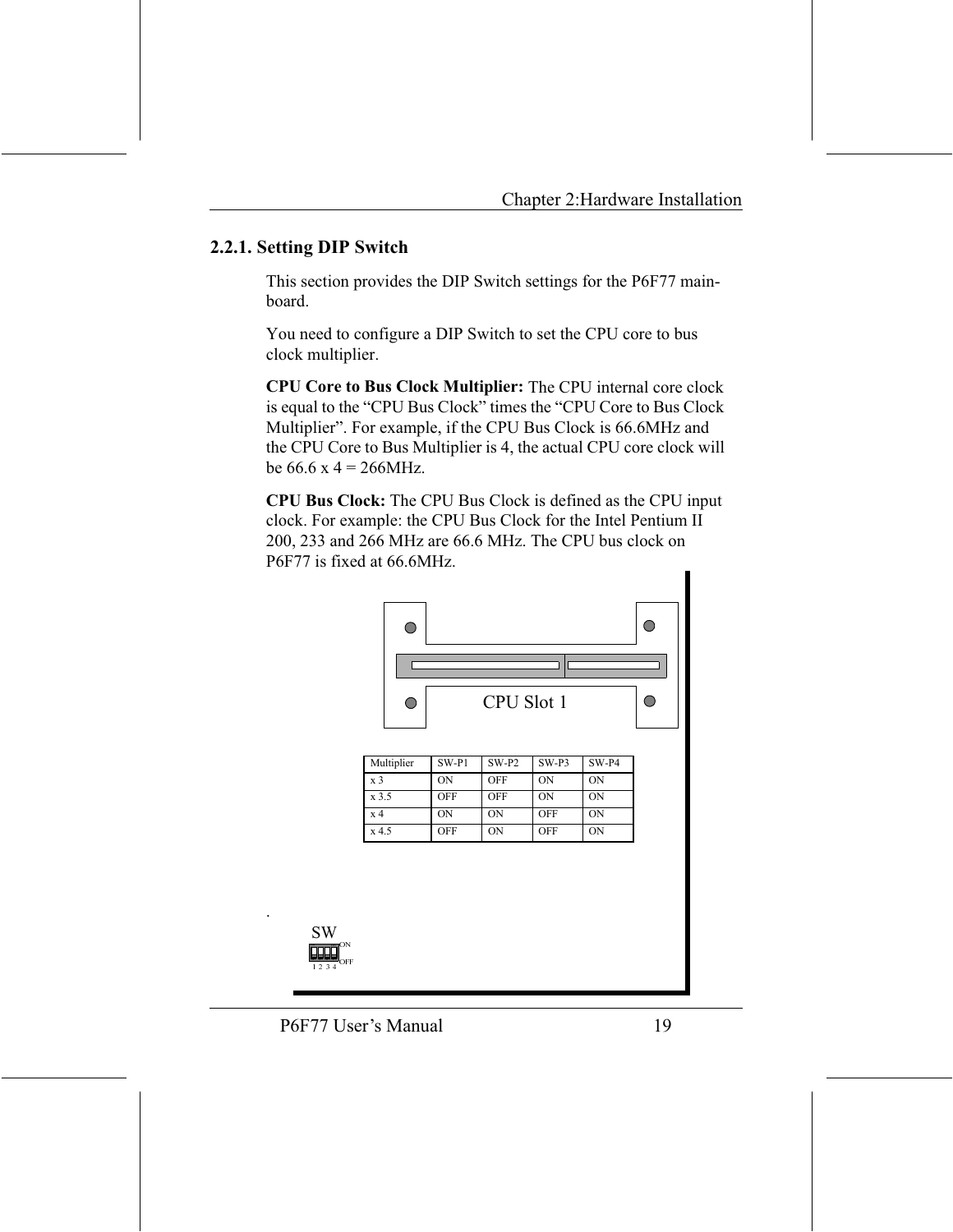| ∾<br><b>Pentium II DIP Switch settings</b> |                        |                         |                           |                                     |  |
|--------------------------------------------|------------------------|-------------------------|---------------------------|-------------------------------------|--|
| Core to Bus<br>Clock Multiplier            | 66.6MHz x3<br>200MHz   | 66.6MHzx3.5<br>233MHz   | 66.6MHzx4<br>266MHz       | 66.6MHzx4.5<br>300MHz               |  |
| DIP Switch<br>Setting                      | SW<br>N<br>ω<br>≝<br>4 | SW<br>N<br>ىئ<br>뎥<br>4 | <b>SW</b><br>N<br>ىي<br>4 | <b>SW</b><br>╰╴<br>N<br>ى<br>Ĕ<br>4 |  |

#### 2.2.2 Setting Jumpers

 $\mathcal{D}$ 

#### 1. Clear CMOS RAM and Password

If your system can not boot up because you forget your password, or the CMOS settings need to be reset to default values after the system BIOS has been updated, the following instructions can be performed to clear the CMOS RAM and password.

- 1. Power off the system
- 2. Place a shunt to short pin2 and pin3 of JP10 for 5 seconds
- 3. Move the shunt to short pin1 and pin2 of JP10
- 4. Power on the system

#### 2. Select Keyboard Vcc(5V) Source

| Vcc for Keyboard | JP9 |
|------------------|-----|
| $+5V$            |     |
| $+5V_{SB}$       |     |

To enabled the "Keystroke Power On" feature not only the option "Power On by Keystroke" in the BIOS "Integrated Peripheral" Setup" has to be "Enabled", also the power source of the keyboard has to be connected to the  $+5V_{SB}(Standby +5V)$  that comes from the system power supply which should be capable of delivering a minimum of  $700mA$ .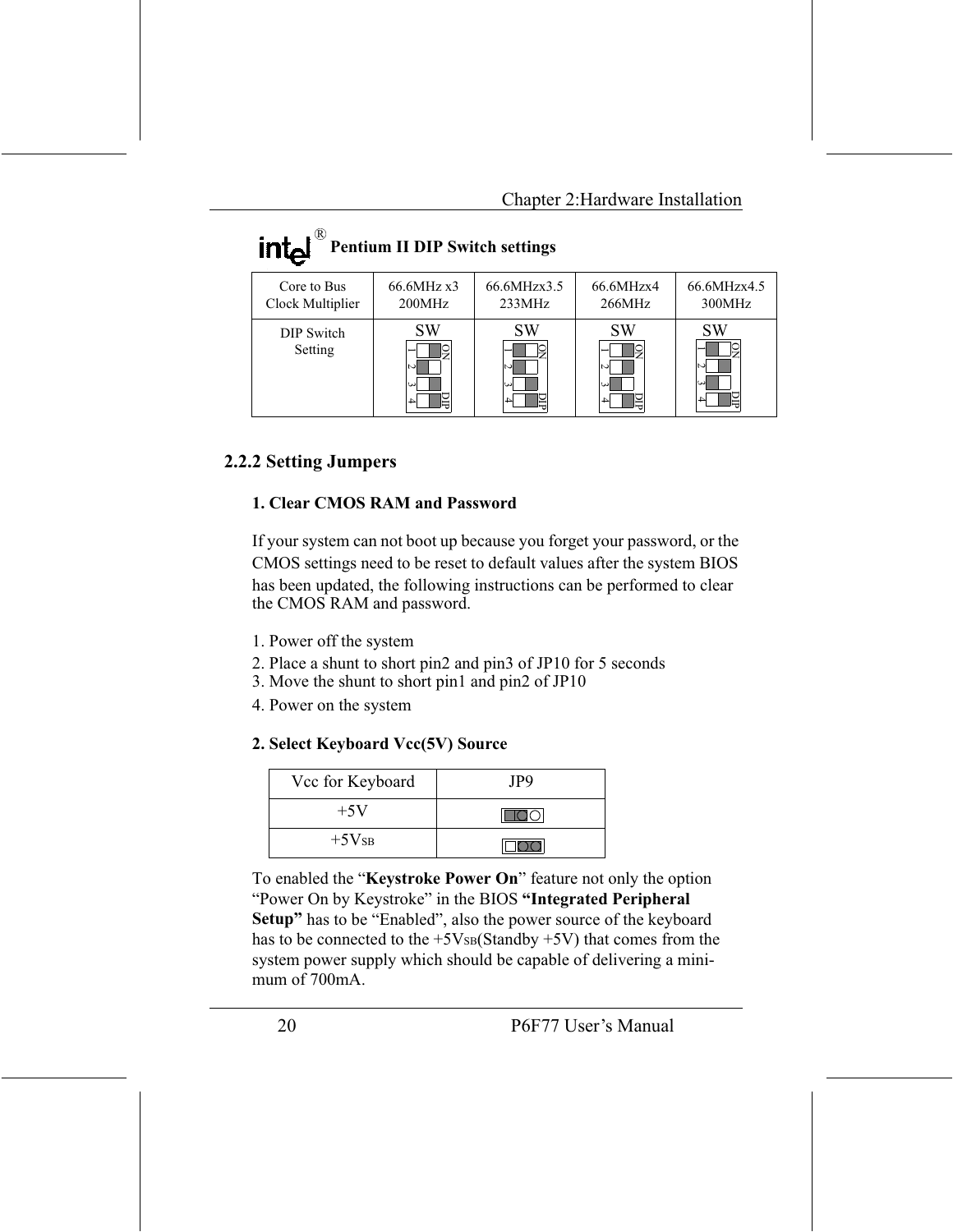#### **2.2.3 Attaching Connectors**

#### **1. Front Panel Connectors**

There are 7 connectors on the Mainboard for switches and indicator lights on the system's front panel.



**Speaker Connector** 

1



Pin Assignment 1. Speaker out 2. Ground 3. Ground  $4. +5V$ 

This 4-pin connector connects to the case-mounted speaker.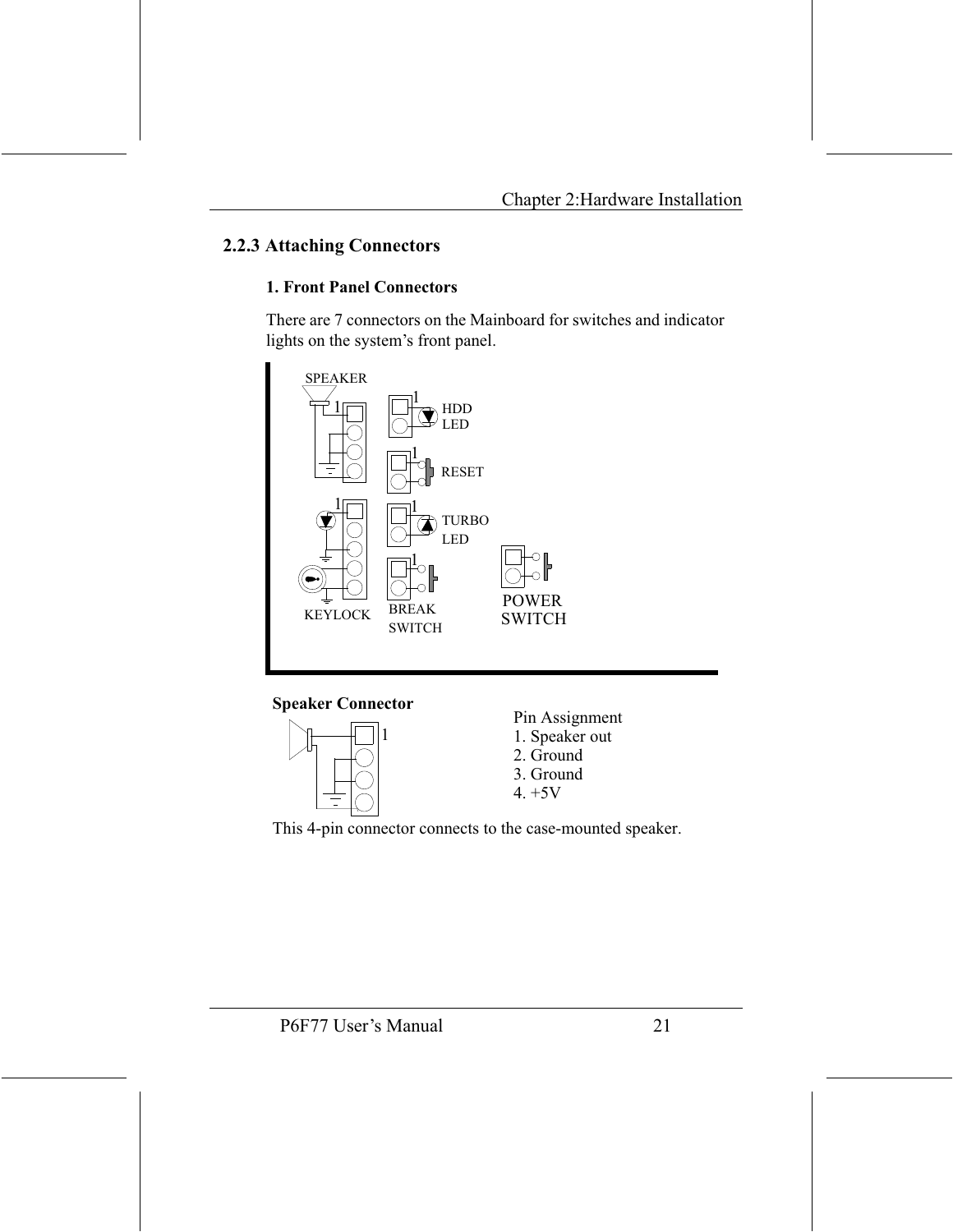

This 5-pin connector connects to the case-mounted keylock switch and the power LED. The keylock switch is used to lock the keyboard for security purposes. The power LED continuously blinks when the system is in sleep mode.





Pin Assignment 1. LED Anode 2. LED Cathode

This 2-pin connector connects to the case-mounted HDD LED to indicate hard disk activity.



Pin Assignment 1. Power Good 2. Ground

This 2-pin connector connects to the case-mounted reset switch and is used to reboot the system.





Pin Assignment 1. LED Cathode 2. LED Anode (Ground)

This 2-pin connector connects to the case-mounted turbo LED indicator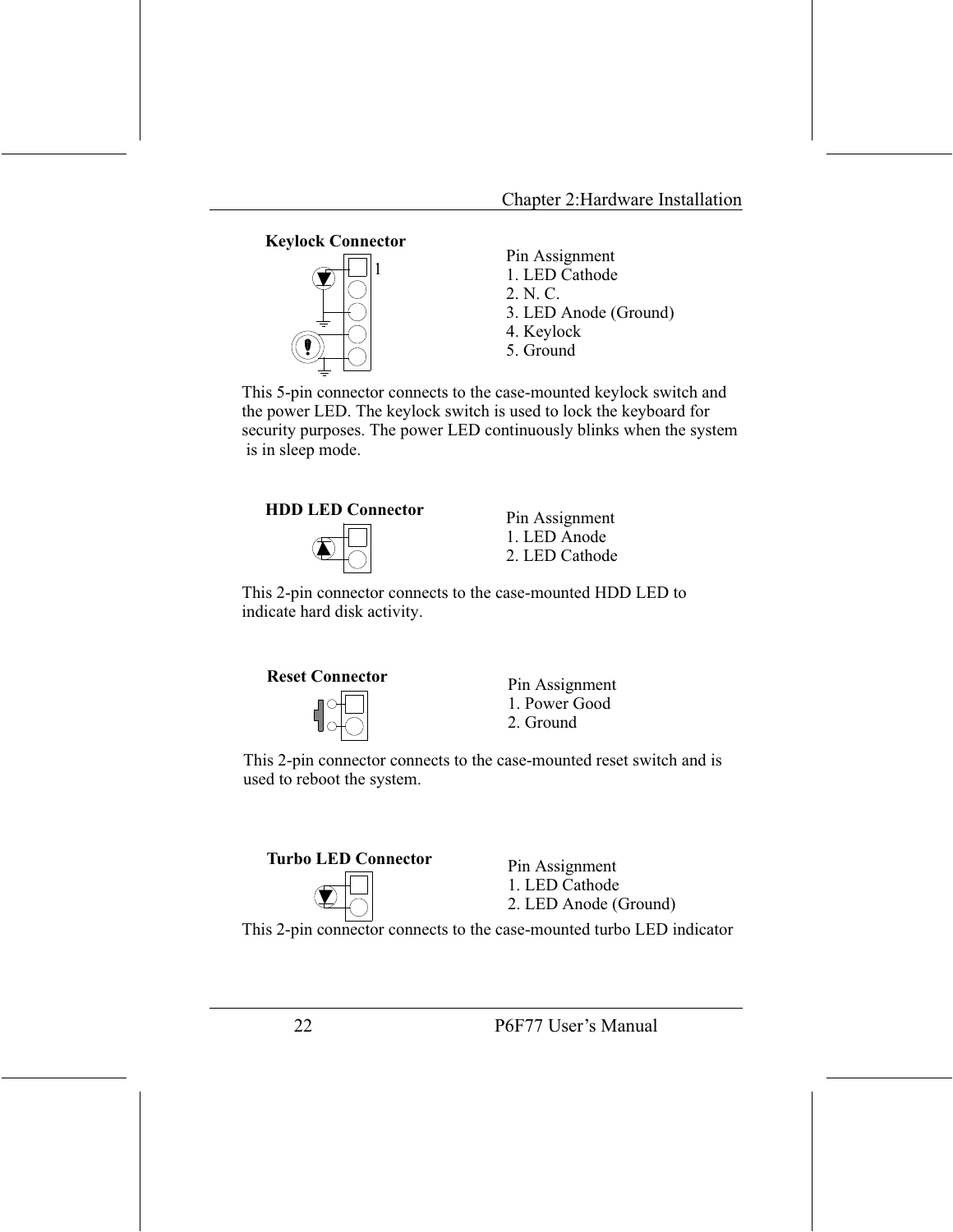#### **Break Switch Connector**



Pin Assignment 1 Break 2. Ground

This 2-pin connector connects to the case-mounted break switch and can be used to suspend the system





Pin Assignment 1 Power On/Off 2. Ground

This 2-pin connector connects to the case-mounted power switch and is used to turn system power on/off.

The front panel on your case may have a turbo switch to deactivate the Turbo mode when a slower speed is required for a specific application. The Intel 82440FX chipset does not support the hardware deturbo function. An alternative method of using <CTRL><ALT><+/-> keys to change the speed may be used if necessary.

#### 2. Fan Connectors

| $  \Box 1$ | Pin Assignment |
|------------|----------------|
|            | 1. GND         |
|            | $2. +12V$      |
|            | 3. SPEED / RPM |

There are two fan connectors on the P6F77 mainboard for the CPU cooling fan and system secondary fan. These connectors support fans of 500mAMP (6 WATT) or less. When the system goes into its sleep state, those fans will be shut down to eliminate audible noise and reduce power consumption. For P6F77 to monitor the fan speed, you need an optional System Management Module, and the fan must have a tachometer output.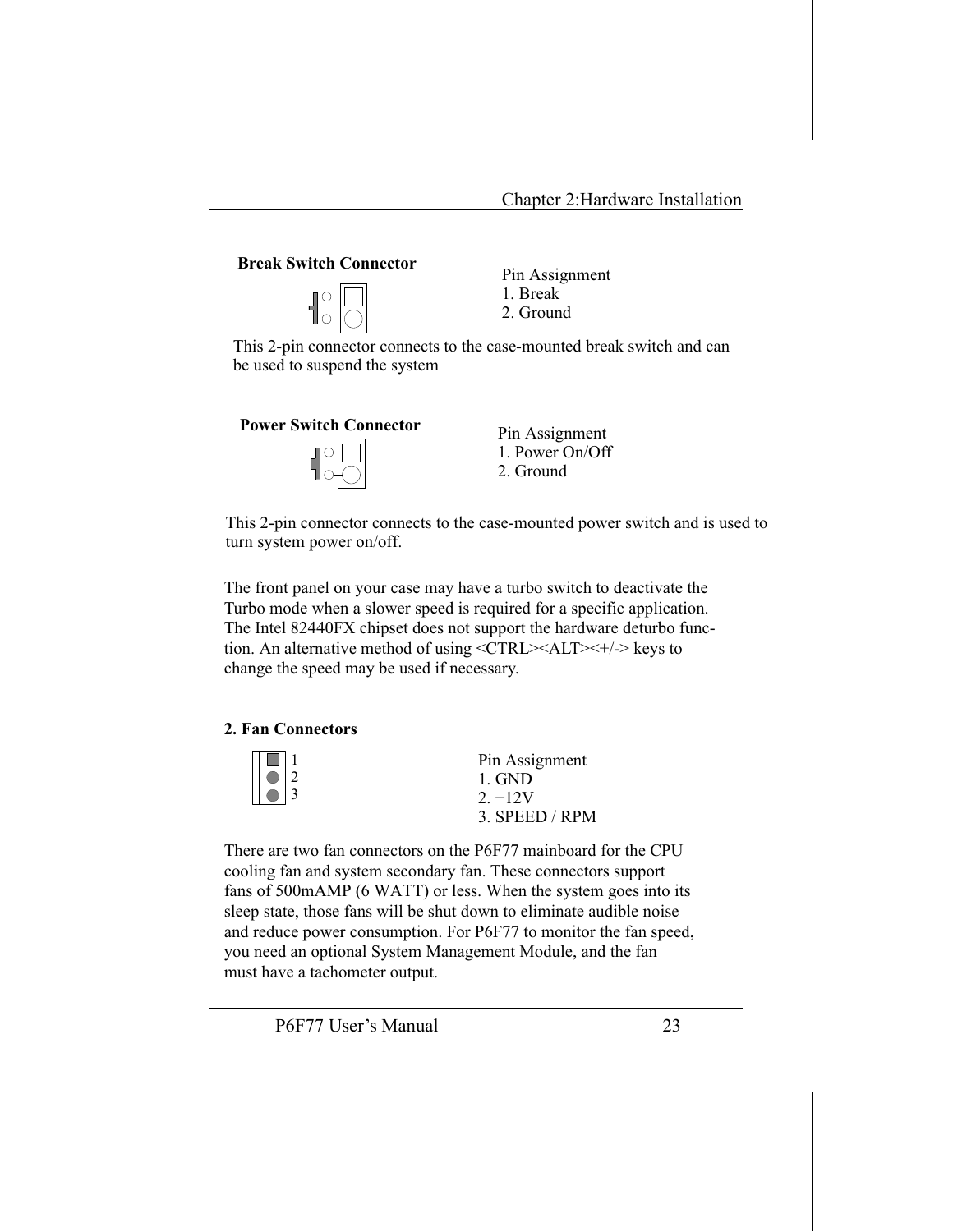#### 3. IrDA-compliant IR (Infrared) Connector



This 5-pin connector connects to an optional wireless transmitting and receiving infrared module via a cable and a bracket.

#### 4. Floppy Drive Connector (One 34-pin Block)

A floppy disk drive ribbon cable has 34 wires and 2 connectors to support 2 floppy disk drives. The connector with twisted wires always connects to drive A, and the connector which does not have twisted wires connects to drive B.

You must orient the cable connector so that the pin 1(color) edge of the cable is at the pin 1 of the I/O port connector.

#### **5. IDE Connectors (Two 40-pin Block)**

An IDE drive ribbon cable has 40 wires and 2 connectors to support two IDE drives. If a ribbon cable connects to two IDE drives at the same time, one of them has to be configured as Master and the other one has to be configured as Slave by setting the jumpers on the drive. Consult the documentation that comes with your IDE drive for details on jumper locations and settings.

You must orient the cable connector so that the pin 1(color) edge of the cable is at the pin 1 of the I/O port connector.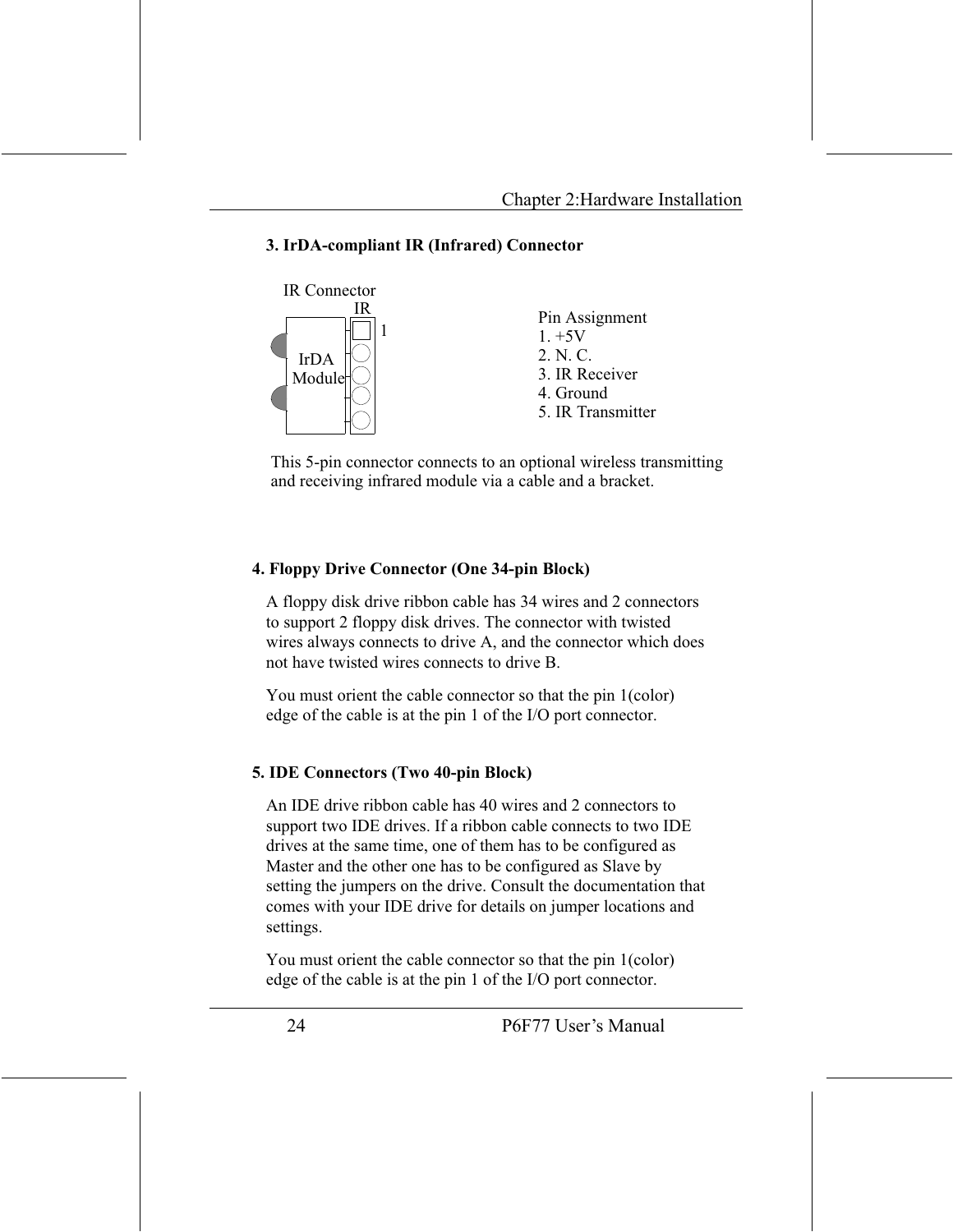#### **6. Back Panel Connectors**

The back panel provides external access to PS/2 style keyboard and mouse connectors as well as two serial ports, one parallel port, and two USB ports, which are integrated on the mainboard. The figure below shows the location of the back panel I/O connectors.



#### **7. Power Supply Connector**

Incorrect installation of the power supply could result in serious damage to the mainboard and connected peripherals. Make sure the power supply is unplugged before connecting the leads from the power supply.

#### **ATX Power Connector**



The ATX power supply has a single lead connector with a clip on one side of the plastic housing. There is only one way to plug the lead into the ATX power connector. Press the lead connector down until the clip snaps into place and secures the lead onto the connector.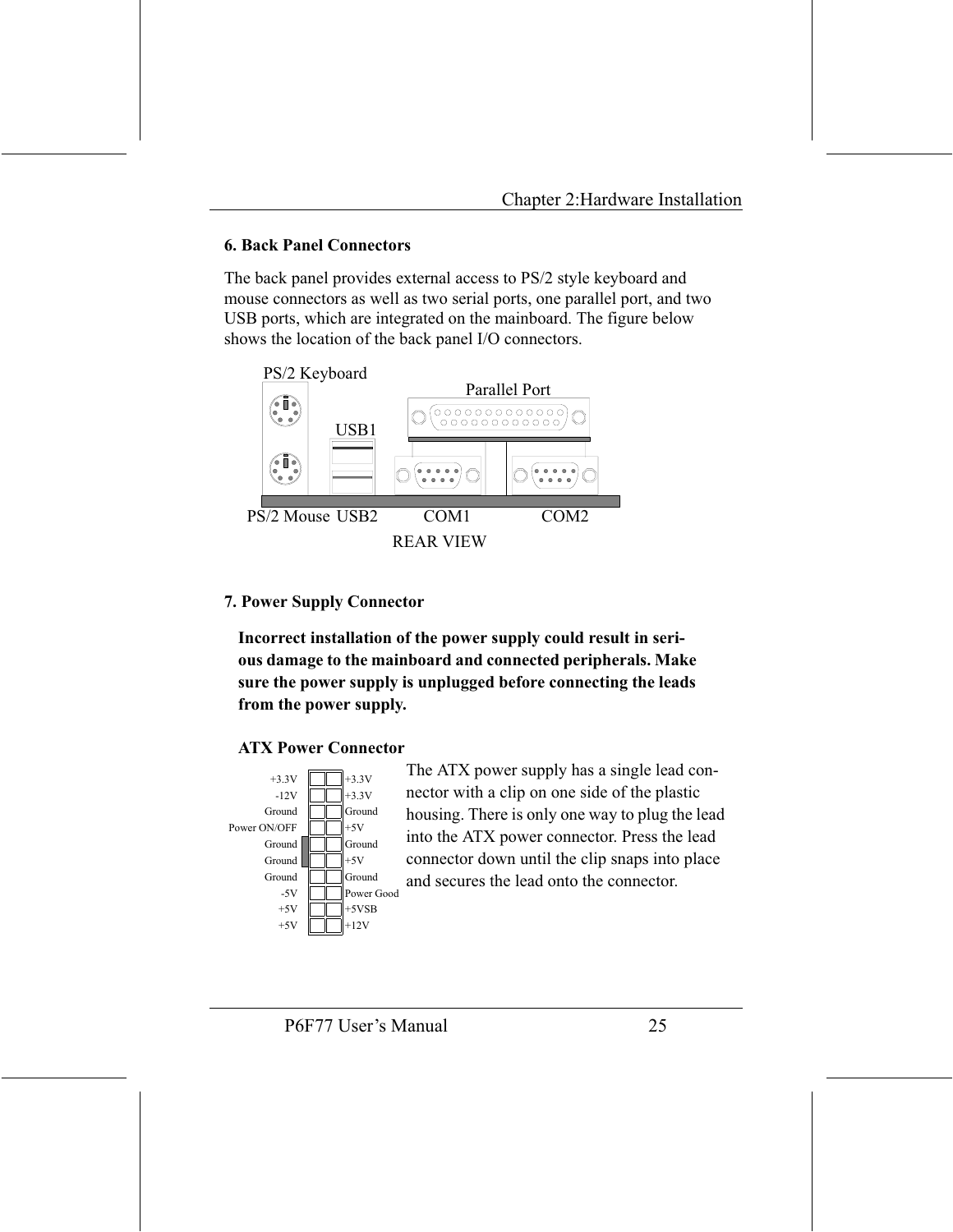#### 2.2.4 Installing CPU

#### **Before You Begin**

- 1. Be sure that your Intel boxed processor kit includes the following items<sup>.</sup>
	- the processor with the fan heatsink attached
	- one heatsink support set containing two black plastic pegs and two black plastic supports
	- one power cable
	- one Intel Inside ® Pentium II processor program label
- 2. Place the motherboard on a workbench (not in a chassis). Be sure that the motherboard is bare (that is, no SIMMs, cables, or cards are installed) and that the holes for the fan heatsink support pegs are empty.
- 3. Install the retention mechanism onto the motherboard by following the manufacturer's instructions. (Shown installed in the following figure.)

#### **Installing the Boxed Processor**

1. Mount the two black plastic pegs onto the motherboard. These pegs will be used to attach the fan heatsink supports. Notice that one hole and the base of one peg are larger than the other hole and peg base. Push each peg into its hole firmly until you hear it "click" into place.

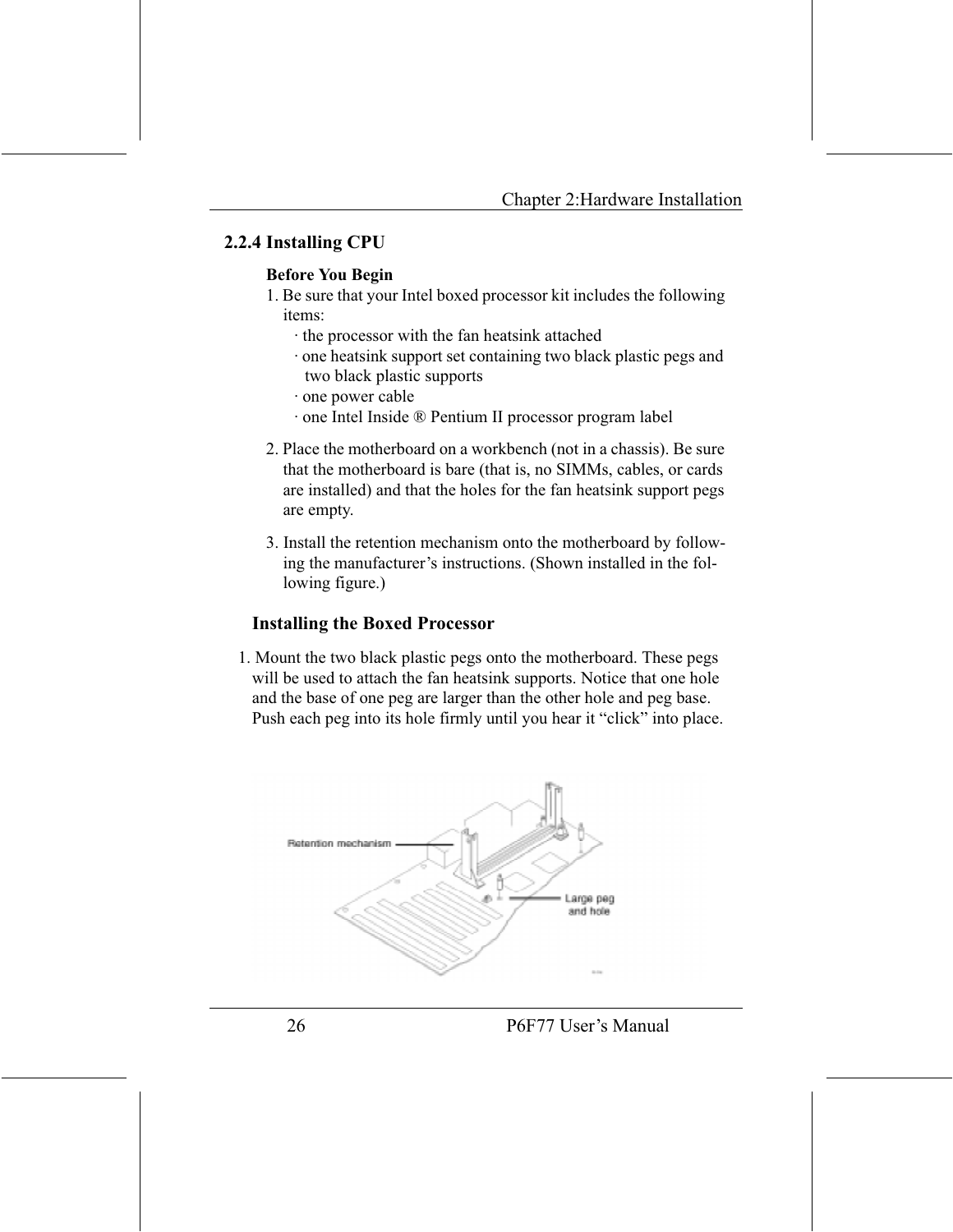2. Slide a black plastic support onto each end of the fan heatsink, making sure that the hole and clip are on the outside edge of the support. (If the supports are reversed, the holes will not line up with the pegs on the motherboard.) Slide each support toward the center of the processor until the support is seated in the outside groove in the fan housing.



- 3. Slide the clip (A) on each support toward the processor, exposing the hole that will fit over the peg on the motherboard. Push the latches (B) on the processor toward the center of the processor until they click into place. (Refer to the first figure on the next page.)
- 4. Hold the processor so that the fan shroud is facing toward the pegs on the motherboard. Slide the processor (C) into the retention mechanism and slide the supports onto the pegs. Ensure that the pegs on the motherboard slide into the holes in the heatsink support and that the alignment notch in the processor fits over the plug in Slot 1. Push the processor down firmly, with even pressure on both sides of the top. until it is seated.

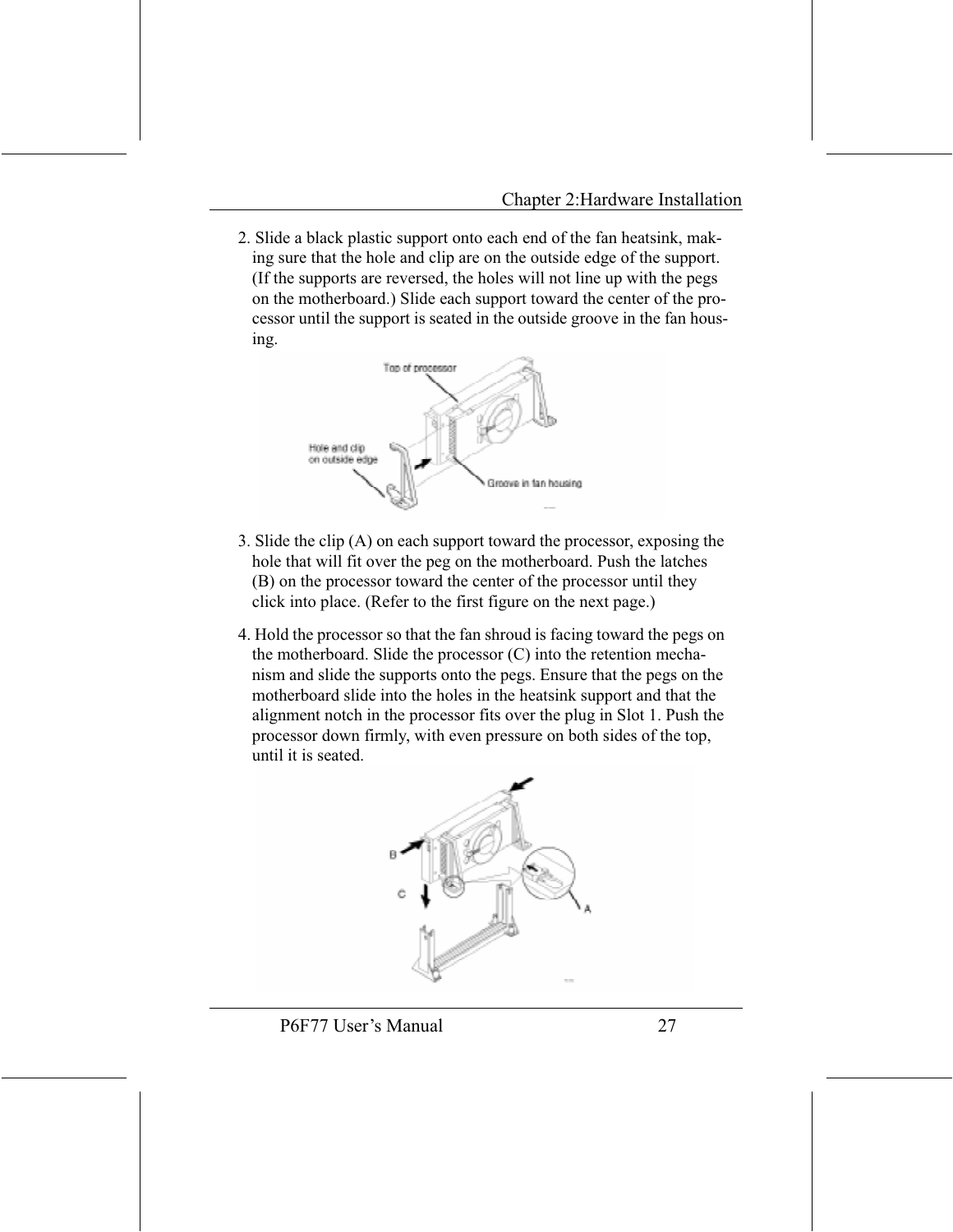- 5. Slide the clips on the supports (D) forward until they click into place to hold the pegs securely. (Apply slight pressure on the peg and push the peg toward the clip while pushing the clip forward.) Push the latches on the processor  $(E)$  outward until they click into place in the retention mechanism. The latches must be secured for proper electrical connection of the processor.
- 6. Attach the small end of the power cable (F) to the three-pin connector on the processor, then attach the large end to the three-pin connector on the motherboard. Consult the motherboard documentation to find the connector

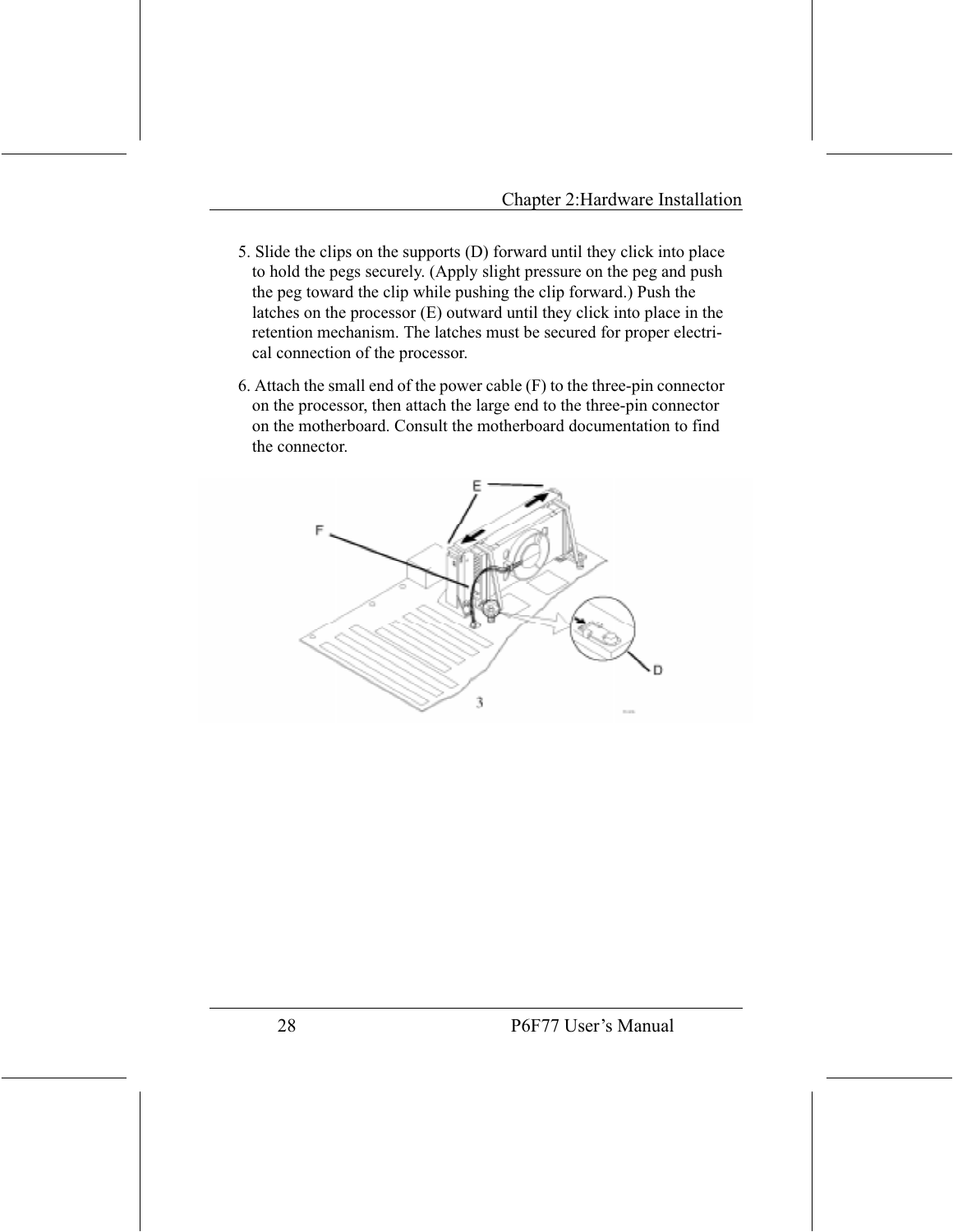#### 2.2.5 Removing the Processor

First, remove the motherboard from the chassis. To remove the processor from the motherboard, follow these steps (the reverse of the installation process).

- 1. Disconnect the fan power cable from the motherboard. (We recommend that you leave the cable connected to the processor.)
- 2. Slide the clips on the supports backward to release the pegs in the motherboard. Push the latches on the processor toward the center of the processor until they click into place.
- 3. Lift one end of the processor until it is freed from Slot 1. Lift the other end of the processor until it is freed from Slot 1. Lift the entire processor (with the fan heatsink supports attached) until it is free from the retention mechanism.
- 4. Remove the heatsink support pegs from the motherboard and discard them. With one hand, squeeze together the two halves of the peg on the bottom side of the motherboard. With the other hand, pull the peg out of the hole in the motherboard. Do not reuse the pegs.



When handling the processor, avoid placing direct pressure on the label area of the fan.



When removing the processor, avoid pressing down on the motherboard or components. Instead, press down on plastic connectors.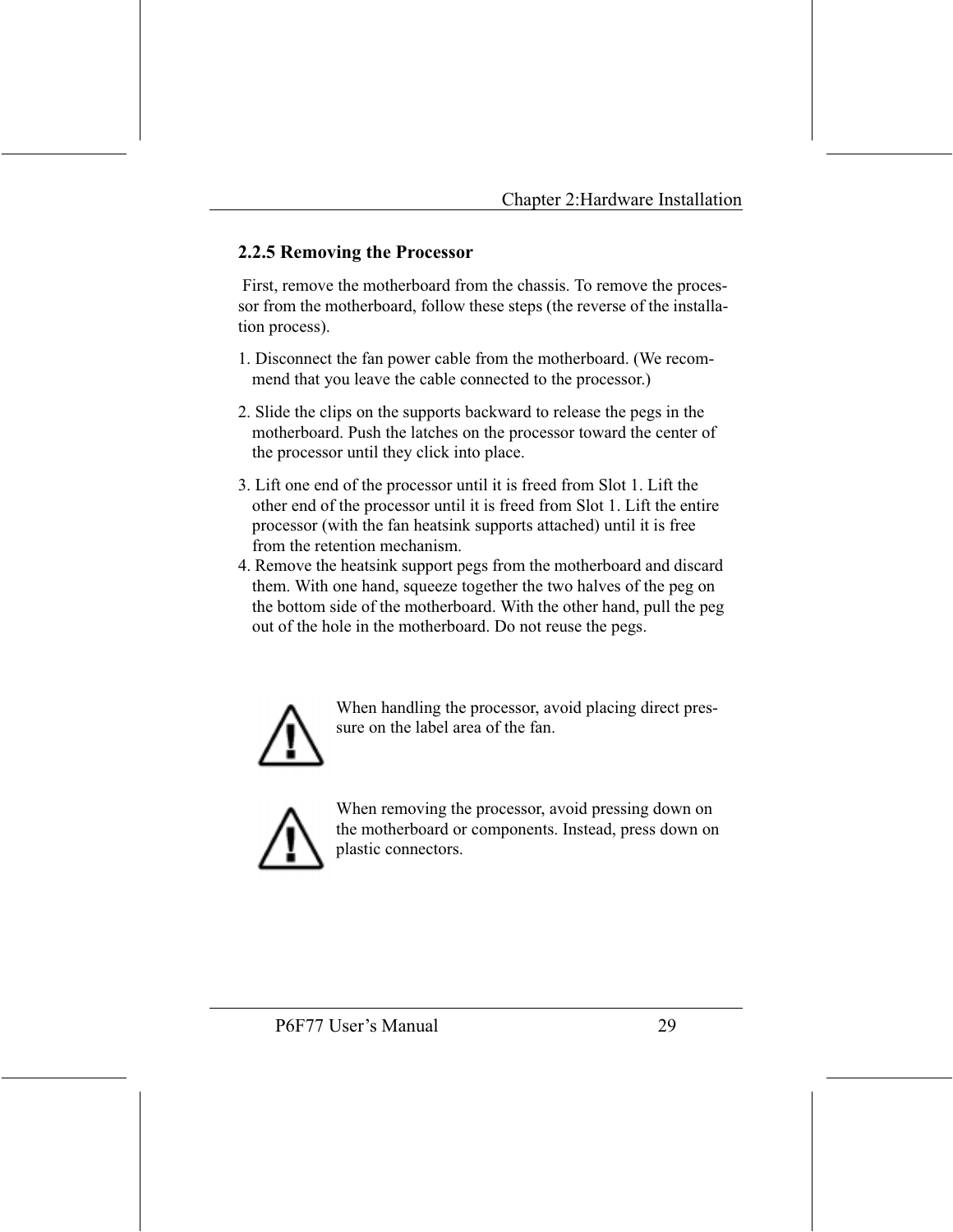#### 2.2.6 Installing System Memory



The P6F77 Mainboard has six SIMM Sockets to support up to 768MB of system memory. The six SIMM sockets (SIMM1  $\sim$ SIMM6) are divided into 3 Banks, Bank0 (SIMM1, SIMM2), Bank1 (SIMM3, SIMM4) and Bank2 (SIMM5, SIMM6).

Memory can be installed by using 72-pin FPM/EDO/BEDO SIMM memory modules. There are no jumper settings required for the memory size or type, which is automatically detected by the BIOS. Due to the P6F77 Mainboard high speed design, the memory modules for the P6F77 must meet all of the following requirements.

| <b>DRAM TYPE</b>      | FPM (Fast Page Mode)<br>EDO (Extended Data Output)<br>BEDO (Burst Extended Data Output)                                                                                                                                   |                                                                              |  |
|-----------------------|---------------------------------------------------------------------------------------------------------------------------------------------------------------------------------------------------------------------------|------------------------------------------------------------------------------|--|
| <b>DATA INTEGRITY</b> | None                                                                                                                                                                                                                      | Supports ECC/Parity                                                          |  |
| <b>MODULE SIZE</b>    | Single-sided<br>1Mx32, 4Mx32, 16Mx32<br>Double-sided<br>2Mx32, 8Mx32, 32Mx32                                                                                                                                              | Single-sided<br>1Mx36, 4Mx36, 16Mx36<br>Double-sided<br>2Mx36, 8Mx36, 32Mx36 |  |
| <b>REQUIREMENTS</b>   | DRAM Speed : 60ns or 70ns<br>RAS Access Time: $60ns \sim 70ns$<br>CAS Access Time: $10ns \sim 25ns$<br>Two SIMM modules must be installed at a time and each<br>pair of modules must be of the same size, type and speed. |                                                                              |  |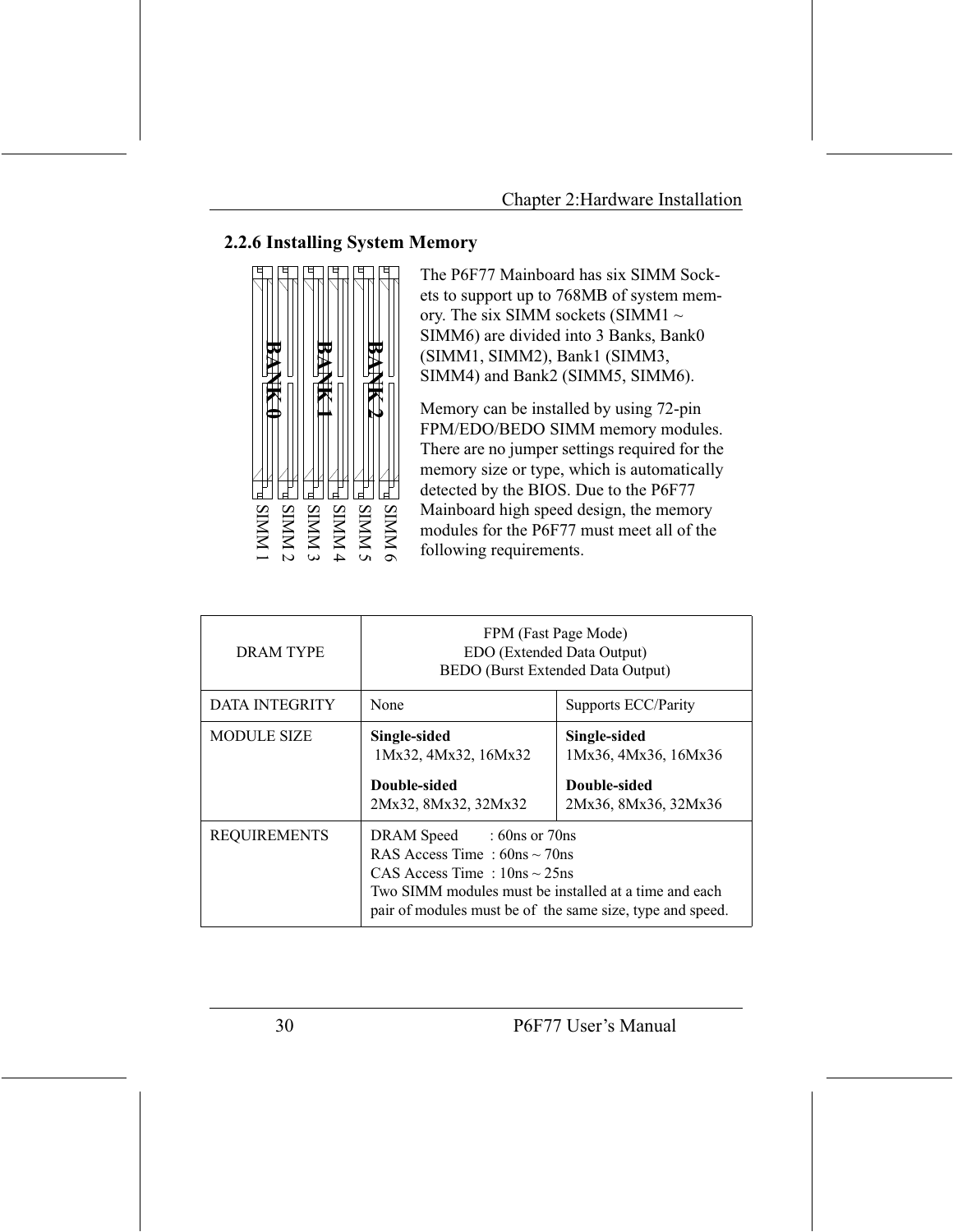| <b>BANK SIMM</b>                     | DRAM TYPE                        | <b>DRAM SIZE</b>                                                                           |
|--------------------------------------|----------------------------------|--------------------------------------------------------------------------------------------|
| <b>BANK 0</b><br>(SIMM1 & SIMM2)     | <b>FPM</b><br>EDO<br><b>BEDO</b> | Empty, 1Mx32 (4M), 2Mx32 (8M),<br>4Mx32 (16M), 8Mx32 (32M),<br>16Mx32 (64M), 32Mx32 (128M) |
| <b>BANK 1</b><br>(SIMM3 & SNM4)      | <b>FPM</b><br>EDO<br><b>BEDO</b> | Empty, 1Mx32 (4M), 2Mx32 (8M),<br>4Mx32 (16M), 8Mx32 (32M),<br>16Mx32 (64M), 32Mx32 (128M) |
| BANK <sub>2</sub><br>(SIMM5 & SIMM6) | <b>FPM</b><br>EDO<br><b>BEDO</b> | Empty, 1Mx32 (4M), 2Mx32 (8M),<br>4Mx32 (16M), 8Mx32 (32M),<br>16Mx32 (64M), 32Mx32 (128M) |
| Total<br><b>System Memory</b>        | <b>FPM</b><br>EDO<br><b>BEDO</b> | 8MB to Max. 768MB                                                                          |

The following table shows the system memory configuration which does not support ECC/Parity feature.

The following table shows the system memory configuration which support ECC/Parity feature

| <b>BANK SIMM</b>                     | <b>DRAM TYPE</b>                 | <b>DRAM SIZE</b>                                                                           |
|--------------------------------------|----------------------------------|--------------------------------------------------------------------------------------------|
| <b>BANK 0</b><br>(SIMM1 & SIMM2)     | <b>FPM</b><br>EDO<br><b>BEDO</b> | Empty, 1Mx36 (4M), 2Mx36 (8M),<br>4Mx36 (16M), 8Mx36 (32M),<br>16Mx36 (64M), 32Mx36 (128M) |
| <b>BANK 1</b><br>(SIMM3 & SIMM4)     | <b>FPM</b><br>EDO<br><b>BEDO</b> | Empty, 1Mx36 (4M), 2Mx36 (8M),<br>4Mx36 (16M), 8Mx36 (32M),<br>16Mx36 (64M), 32Mx36 (128M) |
| BANK <sub>2</sub><br>(SIMM5 & SIMM6) | <b>FPM</b><br>EDO<br><b>BEDO</b> | Empty, 1Mx36 (4M), 2Mx36 (8M),<br>4Mx36 (16M), 8Mx36 (32M),<br>16Mx36 (64M), 32Mx36 (128M) |
| Total<br><b>System Memory</b>        | <b>FPM</b><br>EDO<br>BEDO        | 8MB to Max. 768MB                                                                          |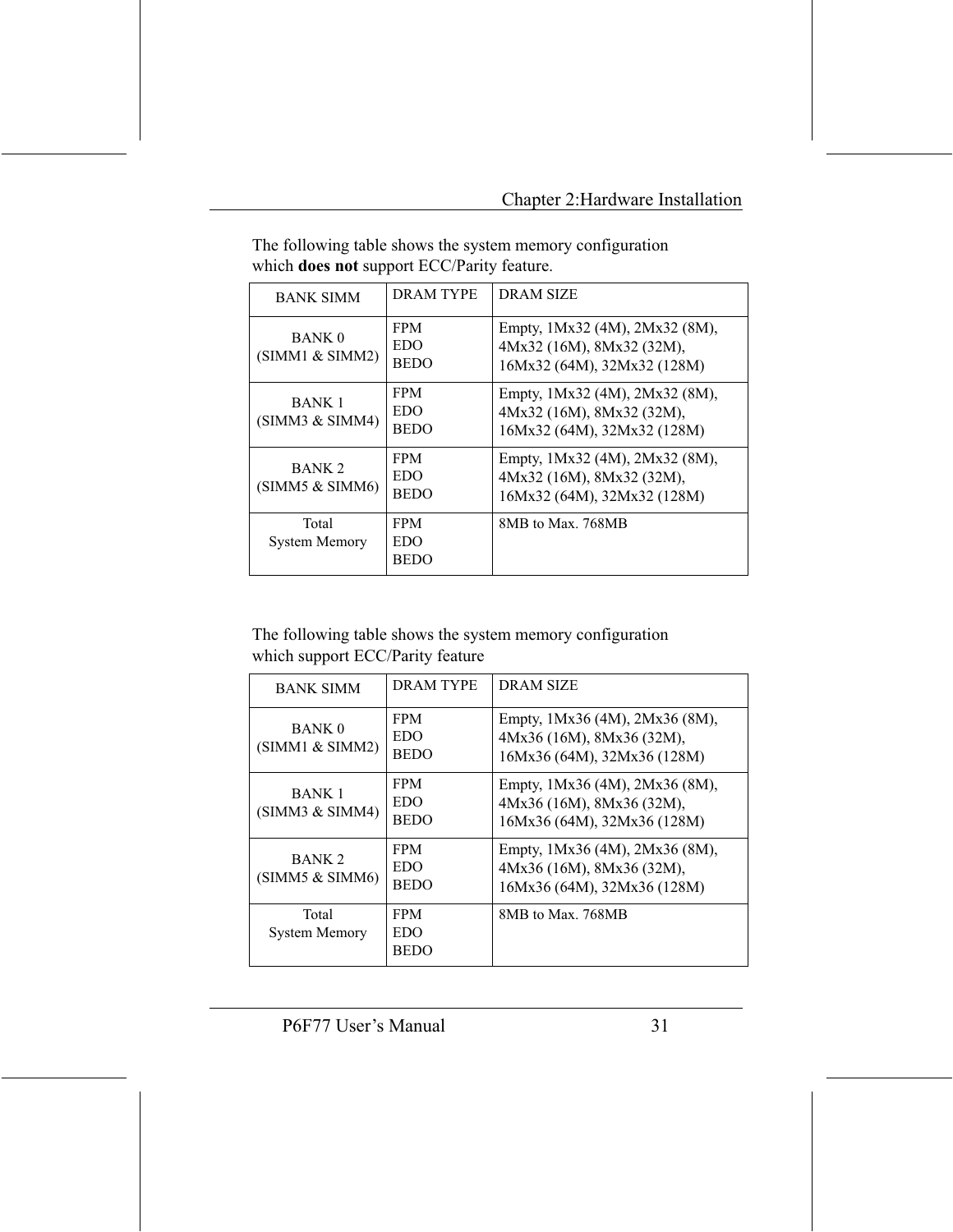# **3 BIOS Configuration**

After hardware configuration of P6F77 Mainboard is completed, and system hardware has been assembled, the completed system may be powered up. At this point, software setup should be run to ensure that system information is correct.

Normally, system setup is needed when the system hardware is not consistent with the information contained in the CMOS RAM, whenever the CMOS RAM has lost power, or the system features need to be changed.

When the system is powered on, the BIOS will enter the Power-On Self Test (POST) routines. These routines perform various diagnostic checks at the time the system is powered up. If an error is encountered, the error will be reported in one of two different ways. If the error occurs before the display device is initialized, a series of beeps will be transmitted. If the error occurs after the display device is initialized, the screen will display the error message.

### **3.1 Entering Setup**

When the system is powered on, the BIOS will enter the Power-On Self Test (POST) routines. These routines perform various diagnostic checks; if an error is encountered, the error will be reported in one of two different ways. If the error occurs before the display device is initialized, a series of beeps will be transmitted. If the error occurs after the display device is initialized, the screen will display the error message.

After the POST routines are completed, the following message appears:

"Press DEL to enter SETUP"

To access the AWARD BIOS SETUP program, press the <DEL> key. The "CMOS SETUP UTILITY" screen will be displayed at this time.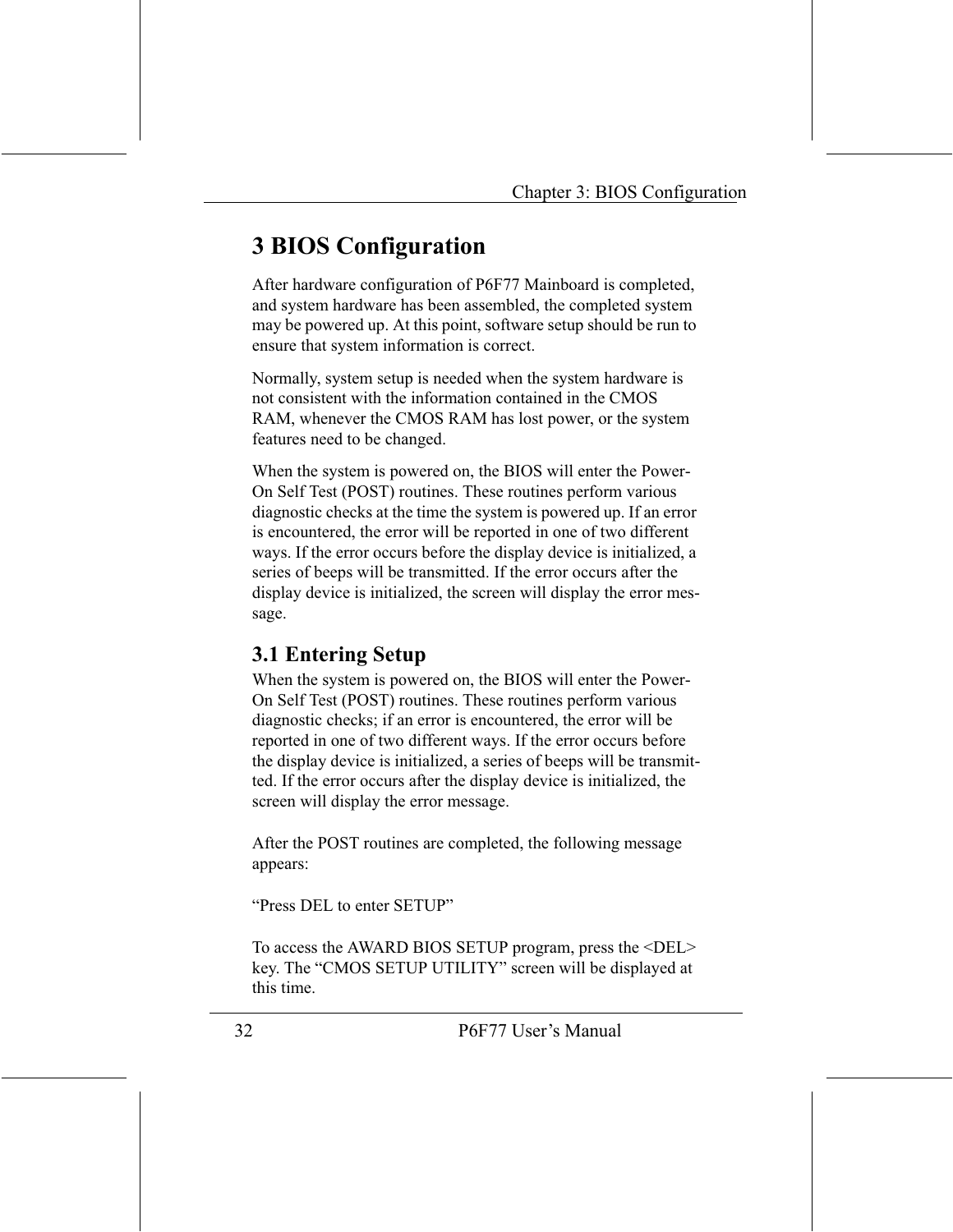### **3.2 CMOS Setup Utility**

The CMOS Setup Utility allows you to select from nine setup functions and two exit choices. Use the arrow keys to select among the items and press <Enter> key to enter the sub-menu.

| <b>Main Program Screen</b> |  |  |  |
|----------------------------|--|--|--|
|----------------------------|--|--|--|

| ROM PCI/ISA BIOS (2A69HF2G)<br><b>CMOS SETUP UTILITY</b><br>AWARD SOFTWARE, INC.                                                                                                       |                                                                                                                                                                        |  |  |
|----------------------------------------------------------------------------------------------------------------------------------------------------------------------------------------|------------------------------------------------------------------------------------------------------------------------------------------------------------------------|--|--|
| <b>STANDARD CMOS SETUP</b><br><b>IDE HDD AUTO DETECTION</b><br><b>LOAD SETUP DEFAULTS</b><br><b>SAVE &amp; EXIT SETUP</b><br><b>EXIT WITHOUT SAVING</b><br><b>HDD LOW LEVEL FORMAT</b> | <b>BIOS FEATURES SETUP</b><br><b>CHIPSET FEATURES SETUP</b><br>POWER MANAGEMENT SETUP<br>PNP/PCI CONFIGURATION<br><b>INTEGRATED PERIPHERALS</b><br>SUPERVISOR PASSWORD |  |  |
| USER PASSWORD<br>Esc: Quit<br>: Select Item<br>F10: Save & Exit Setup<br><shift>F2<br/>: Change Color<br/>Time, Date, Hard Disk Type</shift>                                           |                                                                                                                                                                        |  |  |

This screen provides access to the utility's various functions.

Listed below are explanations of the keys displayed at the bottom of the screen.

<ESC>: Exit the utility.

**ARROW KEYS:** Use arrow keys to move cursor to desired selection.

<F10>: Saves all changes made to Setup and exits program.

<Shift> <F2>: Changes background and foreground colors.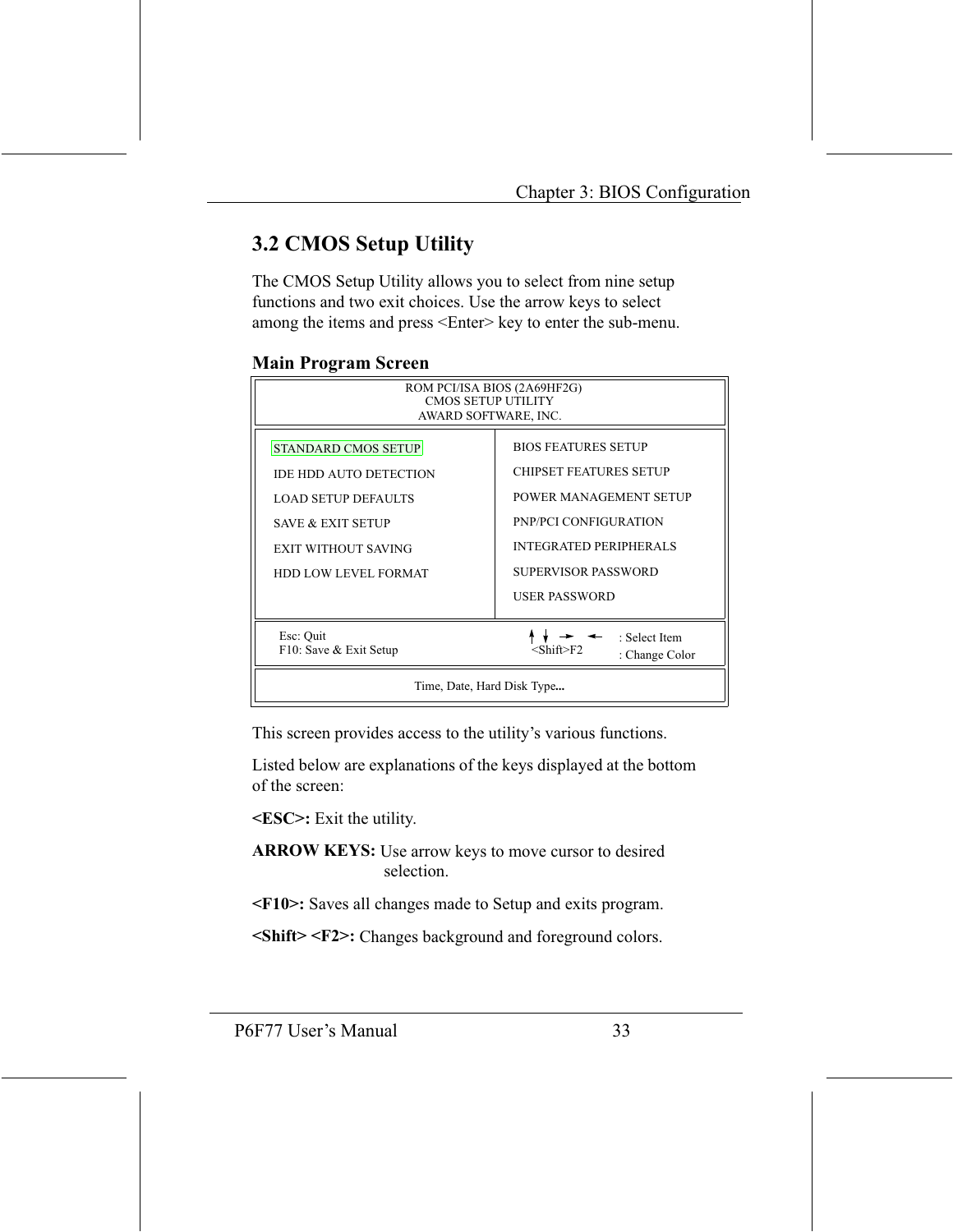### **3.3 STANDARD CMOS SETUP**

Selecting "STANDARD CMOS SETUP "on the main program screen displays this menu:

#### **Standard CMOS Setup Screen**

| ROM PCI/ISA BIOS (2A69HF2G)<br>STANDARD CMOS SETUP<br>AWARD SOFTWARE, INC. |             |          |          |          |                         |               |             |
|----------------------------------------------------------------------------|-------------|----------|----------|----------|-------------------------|---------------|-------------|
| Date (mm:dd:yy): Sun, Mar 23 1997<br>Time (hh:mm:ss): $10:10:10$           |             |          |          |          |                         |               |             |
| <b>HARD DISKS</b><br><b>TYPE</b>                                           | <b>SIZE</b> | CYLS.    | HEAD     | PRECOMP  | <b>LANDZ</b>            | <b>SECTOR</b> | <b>MODE</b> |
| Primary Master<br>$:$ Auto                                                 | $\Omega$    | $\Omega$ | $\Omega$ | $\Omega$ | 0                       | $\Omega$      | $A$ uto     |
| Primary Slave : Auto                                                       | $\Omega$    | $\theta$ | $\Omega$ | $\Omega$ | $\Omega$                | $\Omega$      | Auto        |
| Secondary Master: Auto                                                     | $\Omega$    | $\theta$ | $\Omega$ | $\Omega$ | $\Omega$                | $\Omega$      | Auto        |
| Secondary Slave : Auto                                                     | 0           | $\Omega$ | $\Omega$ | $\Omega$ | $\Omega$                | $\Omega$      | Auto        |
| Drive A: 1.44M, 3.5 in.<br>Drive B: None                                   |             |          |          |          |                         |               |             |
| Floppy 3 Mode Support: Disabled                                            |             |          |          |          |                         | Base Memory:  | 640K        |
|                                                                            |             |          |          |          | Extended Memory: 15360K |               |             |
| Video: EGA/VGA                                                             |             |          |          |          | Other Memory:           | 384K          |             |
| Halt On: All Errors                                                        |             |          |          |          | Total Memory: 16384K    |               |             |
| ESC: Quit<br>: Select Item<br>F1: Help<br>(Shift) F2<br>: Change Color     |             |          |          |          | $PU/PD/+/-: Modify$     |               |             |

The Standard CMOS Setup utility is used to configure the following features:

Set Date: Month, Day, Year.

Set Time: Hour, Minute, and Second. Use 24 Hour clock format (for PM numbers, add 12 to the hour, you would enter 4:30 p.m.) As 16:30).

#### **Hard Disks:**

There are four hard disks listed: "Primary Master", "Primary Slave", "Secondary Master" and "Secondary Slave". For Each IDE channel, the first device is the "Master" and the second device is "Slave".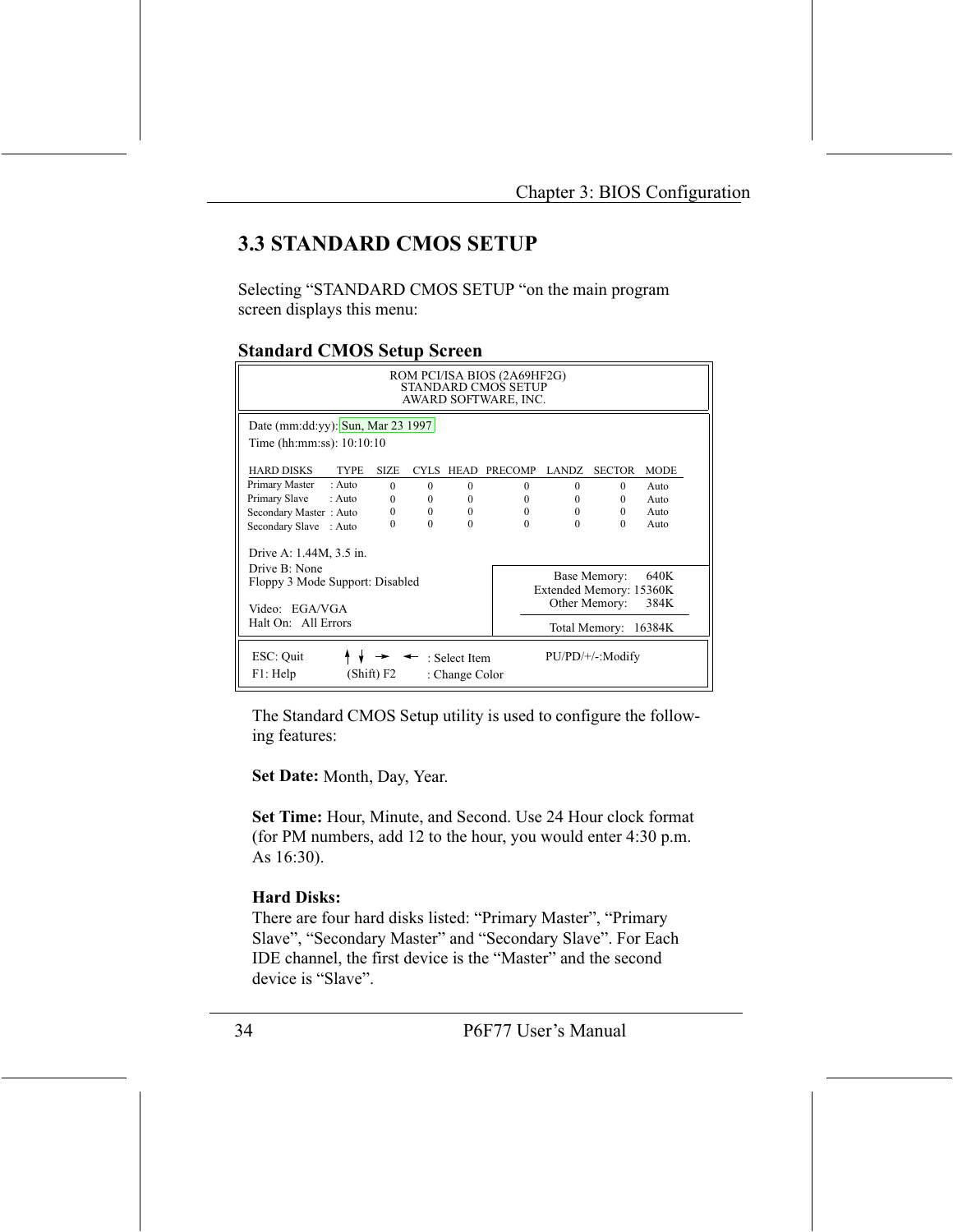Hard disk Types from 1 to 45 are standard ones; Type "Auto" is IDE HDD auto detection; Type "User" is user definable, and Type "None" is not installed (e.g. SCSI).

There are six categories of information you must enter for a HDD: Cylinders: The number of cylinders in the disk drive.

Heads: The number of heads

Write Precompensation: The size of a sector gets progressively smaller as the track diameter diminishes. But each sector must still hold 512 bytes. Write precompensation circuitry on the hard disk compensates for the physical difference in sector size by boosting the write current for sectors on inner tracks. This parameter is the cylinder number where write precompensation begins.

**Landing Zone:** This number is the cylinder location where the heads will normally park when the system is shut down.

Sectors: The number of sectors per cylinder. MFM drives have 17 sectors per track. RLL drives have 26 sectors per track. ESDI drives have 34 sectors per track. SCSI and IDE drives have more sectors per track.

Size: The formatted capacity of the drive is (Number of heads) x (Number of cylinders) x (Number of sectors per cylinder) x (512 bytes per sector)

The hard disk vendor's or system manufacturer's documentation should provide you with the information needed.

The "MODE" option is for IDE hard disk drives only. The "MODE" has four options: NORMAL, LBA, LARGE and AUTO. Set MODE to NORMAL for IDE hard disk drives smaller than 528MB. Set MODE to LBA for IDE hard disk drives over 528MB which support Logical Block Addressing mode. Set MODE to LARGE for IDE hard disk drives over 528MB which do not support LBA mode.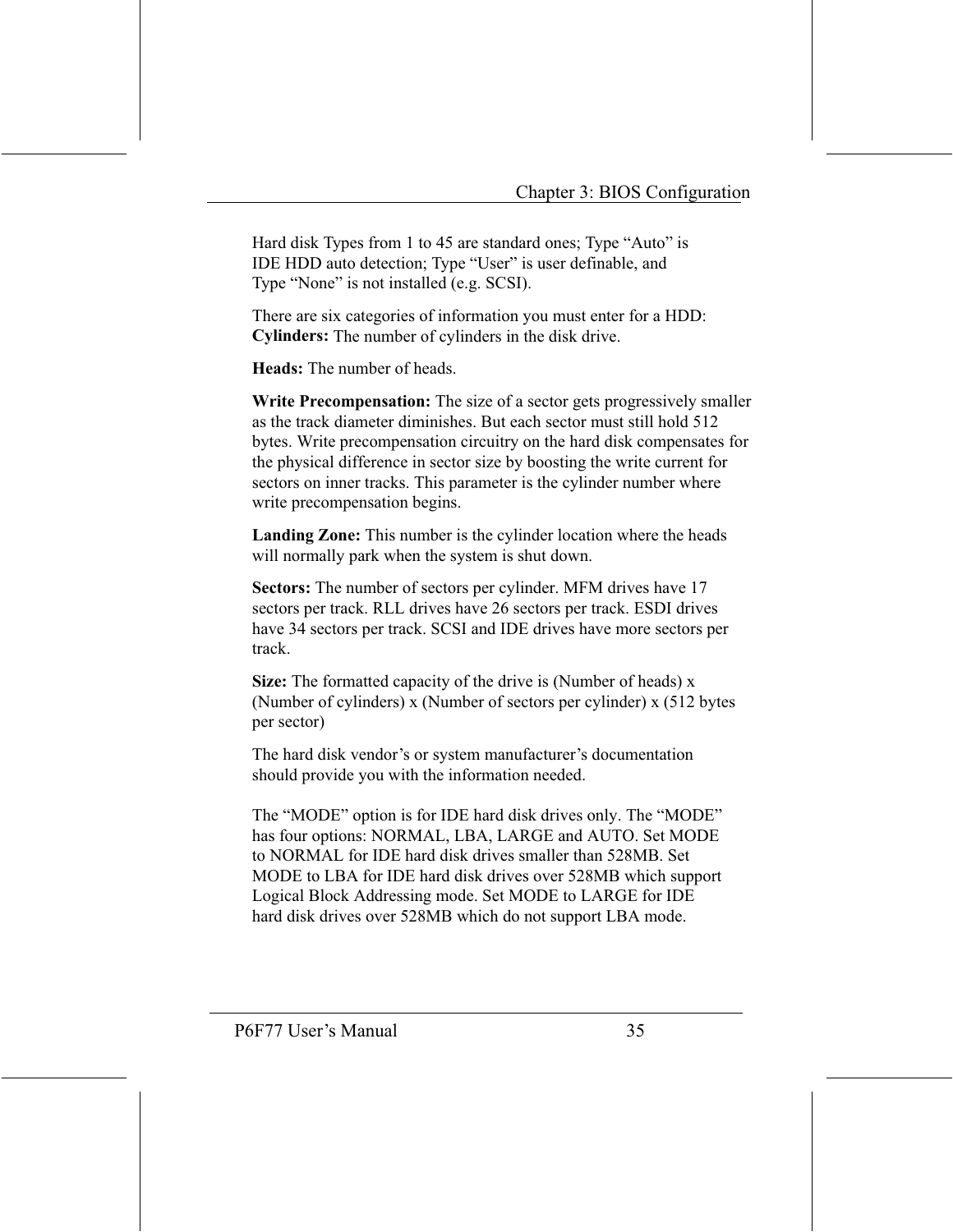The LARGE type of drive is very uncommon and can only be used under MS-DOS. Currently most IDE hard disk drives over 528MB support LBA mode. Set MODE to AUTO to enable auto detection of your IDE hard disk drive during bootup.

**Floppy Drive A and Floppy Drive B:** The options are: "360K, 5.25 in.", "1.2M, 5.25in.", "720K, 3.5in.", "1.44M, 3.5in.", "2.88M, 3.5in." and "None (Not Installed)". Not Installed could be used as an option for diskless workstations.

**Floppy 3 Mode Support:** The options are "Disabled" (default), "Drive A", "Drive B" and "Both". This is the Japanese standard floppy drive which stores 1.2MB in a 3.5" diskette.

Video: Set it to the type of graphics card installed in your system. If you are using a VGA or higher resolution card, choose the "EGA/ VGA" option. The options are "EGA/VGA" (default), "Mono", "CGA 40" and "CGA 80".

Halt On: The options are "All Errors" (default), "No Errors", "All, But Keyboard", "All, But Diskette" and "All, But Disk/Key". This setting determines which type of errors will cause the system to halt during bootup.

### **3.4 IDE HDD AUTO DETECTION**

If your system has an IDE hard drive, you can use this utility to detect its parameters and enter them into the Standard CMOS Setup automatically.

If the auto-detected parameters displayed do not match the ones that should be used for your hard drive, do not accept them. Press the <N> key to reject the values and enter the correct ones manually on the Standard CMOS Setup screen.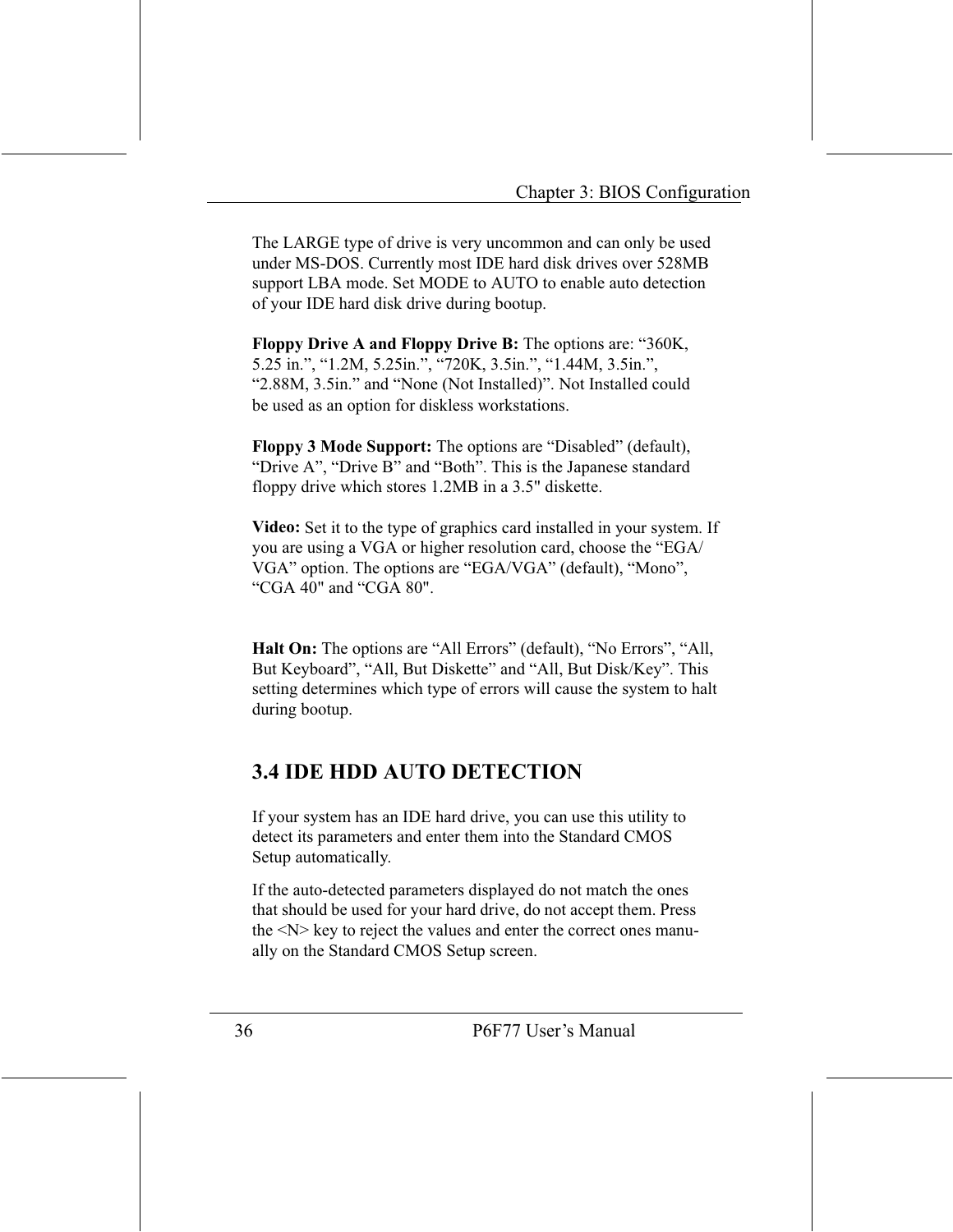Note: If you are setting up a new hard disk drive (nothing on it) that supports LBA mode, more than one line will appear in the parameter box, choose the line that lists LBA for an LBA drive.

Do not choose Large or Normal if the hard disk drive is already fully formatted when you install it, choose the mode which is used to format it.

### **3.5 LOAD SETUP DEFAULTS**

"LOAD SETUP DEFAULTS" loads optimal settings which are stored in the BIOS ROM.

The defaults loaded only affect the BIOS Features Setup, Chipset Features Setup, Power Management Setup, PnP/PCI configuration setup and Integrated Peripherals Setup. There is no effect on the Standard CMOS Setup. To use this feature, highlight on the main screen and press <Enter>. A line will appear on the screen asking if you want to load the Setup default values. Press the  $<$ Y $>$ key and then press the <Enter> key if you want to load the Setup defaults. Press  $\langle N \rangle$  if you don't want to proceed.

### **3.6 SAVE & EXIT SETUP**

Selecting this option and pressing the <Enter> key will save the new setting information in the CMOS memory and continue with the booting process.

### **3.7 EXIT WITHOUT SAVING**

Selecting this option and pressing the <Enter> key will exit the Setup Utility without recording any new values or changing old ones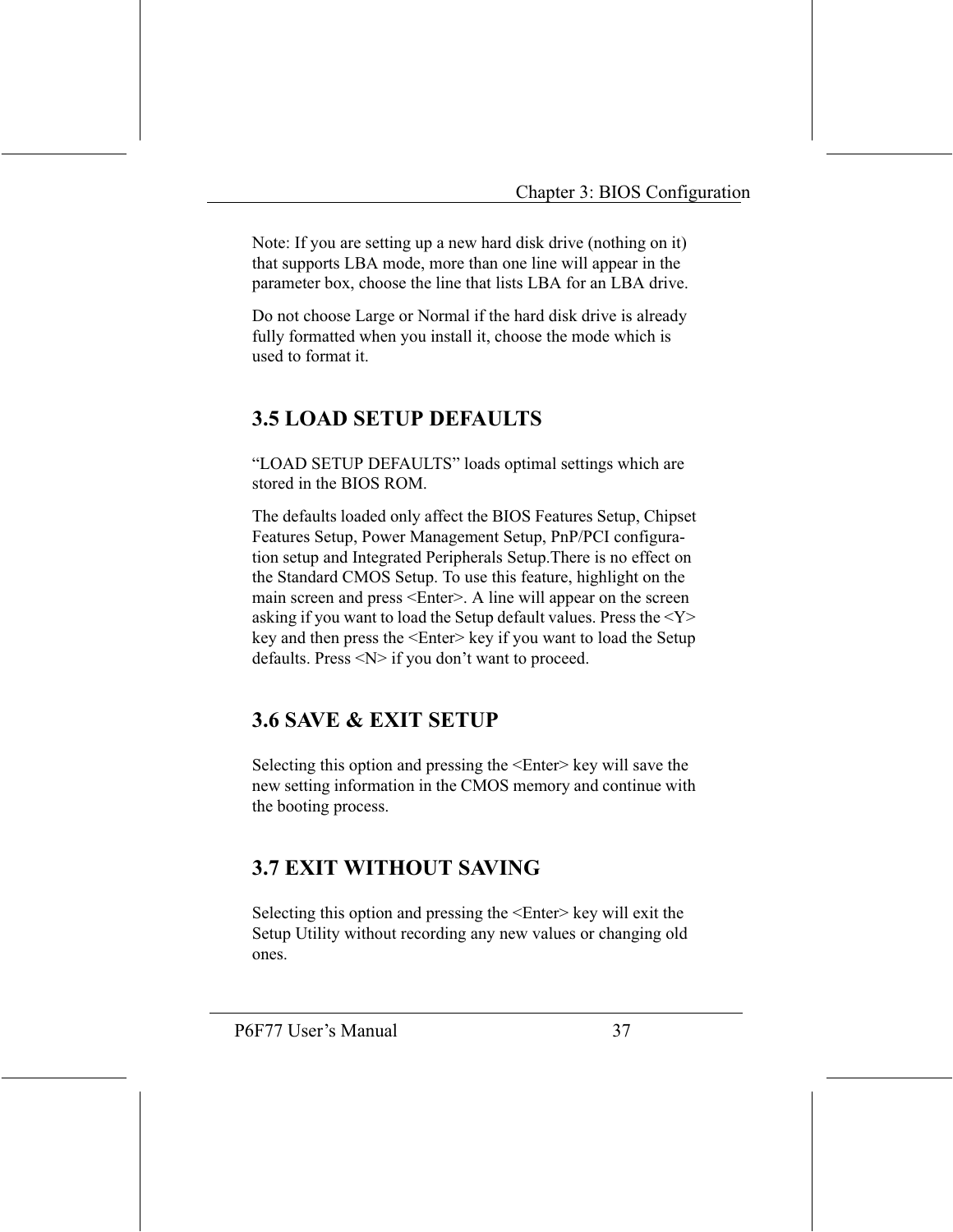### **3.8 HDD LOW LEVEL FORMAT**

Selecting this option and pressing the <Enter> key will enable you to perform a low level format of the hard disk drive.

### **3.9 BIOS FEATURES SETUP**

Selecting "BIOS FEATURES SETUP" on the main program screen displays this menu:

| ROM PCI/ISA BIOS (2A69HF2G)<br><b>BIOS FEATURES SETUP</b><br>AWARD SOFTWARE, INC.                                                                                                                         |                                                                                                                     |                                                                                                                                                                                                                                                                                                              |  |  |
|-----------------------------------------------------------------------------------------------------------------------------------------------------------------------------------------------------------|---------------------------------------------------------------------------------------------------------------------|--------------------------------------------------------------------------------------------------------------------------------------------------------------------------------------------------------------------------------------------------------------------------------------------------------------|--|--|
| Virus Warning<br>CPU Internal Cache<br><b>External Cache</b><br>Quick Power On Self Test<br><b>Boot Sequence</b><br>Swap Floppy Drive<br>Boot Up Floppy Seek<br>Boot Up NumLock Status<br>Gate A20 Option | : Disabled<br>· Enabled<br>: Enabled<br>: Enabled<br>C, A, SCSI<br>: Disabled<br>: Disabled<br>$\cdot$ On<br>: Fast | Video BIOS Shadow<br>: Enabled<br>C8000 - CBFFF Shadow<br>: Disabled<br>CC000 - CFFFF Shadow<br>: Disabled<br>D0000 - D3FFF Shadow<br>: Disabled<br>D4000 - D7FFF Shadow<br>: Disabled<br>D8000 - DBFFF Shadow<br>: Disabled<br>DC000 - DFFFF Shadow<br>: Disabled<br>OS Select For DRAM > 64MB<br>: Non-OS2 |  |  |
| <b>Typematic Rate Setting</b><br>Typematic Rate (Chars/Sec)<br>Typematic Delay (Msec)<br>Security Option<br>PCI/VGA Palette Snoop                                                                         | : Disabled<br>:6<br>: 250<br>: Setup<br>: Disabled                                                                  | ESC: Quit<br>$\triangleleft$ : Select Item<br>F1: Help<br>PU/PD/+/-:Modify<br>F5: Old Values<br>(Shift) F2: Color<br>F7: Load Setup Defaults                                                                                                                                                                 |  |  |

#### **BIOS Features Setup Screen**

The following explains the options for each feature:

Virus Warning: The Virus Warning's default setting is "Disabled". When enabled, any attempt to write to the boot sector or partition table will halt the system and cause a warning message to appear. If this happens, you can use an anti-virus utility on a virus free, bootable floppy diskette to reboot and clean your system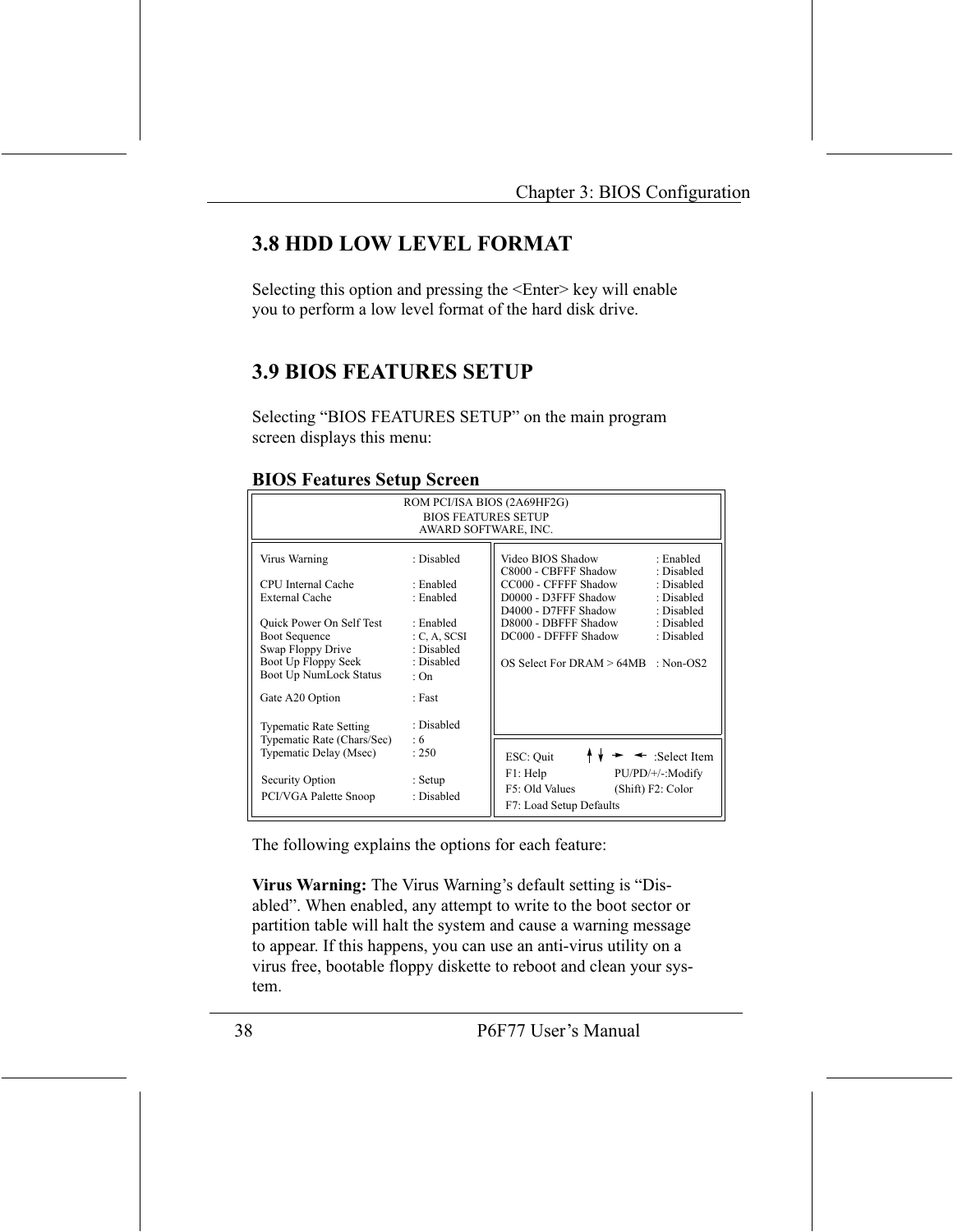**CPU Internal Cache:** The default setting is "Enabled". This Setting enables the CPU internal cache.

**External Cache:** The default setting is "Enabled". This setting enables the external cache.

**Quick Power On Self Test:** The default setting is "Enabled". This will skip some diagnostic checks during the Power On Self Test (POST) to speed up the booting process.

**Boot Sequence:** The default setting is "C, A, SCSI"; the other option are "CDROM, C, A", "C, CDROM, A", "A, C, SCSI", "D, A, SCSI", "E, A, SCSI", "F, A, SCSI", "SCSI, A, C", "SCSI, C, A" and "C only". The BIOS will load the operating system from the disk drives in the sequence selected here.

Swap Floppy Drive: The default setting is "Disabled". This setting gives you an option to swap A and B floppy disks. Normally the floppy drive A is the one at the end of the cable, if you set this option to "Enabled", the drive at the end of the cable will be swapped to B.

**Boot Up Floppy Seek:** The default setting is "Disabled". If set to "Enabled" during bootup the BIOS will check for an installed floppy disk drive.

Boot Up Numlock Status: The default setting is "On". If set to "Off", the cursor controls will function on the numeric keypad.

Gate A20 Option: the defaults setting is "Fast". This is the optimal setting for the Mainboard. The other option is "Normal".

**Typematic Rate Setting:** The default setting is "Disabled". If set to "Enabled", you can set the typematic Rate and typematic Delay.

Typematic Rate (Chars/Sec): This setting controls the speed at which the system registers repeated keystrokes. The choices range from 6 to 30 Chars/Sec. The default setting is "6" Chars/Sec.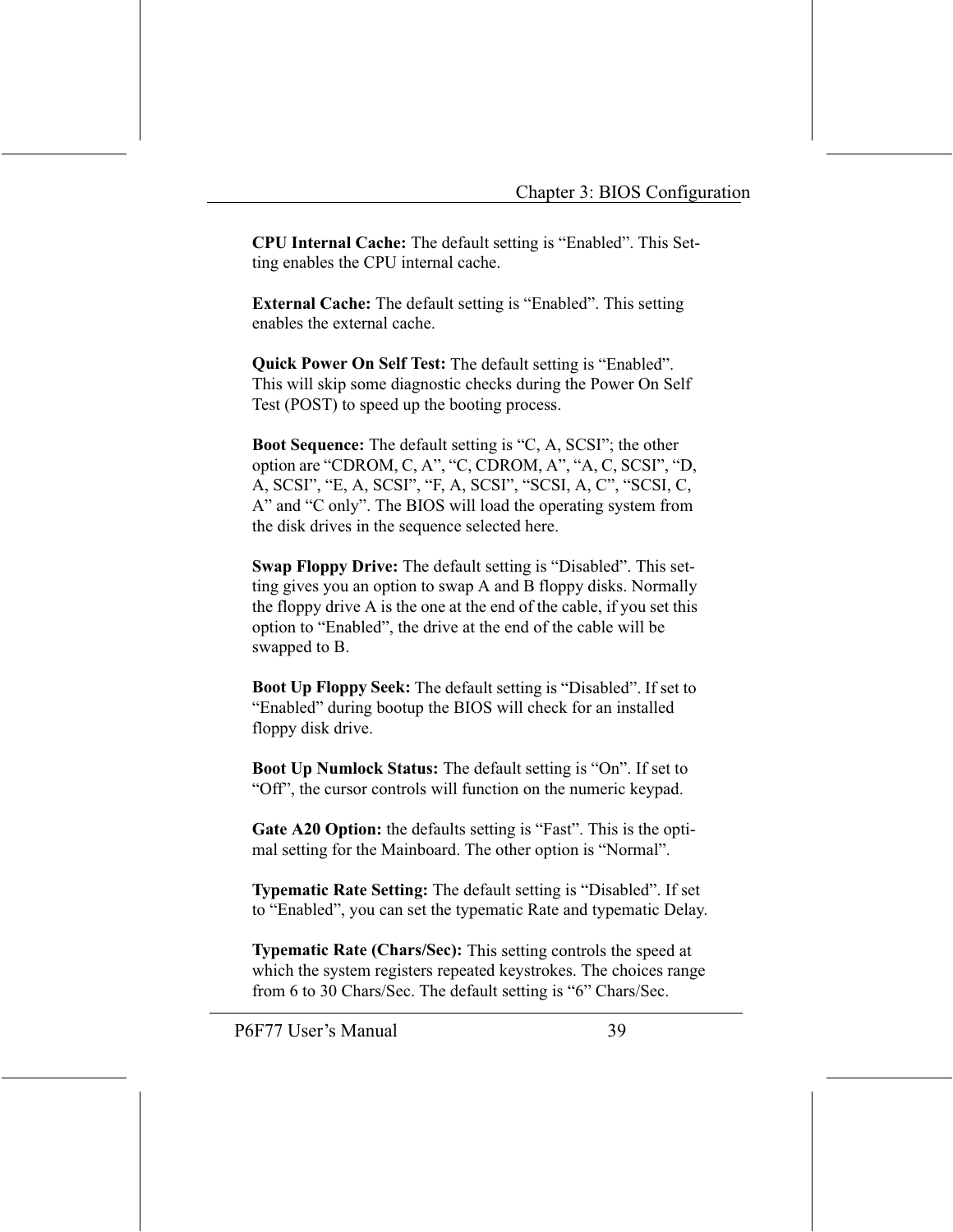**Typematic Delay (Msec):** This setting controls the time between the display of the first and second characters. There are four delay choices: 250ms, 500ms, 750ms and 1000ms. The default setting is " $250$ " ms.

Security Option: This setting controls the password feature. The options are "Setup" and "System". Selecting "Setup" will protect the configuration settings from being tampered with. Select "System" if you want to use the password feature every time the system boots up. The default setting is "Setup". You can create your password by using the "SUPERVISOR/USER PASSWORD" utility on the main program screen.

**PCI/VGA Palette Snoop:** If there are two VGA cards in your system (one PCI and one ISA) and this option is set to "Disabled", data read and written by CPU is only directed to the PCI VGA card's palette registers. If set to "Enabled", data read and written by CPU will be directed to both the palette registers of the PCI VGA and ISA VGA cards. This option must be set to "Enabled" if any ISA VGA card installed in your system requires VGA palette snooping to fix improper color problem.

Video BIOS Shadow: The default setting is "Enabled" which will copy the VGA BIOS into system DRAM.

**C8000-CBFFF Shadow to DC000-DFFFF Shadow: The** default setting for the shadow feature is "Disabled". When set to enable, the ROM with the specific address is copied into system DRAM. It will also reduce the size of memory available to the system.

**OS Select For DRAM > 64MB:** The default setting is "Non-OS2". Set to "OS2" if the system memory size is greater than 64MB and the operating system is OS/2.

After you have made your selection(s) in the BIOS FEATURES SETUP, press the <ESC> key to go back to the main program screen.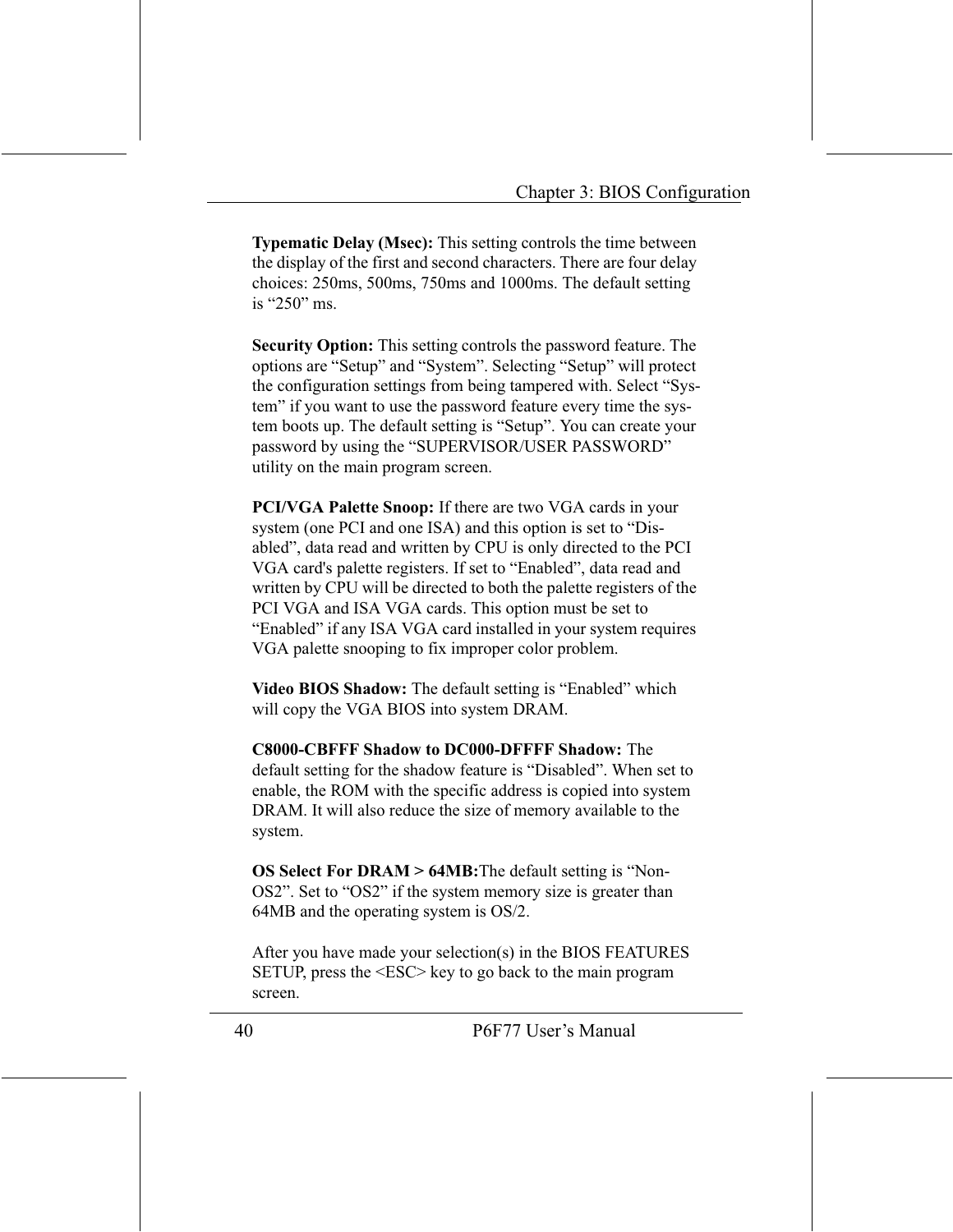### **3.10 CHIPSET FEATURES SETUP**

Selecting "CHIPSET FEATURES SETUP" on the main program screen displays this menu:

| ROM PCI/ISA BIOS (2A69HF2G)<br><b>CHIPSET FEATURES SETUP</b><br>AWARD SOFTWARE, INC.                                                                                                                                                                                                                                            |                                                                                                                                                                                                            |                                                                                                                                                                                                                 |  |  |
|---------------------------------------------------------------------------------------------------------------------------------------------------------------------------------------------------------------------------------------------------------------------------------------------------------------------------------|------------------------------------------------------------------------------------------------------------------------------------------------------------------------------------------------------------|-----------------------------------------------------------------------------------------------------------------------------------------------------------------------------------------------------------------|--|--|
| Auto Configuration<br><b>DRAM</b> Timing<br>DRAM RAS# Precharge Time<br><b>MA Additional Wate State</b><br>RAS# To CAS# Delay<br>DRAM Read Burst (B/E/F)<br>DRAM Write Burst (B/E/F)<br><b>ISA Bus Clock</b><br>DRAM ECC/Parity Select<br>DRAM Refresh Queue<br>DRAM RAS Only Refresh<br>DRAM Fast Refresh<br>Read-Around-Write | : Enabled<br>$60$ ns<br>$\mathbf{3}$<br>Enabled<br>$\sim$<br>: Disabled<br>$\div x \frac{2}{2}$<br>$\pm x \frac{2}{2}$<br>$\Gamma$ PCICLK/4<br>: Disabled<br>: Enabled<br>: Enabled<br>Disabled<br>Enabled | $\overline{1}$<br>8 Bit I/O Recovery Time<br>16 Bit I/O Recovery Time<br><b>DRAM Fast Leadoff</b><br>Disabled<br>Passive Release<br>Enabled<br>Delay Transaction<br>Disabled<br>CPU Bus Clock Turbo<br>Disabled |  |  |
| <b>PCI Burst Write Combine</b><br>PCI-To-DRAM Pipeline<br><b>CPU-To-PCI Write Post</b><br>CPU-To-PCI IDE Posting<br>System BIOS Cacheable<br>Video RAM Cacheable                                                                                                                                                                | Enabled<br>Enabled<br>÷.<br>Enabled<br>Enabled<br>Enabled<br>Enabled                                                                                                                                       | ESC: Quit<br>:Select Item<br>F1: Help<br>PU/PD/+/-:Modify<br>F5: Old Values<br>(Shift) F2: Color<br>F7: Load Setup Defaults                                                                                     |  |  |

#### **Chinset Features Setun Screen**

This screen controls the settings for the board's chipset. All the entries related to the DRAM timing and ISA clock on the screen are automatically configured. Do not make any change unless you are familiar with the chipset.

Auto Configuration: The default setting is "Enabled" which will set optimal DRAM timing automatically depending on whether the DRAM used is 70ns or 60ns. The other option is "Disabled" which allows you to change DRAM timing manually.

**DRAM Timing:** This option should be set according to the speed of the DRAM in the system. The options are "60ns" and "70ns".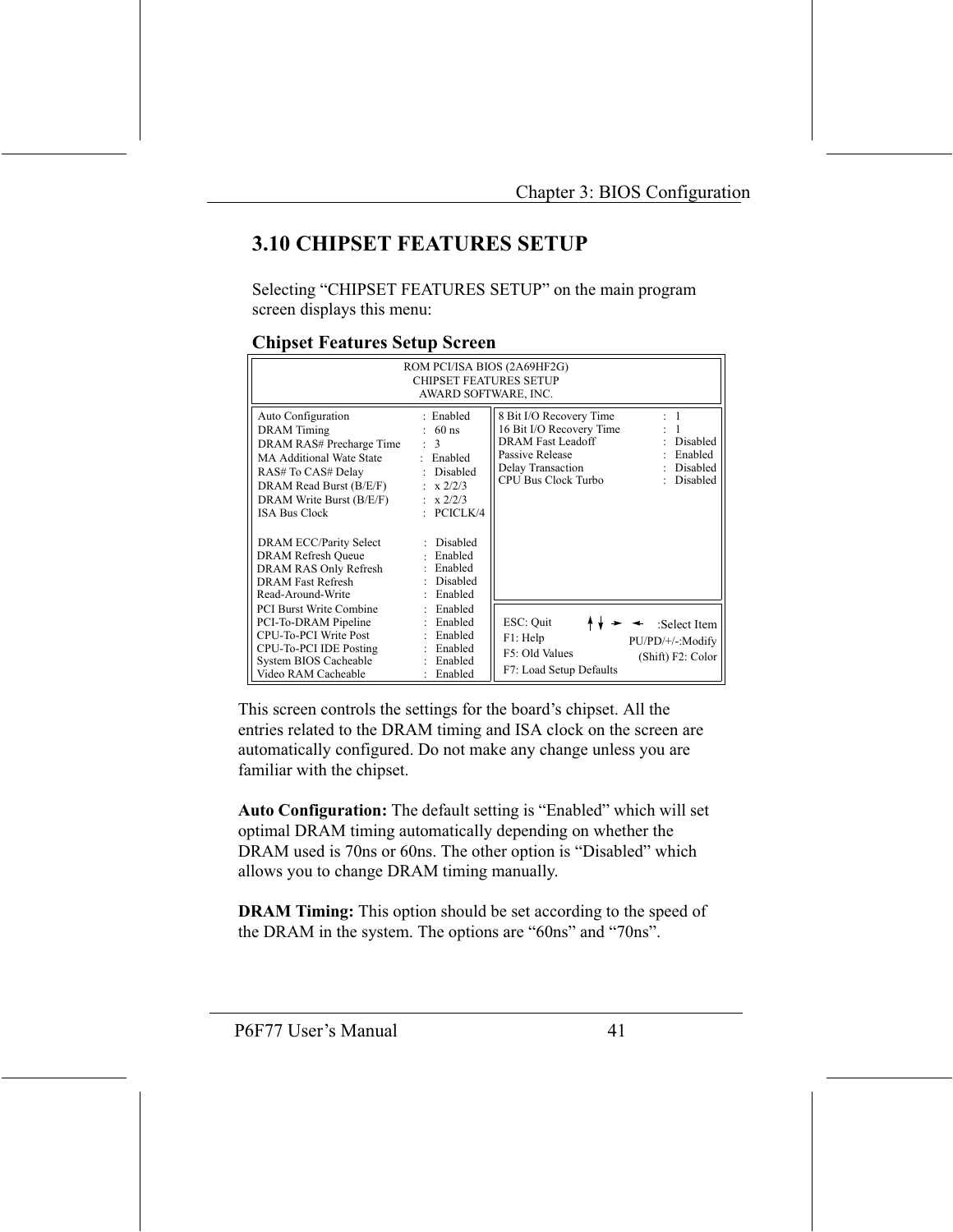**DRAM RAS# Precharge Time:** The options are "3 Clks" and "4 CLKs ". This option set the number of clocks RAS# is asserted for DRAM precharge. The default setting is "3". "4" clocks may be required in the system that use slower memories.

**RAS# to CAS# Delay:** The options are "1 Clks" and "0 Clks" (default). This option controls the number of clocks for row miss leadoff timing delay.

**DRAM Read Burst (B/E/F):** The Options are " $x1/2/3$ ", " $x2/2/3$ ", " $x\frac{2}{3}$ /4" and " $x\frac{3}{4}$ /4". The timing used depends on the type of DRAM (B=BEDO, E=EDO, F=FPM) on per-bank basis. Slower rates may required for slower memories. Normally set this option to "x2/2/3" for 60ns DRAM and set to "x2/3/4" for 70ns DRAMs.

**DRAM Write Burst (B/E/F):** The Options are " $x2/2/3$ ", " $x3/3/3$ ", " $x\frac{3}{3}/\frac{4}{7}$ " and " $x\frac{4}{4}/\frac{4}{7}$ ". The timing used depends on the type of DRAM (B=BEDO, E=EDO, F=FPM) on per-bank basis. Slower rates may required for slower memories. Normally set this option to "x2/2/3" for 60ns DRAM and set to "x3/3/4" for 70ns DRAMs.

ISA Bus Clock: The options are "PCICLK/4" and "PCICLK/3". This option set the ISA bus clock rate. The PCI bus clock in the P6F77 mainboard is fixed at 33.3MHz, therefore the ISA bus clock will be 8.33MHz if set to "PCICLK/4" and will be 11.11MHz if set to "PCICLK/3".

**DRAM ECC/PARITY Selection:** The options are "Disabled" (default), "Parity" and "ECC". This option is used to enable the system memory protection scheme: ECC (Error Checking and Correction) or Parity. The ECC scheme detects single-bit and dualbit errors and corrects single-bit error during system memory access. The Parity scheme can only do single-bit error detection. The ECC or Parity can only be supported for SIMM modules with parity chips  $(by 36).$ 

**DRAM Refresh Queue:** The options are "Enabled" (default) and "Disabled". When set to "Enabled", the internal 4-deep refresh queue is enabled and all refresh requests are queued.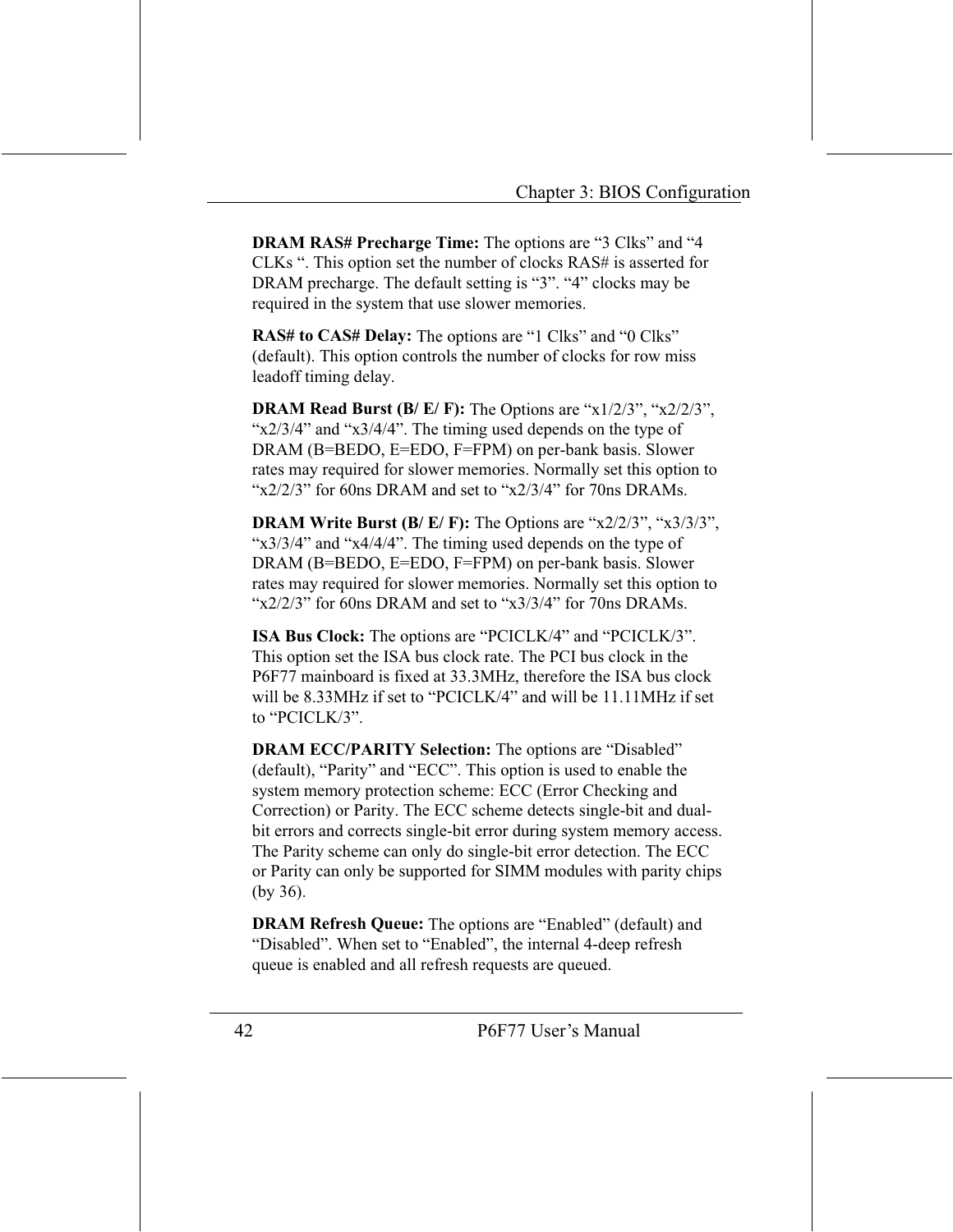**DRAM RAS Only Refresh:** The options are "Enabled" (default) and "Disabled". When set to "Disabled", the DRAM controller will use CAS before RAS scheme to refresh the system memory.

**DRAM Fast Refresh:** The options are "Disabled" (default) and "Enabled". The fast refresh mode implements a refresh cycle every 32 CPU bus clocks. Do not set this option to "Enabled" unless the DRAM modules in your system support fast refresh mode.

Read-Around-Write: The options are "Enabled" (default) and "Disabled". When set to "Disabled", all posted writes in the data buffer (DBX) are retired before a CPU or PCI read access is serviced.

**PCI Burst Write Combine:** The options are "Enabled" (default) and "Disabled". When set to "Enabled", the data buffer (DBX) is allowed to combine back-to back sequential CPU-to PCI writes (Dword or larger) into a single PCI write burst.

PCI-To-DRAM Pipeline: The options are "Enabled" (default) and "Disabled". If set to "Disabled", the pipelining of PCI-to-DRAM write cycles is restricted.

**CPU-to-PCI Write Post:** The options are "Enabled" and "Disabled". The default setting is "Enabled" to enable the CPU-to-PCI write posting.

**CPU-To-PCI/IDE Post:** The options are "Enabled" and "Disabled". The default setting is "Enabled" to enable the CPU-to-PCI IDE posting.

System BIOS Cacheable: The options are "Enabled" (default) and "Disabled". When set to "Enabled", the system BIOS will cached for faster execution.

Video BIOS Cacheable: The options are "Enabled" and "Disabled". When set to "Enabled", the system BIOS will cached for faster execution.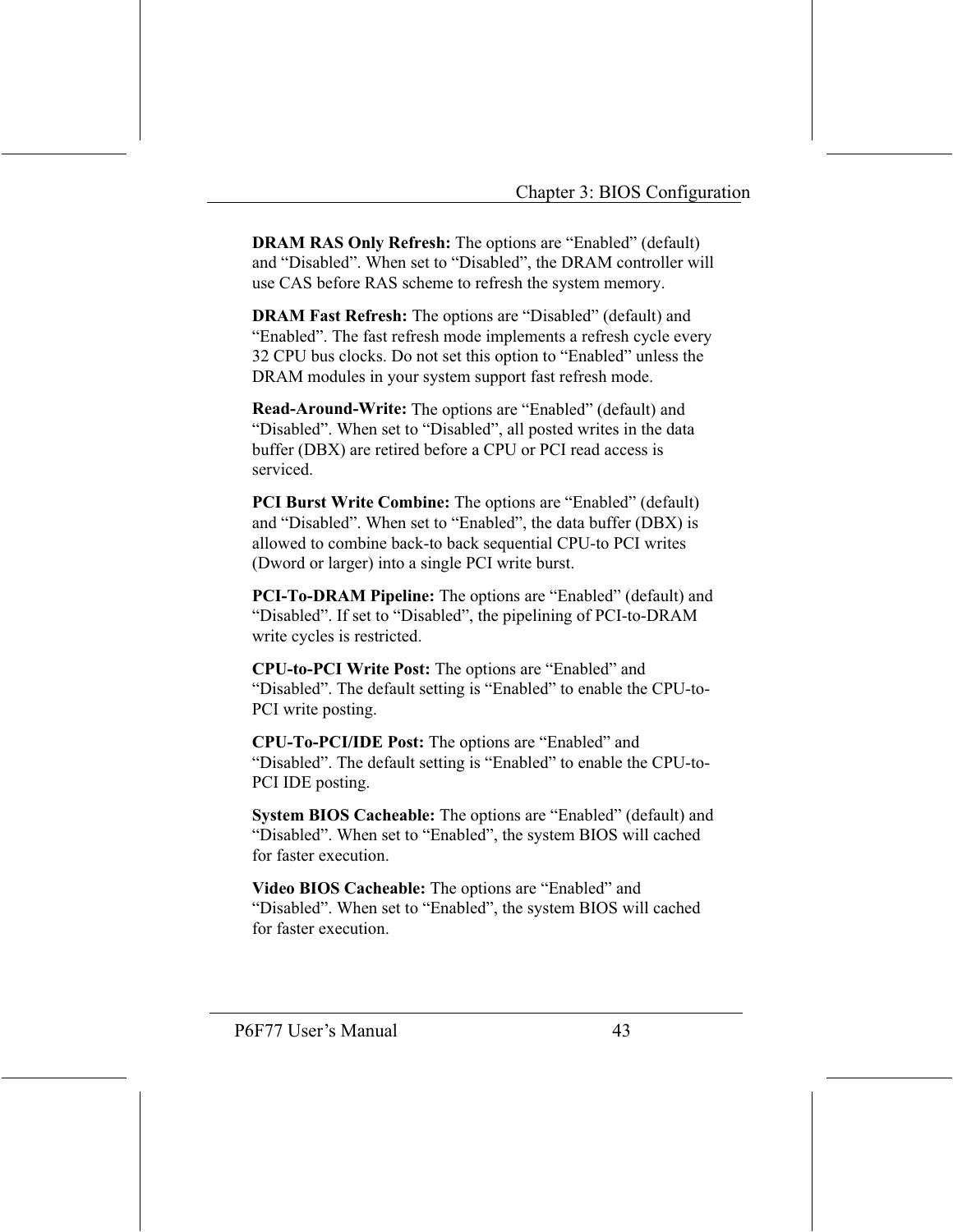8 Bit I/O Recovery Time: This option sets the delay between backto-back 8-bit I/O instructions. The options are  $1, 2, 3, 4, 5, 6, 7, 8$ Sysclks and NA. The default setting is "1".

16 Bit I/O Recovery Time: This option sets the delay between backto-back 16-bit I/O instructions. The options are 1, 2, 3, 4 Sysclks and NA. The default setting is "1".

**DRAM Fast Leadoff:** If set to "Enabled", this enables fast timing EDO read cycles. This results in a 1 hclk pull-in for all read leadoff latencies for EDO DRAMs. This option has to be set to "Disabled", if any of the DRAMs rows is populated with FPM DRAMs. The default setting is "Disabled".

Passive Release, Delayed Transaction: To enable PCI concurrency, both two options have to be set to "Enabled". The default setting for "Passive Release" is "Enabled" and the default setting for "Delayed Transaction" is "Disabled".

CPU Bus Clock Turbo: The options are "Disabled" (default) and "Enabled". When set to "Enabled", the CPU Bus Clock will be 68.4 MHz instead of normal 66.6MHz. This option is used for burn-in test, do not enable this option in normal operation.

### **3.11 POWER MANAGEMENT SETUP**

The "Power Management Setup" controls the mainboard's "Green" features. Selecting "POWER MANAGEMENT SETUP" on the main program screen displays this menu: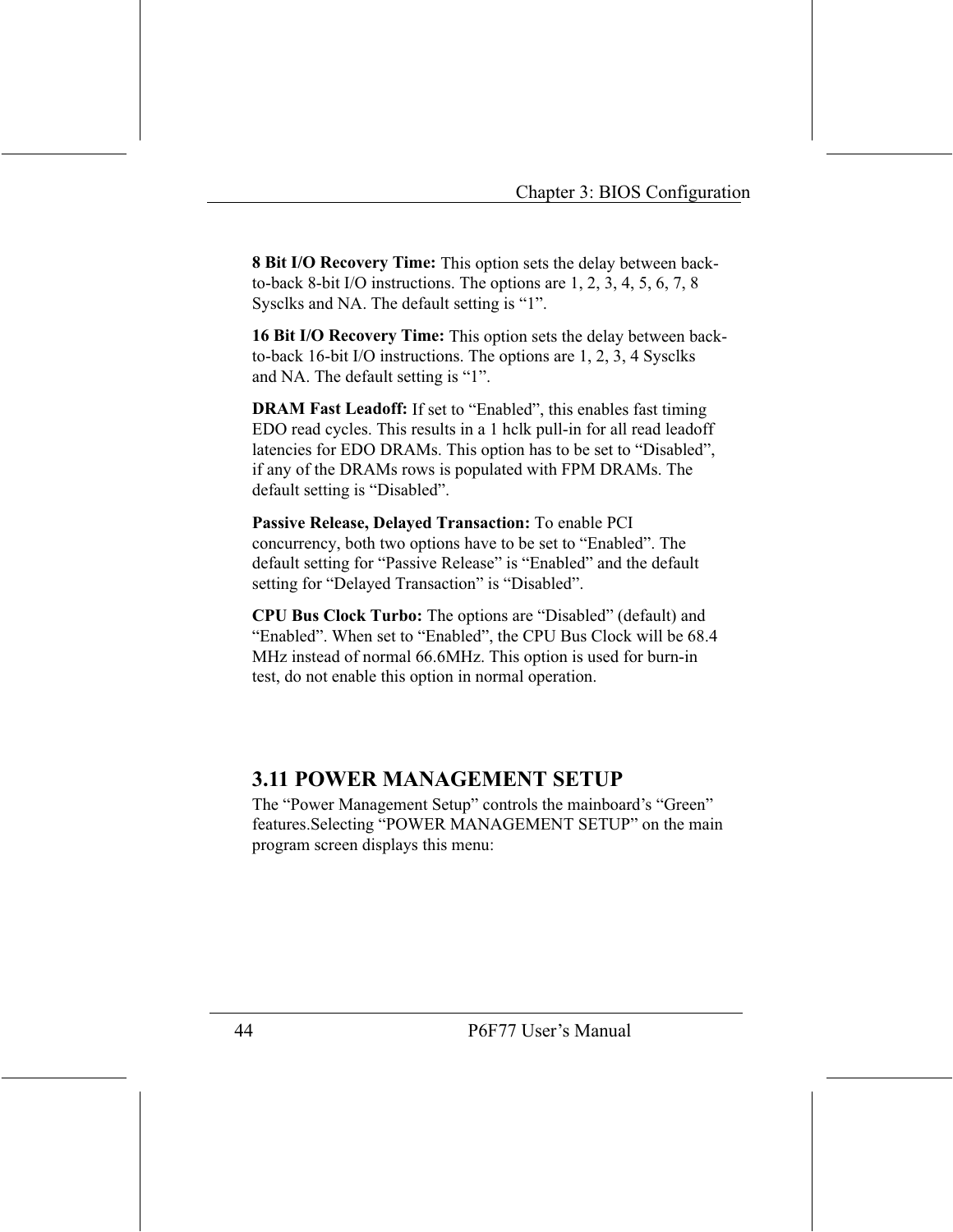| ROM PCI/ISA BIOS (2A69HF2G)<br>POWER MANAGEMENT SETUP<br>AWARD SOFTWARE, INC.                                      |                                                                  |                                                                                                                                                                                                       |  |  |  |
|--------------------------------------------------------------------------------------------------------------------|------------------------------------------------------------------|-------------------------------------------------------------------------------------------------------------------------------------------------------------------------------------------------------|--|--|--|
| Power Management<br>PM Control by APM<br>Video Off Method                                                          | : USER DEFINE<br>: Yes<br>$:$ DPMS                               | ** Power Down/Resume Events **<br>(COM 2)<br>IRQ3<br>$:$ OFF<br>$IRO4$ (COM 1)<br>$\therefore$ OFF<br>$IRQ5$ (LPT 2)<br>$:$ OFF                                                                       |  |  |  |
| Doze Mode<br>Standby Mode<br>Suspend Mode<br><b>HDD Power Down</b><br>MODEM Use IRO                                | : Disable<br>: Disable<br>: Disable<br>Disable<br>$\therefore$ 3 | $IRQ6$ (Floppy Disk)<br>$\therefore$ OFF<br>$IRO7$ (LPT 1)<br>$:$ OFF<br>IRO8 (RTC Alarm)<br>$:$ OFF<br>IRO9<br>(IRO2 Redir)<br>$:$ OFF<br>IRQ10 (Reserved)<br>$:$ OFF<br>IRO11 (Reserved)<br>$:$ OFF |  |  |  |
| Fan off in Suspend<br>** Wake Up Events **<br>IRQ3 (Wake-Up Event)<br>IRQ4 (Wake-Up Event)<br>IRO8 (Wake-Up Event) | : Disabled<br>$:$ OFF<br>$:$ OFF                                 | $IRO12$ (PS/2 Mouse)<br>$:$ OFF<br>IRQ13 (Coprocessor)<br>$:$ OFF<br>IRQ14 (Hard Disk)<br>$\therefore$ OFF<br>IRO15 (Reserved)<br>$:$ OFF                                                             |  |  |  |
| IRQ12 (Wake-Up Event)                                                                                              | $:$ OFF<br>$:$ OFF                                               | ESC: Quit<br>:Select Item<br>F1: Help<br>$PU/PD/+/-:Modify$<br>F5: Old Values<br>(Shift) F2: Color<br>F7: Load Setup Defaults                                                                         |  |  |  |

#### **Power Management Setup Screen**

**Power Management:** This setting controls the System Doze Mode, Standby Mode and Suspend Mode Timer features. There are four options:

**User Define:** Allows you to customize all power saving timer features.

**Optimize:** This is the recommended setting for general use.

Test/Demo: This is for test/demonstration purposes.

**Disable:** Disables the power management features.

**PM Control by APM:** The default setting is "Yes". When set to "Yes", system BIOS will wait for APM's prompt before it enters any PM mode. If your system power management is controlled by APM and there is a task running, the APM will not prompt the BIOS to enter any power saving mode after time out. Note: If APM is not installed, this option has no effect.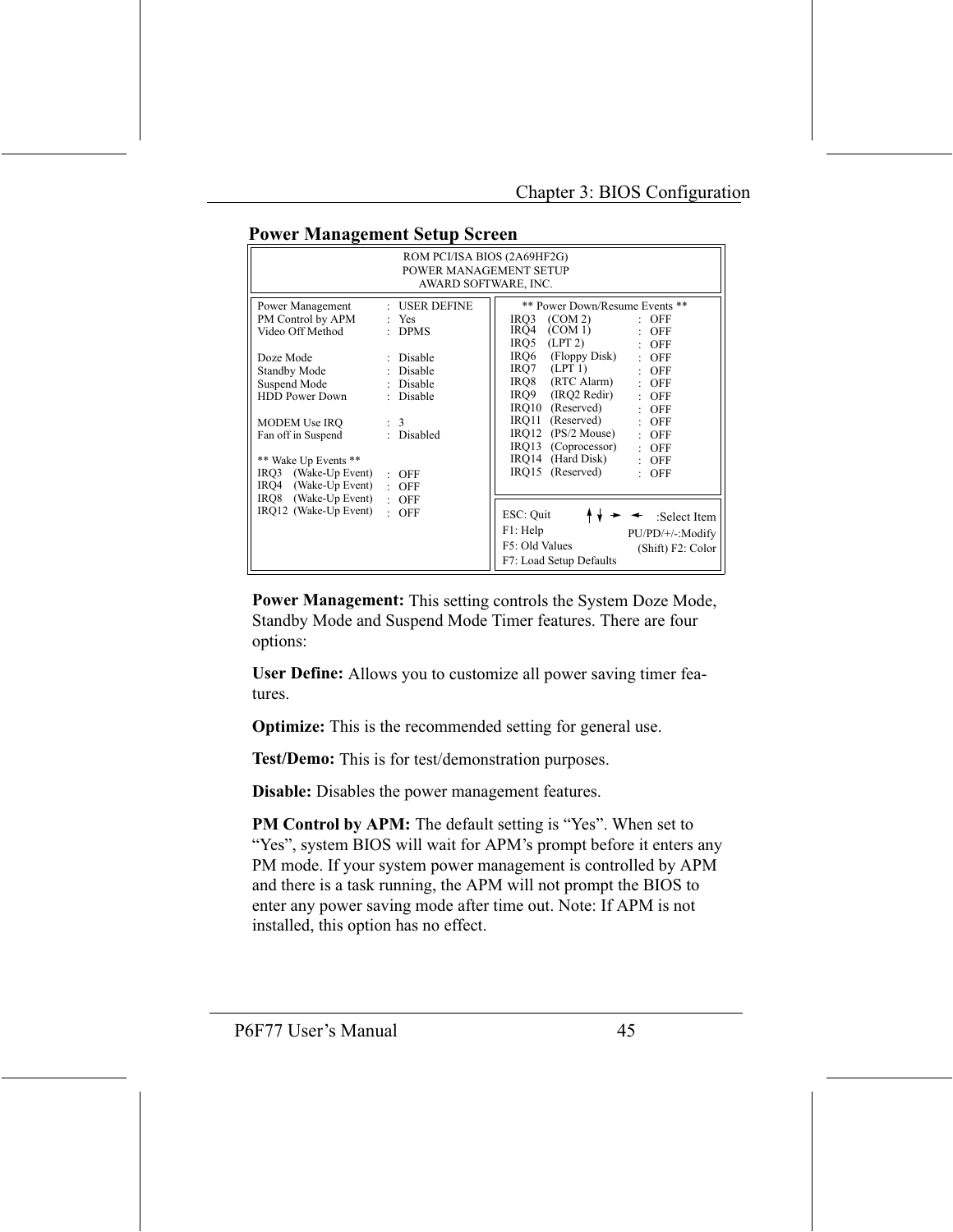APM (Advanced Power Management) should be installed to keep the system time updated when the computer enters suspend mode activated by the BIOS Power Management. For DOS environments, vou need to add DEVICE=C:\DOS\POWER.EXE in your CONFIG.SYS. For Widows 3.1x and Windows 95, you need to install Windows with the APM feature. Double-click a battery and power cord icon labeled "Power" in the "Control Panel" and choose "Advanced" in the Power Management field.

Video Off Method: This setting controls the video off method in power saving mode. The default setting is "DPMS" (Display Power Management System) which allows the BIOS to control the video card if it has the DPMS feature. Other options are "V/H SYNC+Blank" and "Blank Screen". The "V/H SYNC+Blank" option disables V/H SYNC signals and blanks the screen. The "Blank Screen" option is used when you do not have a "Green" monitor.

**Doze Mode:** The time setting options are "1 Min", "2 Min", "4 Min", "6 Min", "8 Min", "10 Min", "20 Min", "30 Min", "40 Min", "1 Hour" or "Disabled". The system speed will change from turbo to slow if no Power Management events occur for a specified length of time. Full power function will return when a Power Management event is detected.

Standby Mode: The time setting options are "1 Min", "2 Min", "4 Min", "6 Min", "8 Min", "10 Min", "20 Min", "30 Min", "40 Min", "I Hour" or "Disabled". The system speed will change from turbo to slow and the video signal will be suspended if no Power Management events occur for a specified length of time. Full power function will return when a Power Management event is detected.

**Suspend Mode:** The time setting options are "1 Min", "2 Min", "4 Min", "6 Min", "8 Min", "10 Min", "20 Min", "30 Min", "40 Min", "1 Hour" or "Disabled". The CPU clock will be stopped and the video signal will be suspended if no Power Management events occur for a specified length of time. Full power function will return when a Power Management event is detected.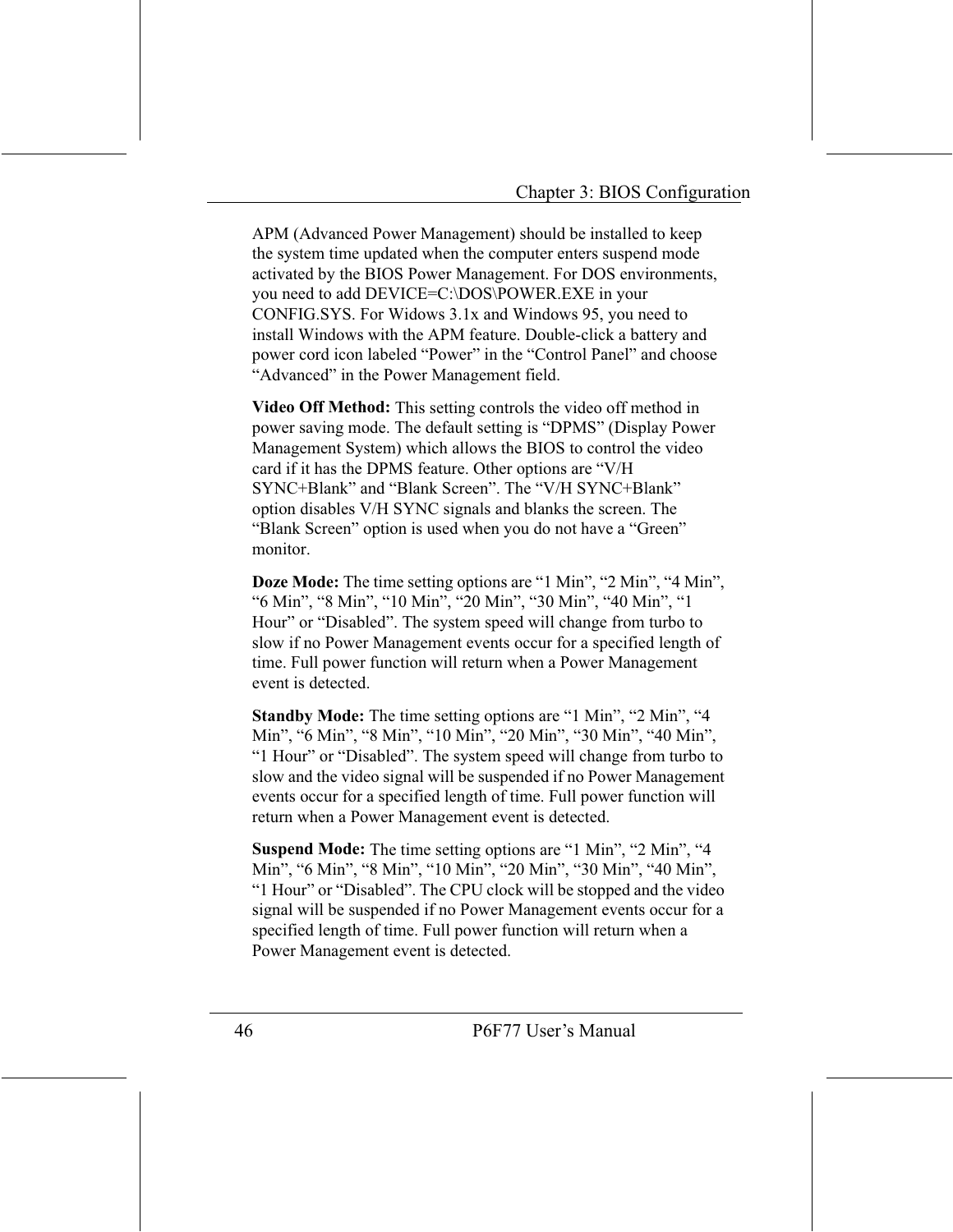**HDD Power Down:** The time setting range from "1 Min" to "15 Min" or "Disabled". The IDE hard drive will spin down if it is not accessed within a specified length of time.

Fan off in Suspend: If set to "Enabled" CPU fan will be turned off in Suspend Mode.

**Wake-Up Events:** When a hardware events is set to "ON", the occurrence of a corresponding events will wake up the system from the suspend mode.

Power Down/Resume Events: When a hardware events is set to "ON", the occurrence of a corresponding events will reload PM (Power Management) timer and prevent the system from entering any PM mode.

### **3.12 PNP / PCI CONFIGURATION**

Both the ISA and PCI buses on the Mainboard use system IRQs & DMAs. You must set up the IRO and DMA assignments correctly thru the PnP/PCI Configuration Setup utility, otherwise the Mainboard will not work properly.

Selecting "PNP / PCI CONFIGURATION" on the main program screen displays this menu: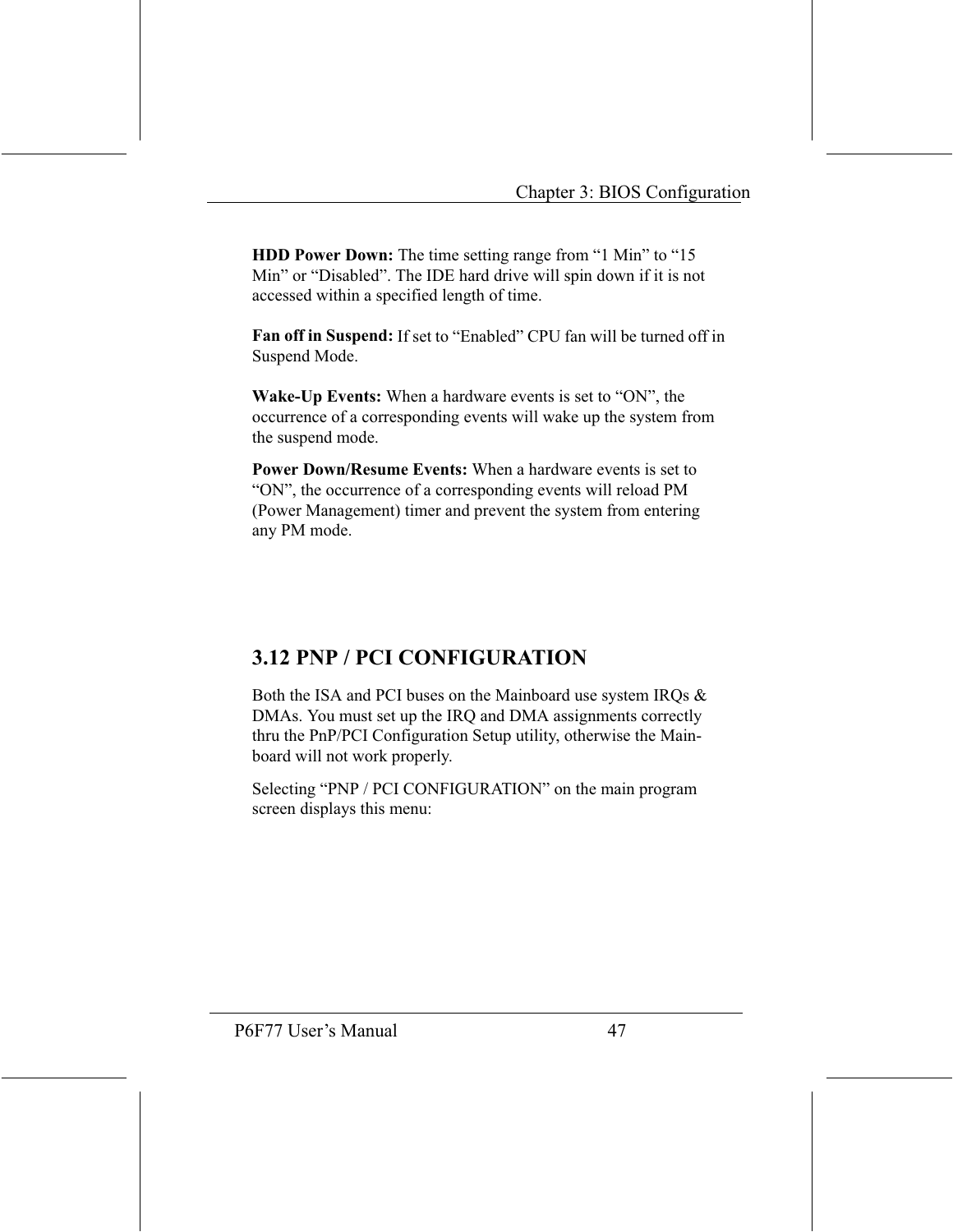| ROM PCI/ISA BIOS (2A69HF2G)<br><b>PNP / PCI CONFIGURATION</b><br>AWARD SOFTWARE, INC.                                                                                                                                                                                             |                                                                                                                                                                                                                                        |                                                                                                                                                                                                                           |  |  |
|-----------------------------------------------------------------------------------------------------------------------------------------------------------------------------------------------------------------------------------------------------------------------------------|----------------------------------------------------------------------------------------------------------------------------------------------------------------------------------------------------------------------------------------|---------------------------------------------------------------------------------------------------------------------------------------------------------------------------------------------------------------------------|--|--|
| Resources Controlled By<br><b>Reset Configuration Data</b><br>IRQ-3 assigned to<br>IRO-4 assigned to<br>IRO-5 assigned to<br>IRO-7 assigned to<br>IRQ-9 assigned to<br>IRO-10 assigned to<br>IRQ-11 assigned to<br>IRQ-12 assigned to<br>IRQ-14 assigned to<br>IRO-15 assigned to | : Manual<br>: Disabled<br>: Legacy $ISA$<br>: Legacy ISA<br>$\therefore$ PCI / ISA PnP<br>: Legacy $ISA$<br>: PCI/ISA PnP<br>: PCI/ISA PnP<br>$\therefore$ PCI / ISA PnP<br>$\therefore$ PCI/ISA PnP<br>: Legacy $ISA$<br>: Legacy ISA | PCI IRO Actived By<br>: Level<br>PCI IDE IRQ Map To<br>$:$ PCI - AUTO<br>IDE INT#<br>Primary<br>: A<br>Secondary IDE INT#<br>$\bullet$<br>$\overline{B}$<br>Reserved Memory Addr<br>: N/A<br>Reserved Memory Size<br>: 8K |  |  |
| DMA-0 assigned to<br>DMA-1 assigned to<br>DMA-3 assigned to<br>DMA-5 assigned to<br>DMA-6 assigned to<br>DMA-7 assigned to                                                                                                                                                        | $\therefore$ PCI/ISA PnP<br>: PCI/ISA PnP<br>$\therefore$ PCI/ISA PnP<br>$\therefore$ PCI/ISA PnP<br>: PCI/ISA PnP<br>$\therefore$ PCI/ISA PnP                                                                                         | ESC: Quit<br>$\leftarrow$ :Select Item<br>F1: Help<br>PU/PD/+/-:Modify<br>F5: Old Values<br>(Shift) F2: Color<br>F7: Load Setup Defaults                                                                                  |  |  |

#### **PNP / PCI Configuration**

**Resources Controlled By:** The default setting is "Auto" which will detect the system resources and automatically assign the relative IRQs and DMAs for each peripheral. The other option is "Manual" which allows you to control IRQs and DMAs individually.

Reset Configuration Data: The system BIOS supports the Plug and Play feature so the resource assigned to each peripheral has to be recorded to prevent resources from conflicting. The location to store the assigned resources is called ESCD which is located in the system flash EEPROM. If this option is set to "Disabled" the ESCD will update automatically when the new configuration varies from the last one. If set to "Enabled", the ESCD will be cleared and forced to update and then auto set this option to "Disabled".

**IRQ and DMA Assigned to.:** If there is a legacy ISA device which uses an IRO or a DMA, set the corresponding IRO or DMA to "Legacy ISA", otherwise you should set to PCI/ISA PnP.

**PCI IRQ Actived By:** Options are "Level" or "Edge". The default setting is "Level". This option is used to select the IRQ's trigger method.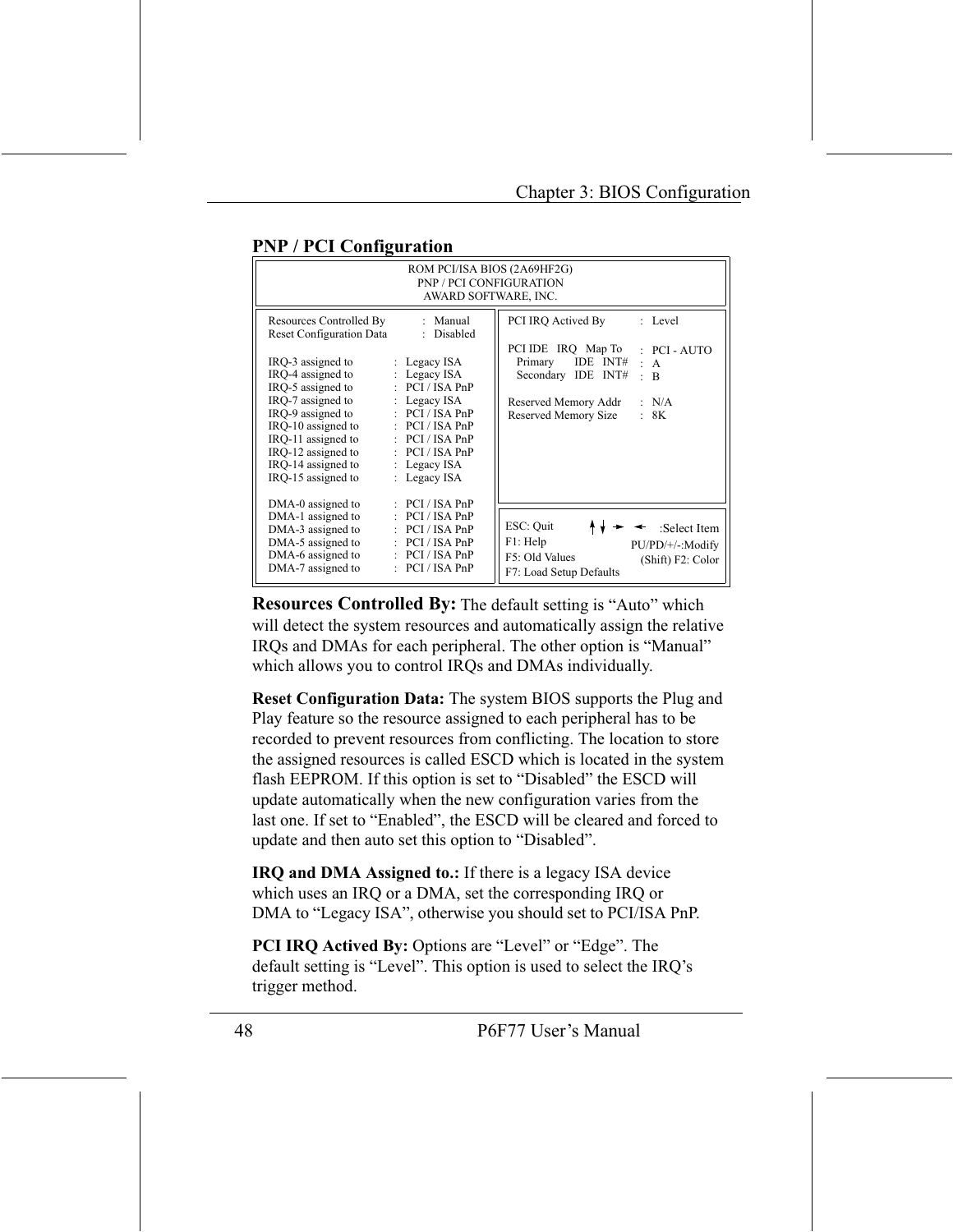PCI IDE IRQ Map To, Primary IDE INT#, Secondary IDE INT#: If you disable onboard PCI IDE controller and install a PCI IDE card on the Mainboard, you need to set this option. If a PCI IDE Card an uses ISA IRQ directly thru a paddle card installed on an ISA slot, select "ISA" for the option "PCI IDE IRQ Map To". If a PCI IDE Card uses PCI "INT" and is compliant to PCI Plug and Play specification, select "PCI-AUTO" for the option "PCI IDE IRQ Map To". Otherwise select "PCI-SLOT n" (PCI-SLOT 1, PCI-SLOT 2 or PCI-SLOT 3) depending on which slot the PCI IDE Card is installed.

Only INT A and INT B are available for a PCI IDE Card, therefore you must set the PCI IDE Card's primary interrupt to INT A and secondary interrupt to INT B. The INT A is routed to IRQ 14 and the INT B is routed to IRQ 15 thru a hardware router in the chipset.

**Reserved Memory Address:** This option specifies the beginning address (in hex) of the reserved memory area. The specified ROM memory area is reserved for use by legacy ISA adapter cards. The options are "NA" (default), "C8000", "CC000", "D0000", "D4000", "D8000" and "DC000".

Reserved Memory Size: This option specifies the size of the memory area reserved for legacy ISA adapter cards. The options are "8K" (default), "16K", "32K" and "64K".

After you have made your selections in the PNP / PCI Configuration SETUP, press the <ESC> key to go back to the main program screen.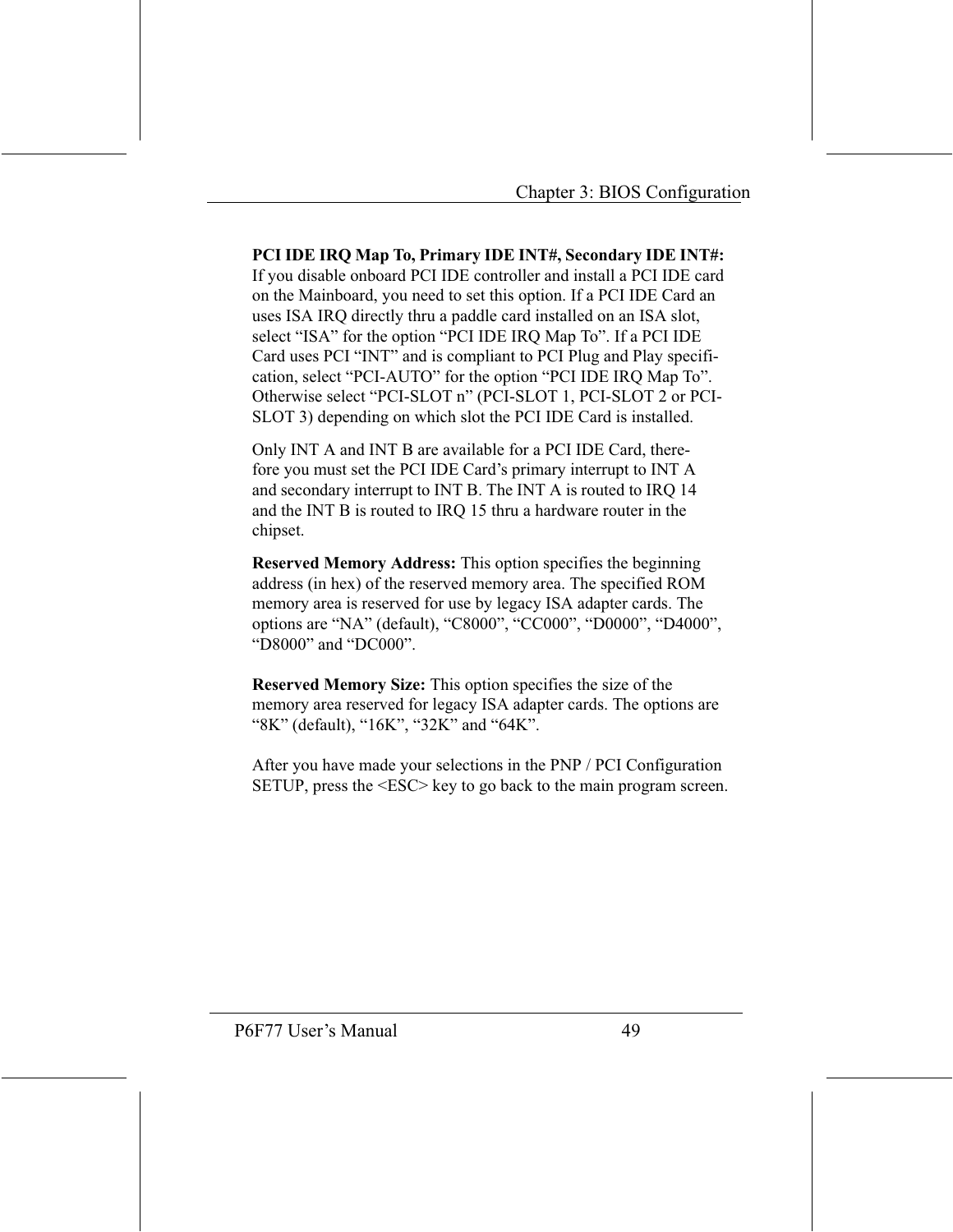### **3.13 INTEGRATED PERIPHERALS**

Selecting "INTEGRATED PERIPHERIALS" on the main program screen displays this menu

#### **Integrated Peripheral Screen**

| ROM PCI/ISA BIOS (2A69HF2G)<br><b>INTEGRATED PERIPHERALS</b><br>AWARD SOFTWARE, INC.                                                                                                                                                                                                                                                   |                                                                                                                                               |                                                                                                                                                                                                |                                                                                                                        |  |
|----------------------------------------------------------------------------------------------------------------------------------------------------------------------------------------------------------------------------------------------------------------------------------------------------------------------------------------|-----------------------------------------------------------------------------------------------------------------------------------------------|------------------------------------------------------------------------------------------------------------------------------------------------------------------------------------------------|------------------------------------------------------------------------------------------------------------------------|--|
| <b>IDE HDD Block Mode</b><br>PCI Slot IDE 2nd Channel<br><b>IDE Primary Master PIO</b><br><b>IDE Primary Slave PIO</b><br><b>IDE Secondary Master PIO</b><br><b>IDE Secondary Slave PIO</b><br>On-Chip Primary PCI IDE<br>On-Chip Secondary PCI IDE<br><b>Onboard FDC Controller</b><br>Onboard Serial Port 1<br>Onboard Serial Port 2 | : Enabled<br>: Enabled<br>$:$ Auto<br>$:$ Auto<br>$:$ Auto<br>$:$ Auto<br>: Enabled<br>: Enabled<br>: Enabled<br>: 3F8 / IRO4<br>: 2F8 / IRO3 | Parallel Port Mode<br>ECP Mode Use DMA<br>Power-On by Keystroke<br>Power-On by Ring<br>Power-On by Alarm<br>Alarm Year<br>Alarm Month<br>Alarm Date<br>Alarm Day<br>Alarm Hour<br>Alarm Minute | $\pm$ ECP+EPP<br>$\therefore$ 3<br>: Disabled<br>Disabled<br>: Enabled<br>:NA<br>:NA<br>:NA<br>:NA<br>: NA<br>$\Omega$ |  |
| Onboard IR Controller<br><b>IR Address Select</b><br>IR Mode<br>IR Transmission Delay<br>IR IRQ Select                                                                                                                                                                                                                                 | : Enabled<br>2E8H<br>: IrDA<br>: Enabled<br>IRQ10<br>$\ddot{\phantom{a}}$                                                                     | <b>USB</b> Controller<br>ESC: Quit<br>F1: Help<br>F5: Old Values                                                                                                                               | : Disabled<br>$\leftarrow$ : Select Item<br>PU/PD/+/-: Modify<br>(Shift) F2: Color                                     |  |
| <b>Onboard Parallel Port</b>                                                                                                                                                                                                                                                                                                           | : 378 / IRO7                                                                                                                                  | F7: Load Setup Defaults                                                                                                                                                                        |                                                                                                                        |  |

**IDE HDD Block Mode:** The Default setting is "Enabled". This feature enhances hard disk performance by making multi-sector transfers instead of one sector per transfer. Most IDE drives, except very early design, have the Block Mode transfer feature.

#### **PCI Slot IDE 2nd Channel**

The default setting is "Enabled". This option enables the Secondary PCI IDE controller of the PCI IDE adapter.

#### **IDE Primary Master PIO, IDE Primary Slave PIO, IDE Secondary** Master PIO, IDE Secondary Slave PIO: There are six options

"Auto", "Mode 0", "Mode 1", "Mode 2", "Mode 3" and "Mode 4". The default setting is "Auto". When set to "Auto" the BIOS will automatically set the mode to match the transfer rate of hard disk. If the system won't boot up when set to "Auto", set it manually to the lower mode. (e.g. From Mode 3 to Mode 2). All IDE drives should work with  $PIO$  mode  $0$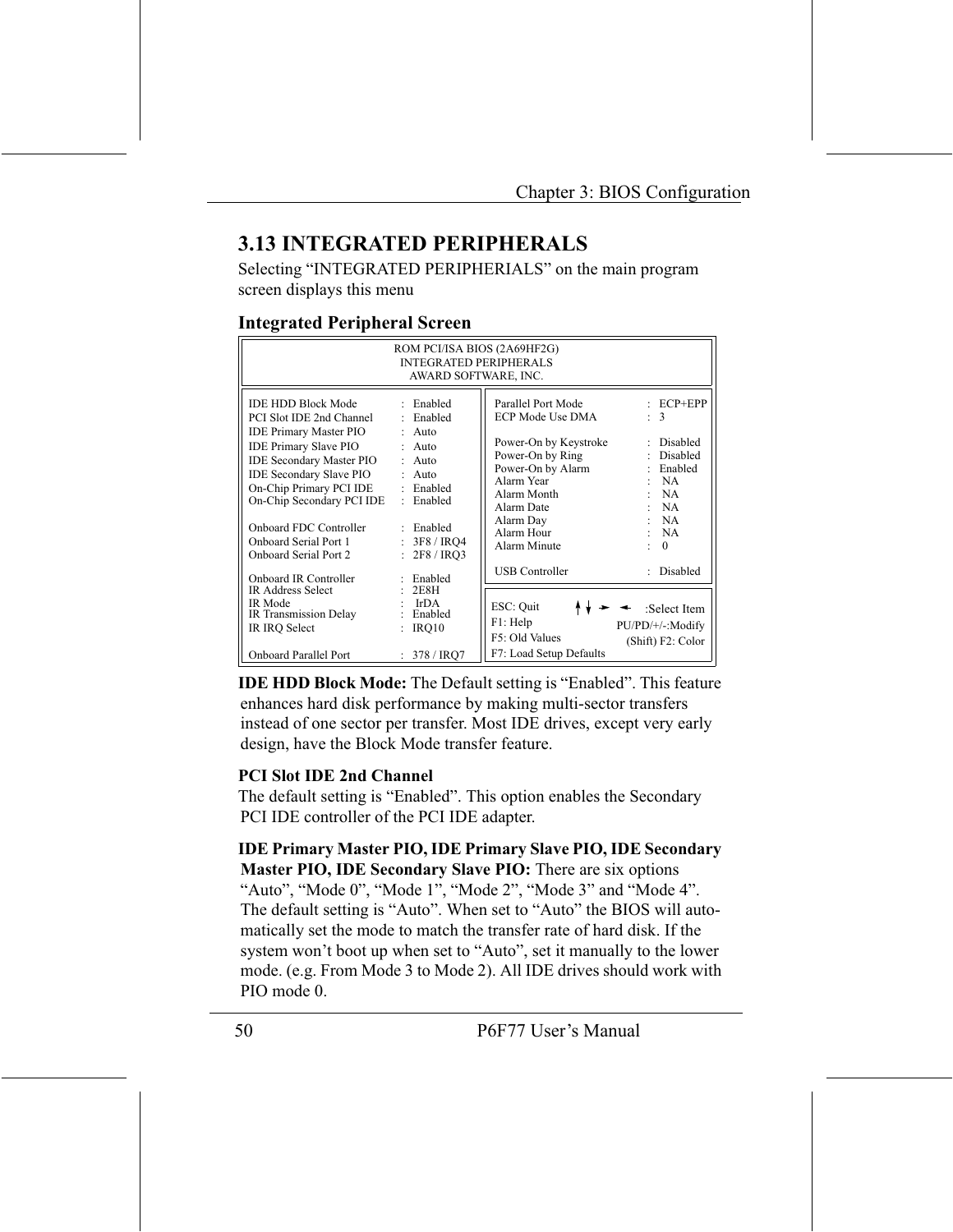On-Chip Primary/Secondary PCI IDE: The default setting is "Enabled". This option enables the onboard Primary / Secondary PCI **IDE** controller.

**Onboard FDD Controller:** The default setting is "Enabled". This option enables the onboard FDD controller.

**Onboard Serial Port 1 and Onboard Serial Port 2:** These options are used to assign the I/O addresses for the two onboard serial ports. They can be assigned as follows:

> 3F8/IRQ4 (Serial Port 1 default) 2F8/IRQ3 (Serial Port 2 default) 3E8/IRQ4 2E8/IRQ3 Auto Disabled (Disable the onboard serial port)

**Onboard IR Controller:** The options are "Enabled" (default) or "Disabled". When set to "Enabled" that will enabled the following IR setting. Disabled will turn off the IR function.

**IR Address Select:** The options are "2E8" (default), "3E8", "2F8", "3F8", "2E0" and "3E0".

IR Mode: The options are "IrDA" (default) and "ASKIR". The IrDA is Hewlett Packard infrared communication protocol with maximum baud rate up to 115.2K bps, and the ASKIR is Sharp infrared communication protocol with maximum baud rate up to 57.6K bps. The IR mode setting depends on which type of infrared module is used in the system.

**IR Transmission Delay:** The options are "Enabled" (default) and "Disabled". When set to "Enabled", the IR controller will delay 4 characters-time (40 bit-time) when changing from RX (Receive) mode to TX (Transmit) mode.

IR IRQ Select: The options are "IRQ 3", "IRQ 4", "IRQ 10" (default) and "IRQ 11".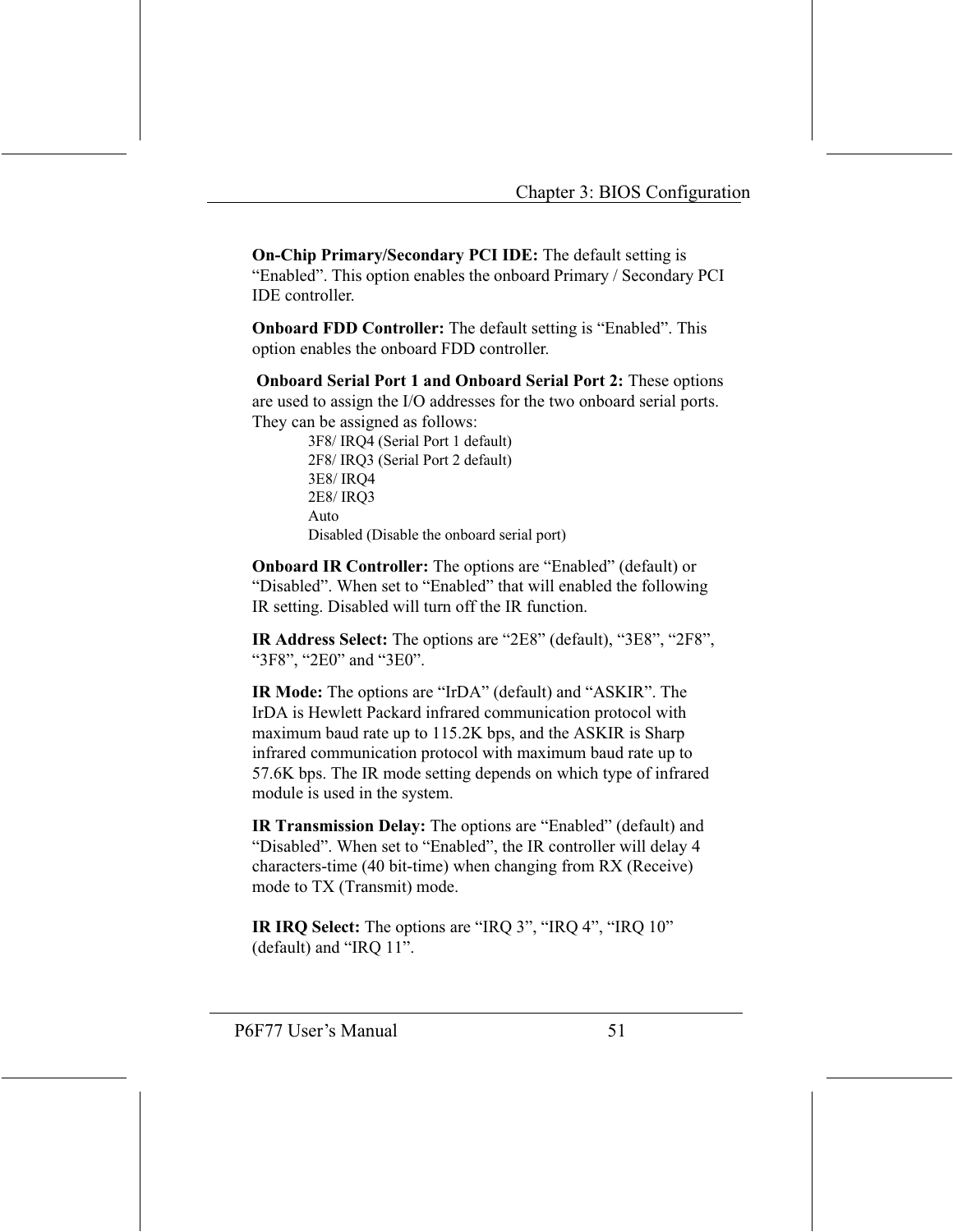**Onboard Parallel Port:** This option is used to assign the I/O address for the onboard parallel port. The options are "378/IRQ7" (defaults), "278/IRQ7", "3BC/IRQ7" and "Disabled" (disable the onboard parallel port). Note: Printer port always use IRQ7 when set "378/IRQ7" or "278/IRQ7" or "3BC/IRQ7" to "Enabled".

**Onboard Parallel Mode:** There are four options "Normal" (default), "ECP", "ECP/EPP" and "EPP/SPP". Change the mode from "Normal" to the enhanced mode only if your peripheral device can support it.

**ECP Mode Use DMA:** When on-board parallel port set to ECP mode, the parallel port has option to use DMA "3" (default) or "1".

Power-On by Keystroke: If set to "Enabled" and 5V for Keyboard is supplied by 5VSB (pin-2 and pin-3 of JP10 is shorted by a shunt), the system power will be turned on if you press any key. Note: you need to use a ATX power supply which is capable of delivering min. 700mA for 5VSB

**Power-On by Ring:** If set to "Enabled", the system power will be turned on if an FAX/Modem receives an incoming telephone ringing.

Power-On by Alarm: If set to "Enabled", you may set year (range from 1997 to 2025 or NA), month (range from 1 to 12 or NA), date (range from 1 to 31 or NA), day (range from Monday to Sunday or NA), hour (range from 1 to 24 or NA) and minute (range from 0 to 55 at 5 minutes interval) to turn on your system power.

**USB Controller:** The options are "Disabled" (default) and "Enabled". To activate the Universal Serial Bus function, this option has to be set to "Enabled"

If you make any changes to the onboard FDD controller, serial ports or parallel port in this setup, save the change and turn off the system. After turning the system on again the change will be effective.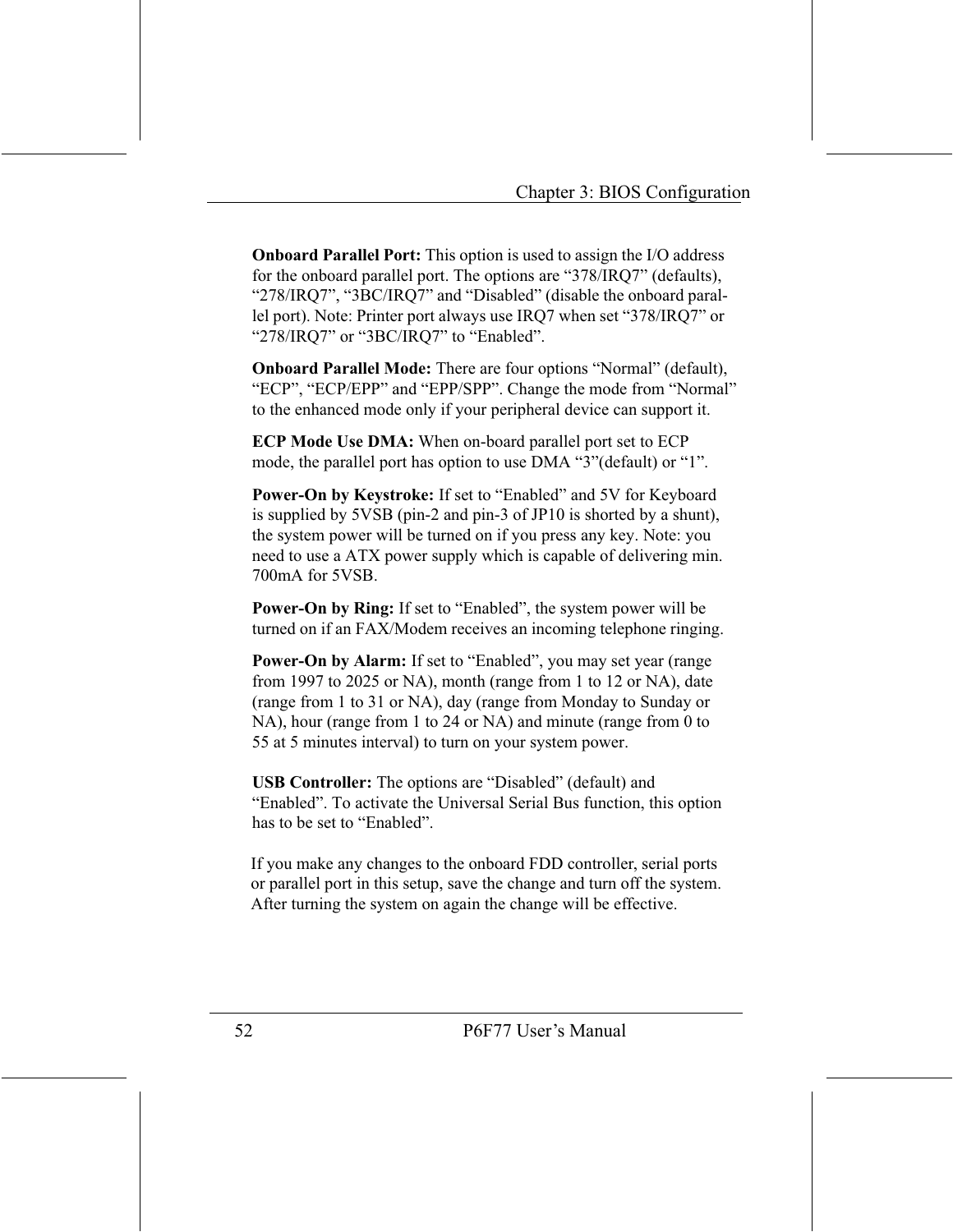### **3.14 SUPERVISOR / USER PASSWORD**

The "SUPERVISOR/USER PASSWORD" utility sets the password. The Mainboard is shipped with the password disabled. If you want to change the password, you must first enter the current password, then at the prompt enter your new password. The password is case sensitive and you can use up to 8 alphanumeric characters, press <Enter> after entering the password. At the next prompt, confirm the new password by typing it and pressing <Enter> again.

To disable the password, press the <Enter> key instead of entering a new password when the "Enter Password" dialog box appears. A message will appear confirming that the password is disabled.

If you have set both supervisor and user password, only the supervisor password allows you to enter the BIOS SETUP PRO-**GRAM** 

 $Note:$ 

If you forget your password, the only way to solve this problem is to discharge the CMOS memory by turning power off and placing a shunt on the JP10 to short pin2 and pin3 for 5 seconds, then move the shunt to short pin1 and pin2 of JP10.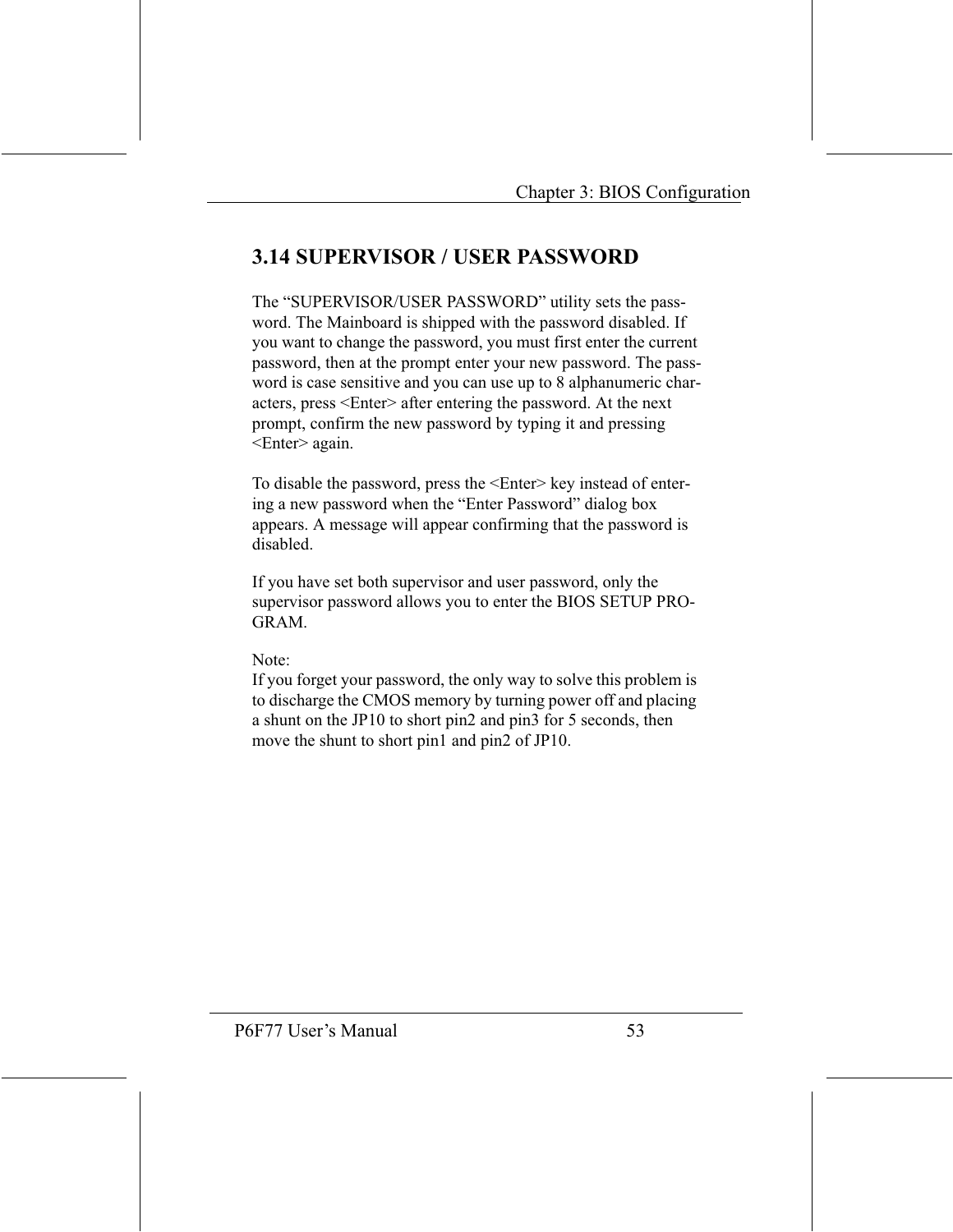# **4 Driver and Utility**

### **4.1 Flash Utility**

The BIOS of the P6F77 mainboard can be upgraded by using a Flash utility. A new version of the BIOS can be downloaded from the factory's BBS and Web site. The system BIOS is stored in a 1M-bit Flash EEPROM which can be erased and reprogrammed by the Flash utility.

There are two files in the FLASH directory.

| <b>FLASH.EXE</b> | The Flash utility for AWARD<br>BIOS upgrade. |
|------------------|----------------------------------------------|
| README.TXT       | A text file of instructions                  |

The Flash utility will not work with any memory manager software running in the system. In order to make sure no memory manager software is running, boot your system from a bootable floppy disk which does not contain CONFIG.SYS nor AUTOEXEC.BAT files. If you are using MS-DOS 6.x, you can press <F5> function key while the "Starting MS-DOS..." appears on the screen to bypass the CONFIG.SYS and AUTOEXEC.BAT.

### **4.2 EIDE Bus Master Driver**

The Bus Master EIDE logic designed in the Intel 82440FX chipset is intended to reduce the workload of the CPU and make the CPU run more efficiently. It will take care the data transfer between IDE drives and system memory and let CPU handle other tasks. The driver must be loaded in order to make the EIDE drive operate at bus-mastering DMA mode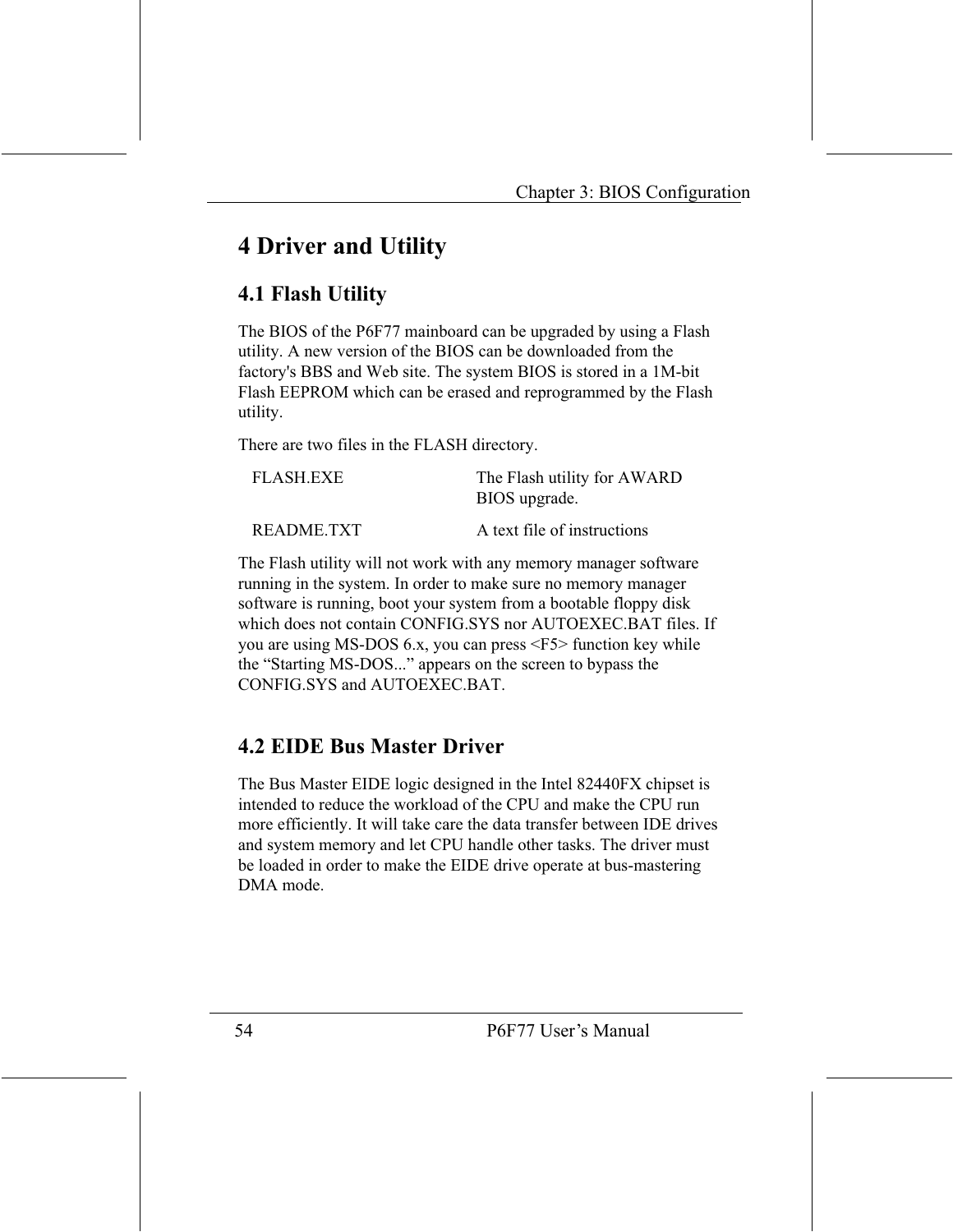There are three self-extracting archives files in the BMIDE directory.

| BMIDE 95.EXE        | For Windows 95 |
|---------------------|----------------|
| <b>BMIDE NT EXE</b> | For Windows NT |
| BMIDEOS2 EXE        | For $OS/2$     |

Execute the BMIDE 95.EXE to extract files for driver and installation instructions for Windows 95. Execute the BMIDE NT.EXE to extract files for driver and installation instructions for Windows NT. Execute the BMIDEOS2.EXE to extract files for driver and installation instructions for OS/2.